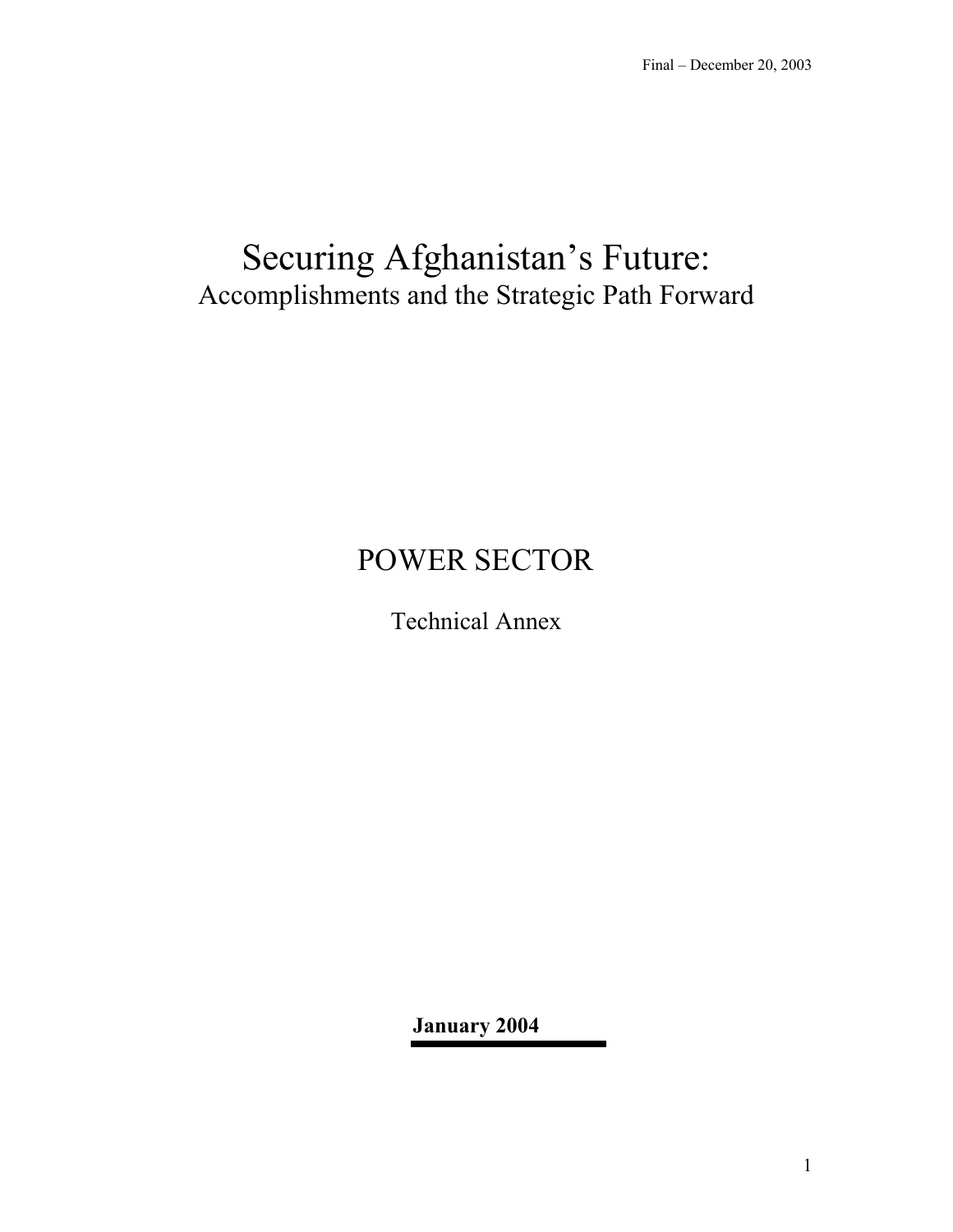## **DISCLAIMER**

**THIS ANNEX HAS BEEN PREPARED AT THE REQUEST OF THE TRANSITIONAL ISLAMIC GOVERNMENT OF AFGHANISTAN AS A TECHNICAL INPUT TO THE 'SECURING AFGHANISTAN'S FUTURE' EXERCISE.** 

**WHILE THE ANNEX HAS BEEN PREPARED IN PARTNERSHIP WITH KEY GOVERNMENT MINISTRIES, DUE TO TIME CONSTRAINTS IN REVIEWING THE ANNEX, THE FINAL TEXT AND FIGURES DO NOT NECESSARILY REFLECT THE OFFICIAL VIEW OF GOVERNMENT.**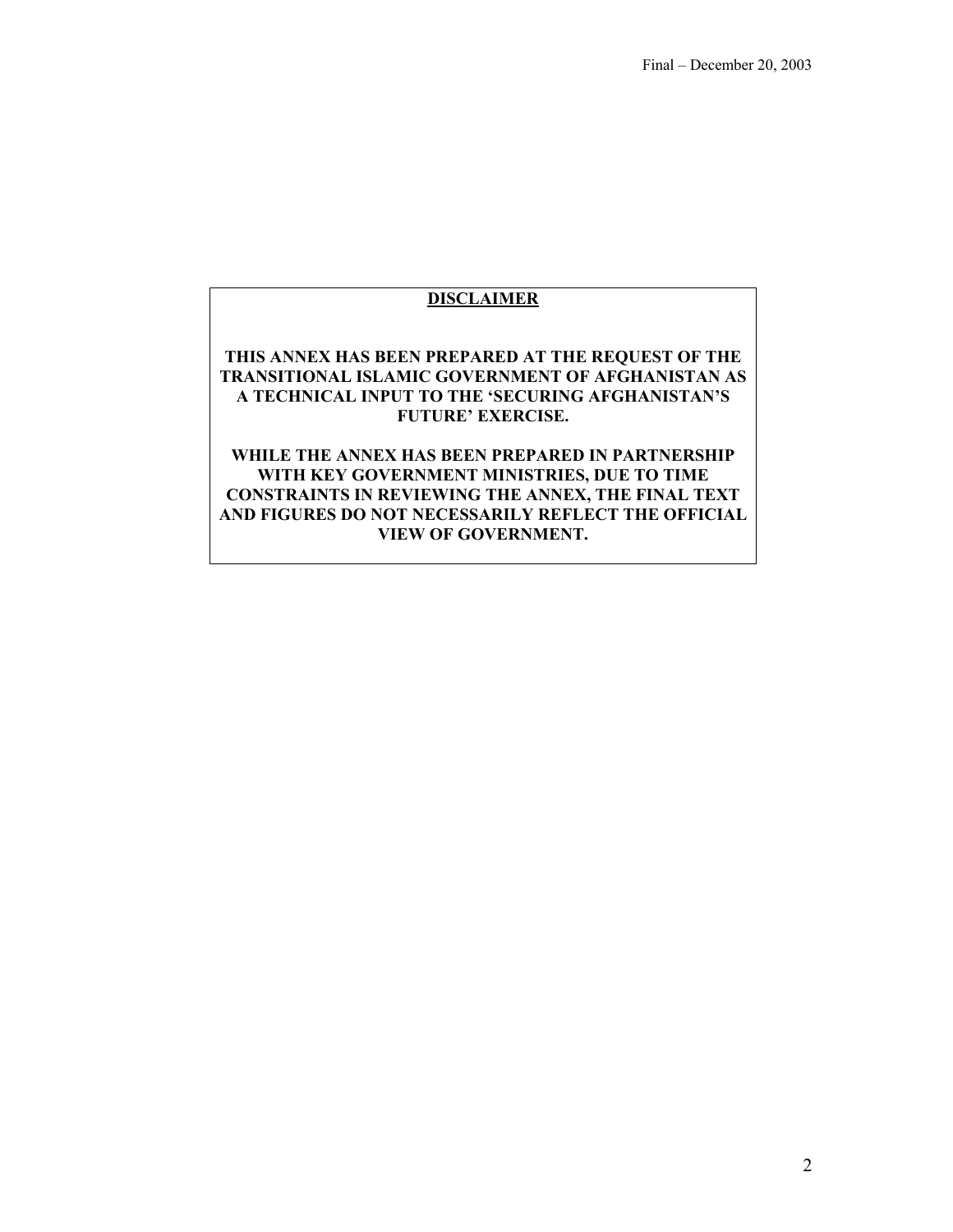## **Executive Summary1**

 $\overline{a}$ 

- (i) **Context**. Afghanistan's power sector is severely constraining the development of the country. Access to power is only about 6%, one of the lowest in the world; only 234,000 customers are connected to the public grid, of which approximately 30% are in Kabul. The other provinces have even less access, with rural areas being virtually unserved. The existing power network is in a dilapidated state and in urgent need of rehabilitation. The provision of an expanded and reliable electric power service is thus critical for future economic growth, social equity, and the political unity of the country. Unless this occurs it will not be possible to meet the country's development goals.
- (ii) **Vision and Objectives**. The Government's vision is to expand rapidly the availability of electric power in the main regional areas of the country. To achieve this it needs to (i) invest heavily in rehabilitation of the existing system, (ii) increase supply, in part by relying more on power imports on an interim basis; and (iii) expand the country's transmission and distribution infrastructure. A key economic and social objective is to increase the number of new connections. Historical rates of connections are an inadequate guide to future needs. Currently, Government plans to create an additional 730,000 connections by 2010. This would result in an increase of the access ratio in urban areas from the current estimated 27% to 77% by 2010, and an increase in the access ratio countrywide from the current 6% to almost 25% at the same date. By 2015, the urban access ratio is expected to be almost 90% and overall access 33 percent.
- (iii) **Investment Priorities**. An estimated US\$2,785 million would have to be committed during the 2004-2010 period in generation, transmission and distribution as well as in capacity building is required to meet the sector objectives targeted for 2015. Approximately 50% of this amount would be needed for new generating capacities. Over the 2004-2006 period, an estimated US\$700 million would need to be disbursed, distributed almost evenly between generation, transmission and distribution. Investment in new generating capacity would focus on a small number of priorities such as:
	- o Rehabilitation of existing hydro-plants and completion of gas turbines in Kabul;
	- o Construction of new combined cycle capacity in Sheberghan based on natural gas;
	- o Construction of the Baghdara hydro-plant, possibly followed by Sarobi 2;
	- o Construction of the Kajakai 2 hydro-plant;
	- o Import of electric power from Uzbekistan to supplement shortfalls in domestic generation capacities; and
	- o Installation of small diesel generators in various cities for which no alternatives to electricity are available.
- (iv) Major investment in transmission capacity in the northern provinces is needed to enable import of additional power from Uzbekistan to Kabul and neighboring provinces. In the eastern provinces, investment is also needed in transmission capacity to enable import of power from Iran to meet future demand in Herat. An

<sup>&</sup>lt;sup>1</sup> Julie M. Fraser (World Bank), Chi Nai Chong (ADB), Pedro E. Sanchez (World Bank), Anthony Sparkes (World Bank), Axel Werner (Ministry of Water and Power), Eugene McCarthy (Ministry of Finance)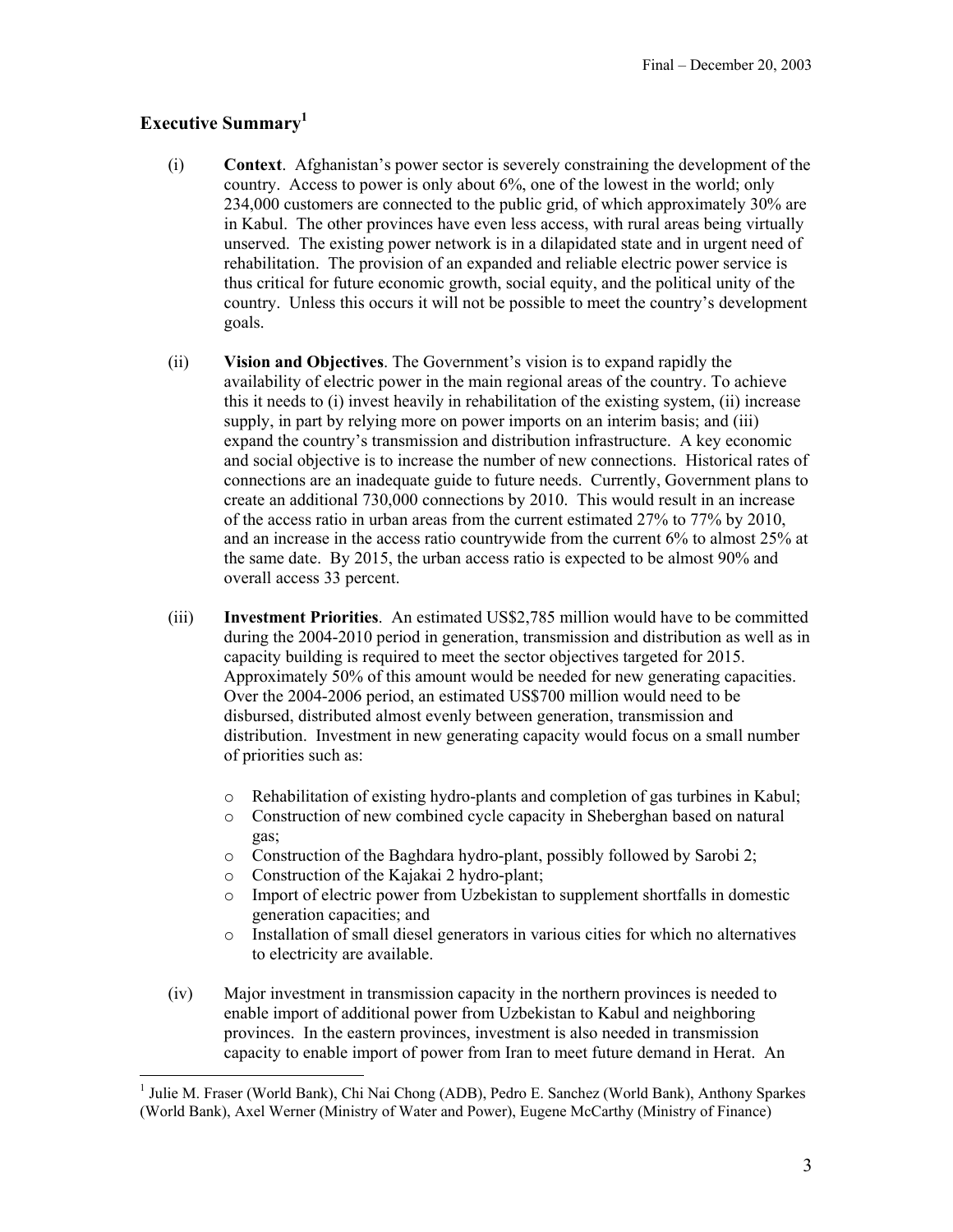intensive investment program in distribution is critical to meet the new connection goals. This investment would focus on the main urban areas and require a well coordinated implementation effort. In particular, large crews of qualified electricians would have to be trained in an extensive and sustained program, in order to render possible the timely installation and maintenance of the enormous quantities of low voltage material that would be funded under the investment program. The increase in new connections in 2005 and 2006 would be about 150,000 in each year, with a 100,000 connections in each of the subsequent years.

- (v) An additional US\$43 million are required to finance power production in Kabul and import power in the next three years since the existing tariffs are not sufficient to finance such costs. This would include: (i) fuel purchases required to produce additional power in Kabul until the connection with Uzbekistan is completed (estimated amount \$27 million); and (ii) funding of a scheme to guarantee the financing of power imports from neighboring countries (estimated amount US\$16 million).
- (vi) **Financing Requirements**. Most of the estimated US\$2,800 million needed for the 2004-2010 period still has to be committed. Aggregate commitments of approximately US\$375 million have already been made for the 2004-2006 period (to be compared with investment needs of approximately US\$700 million) as follows:
	- o ADB: US\$90 million;
	- $\circ$  KfW: unofficial target is EUR10 million (US\$12 million) per year for the coming years;
	- o USAID: US\$80 million (estimate only);
	- o IDA: US\$100 million; and
	- o Government of India: US\$70 million (estimate only)
	- o The unfinanced portion of this critical three-year investment program is approximately US\$325 million. As most of the financing requirements for 2004 have been met, the gap applies mostly to investments for 2005 and 2006.
- (vii) **Implementation Strategy**. Weak implementation capacity is the single largest constraint to achieving the sector goals of tripling the number of connections and securing increased reliability of supply by 2010. The Government implementation capacity is very limited with an ageing under-paid and technically poorly equipped labor force. A key element of the implementation strategy is to adopt a "program management approach" within the Ministry in charge of Power, that would involve the following elements:
	- o Establishing strong ownership within the Ministry which would be responsible for the design and implementation of the investment program;
	- o Setting up a Project Implementation Support Unit (PISU) within the Ministry, staffed with international and national consultants;
	- o Giving special attention to distribution, through an intensive and carefully prepared implementation plan for Kabul and for other urban centers, involving "dedicated" implementation teams with prior experience working in densely populated urban environments.
- (viii) **Institutional Reform**. The main utility, DABM, would have to evolve into an autonomous enterprise providing reliable and affordable electric service to all Afghan citizens in an environmentally responsible manner. A key first step would be its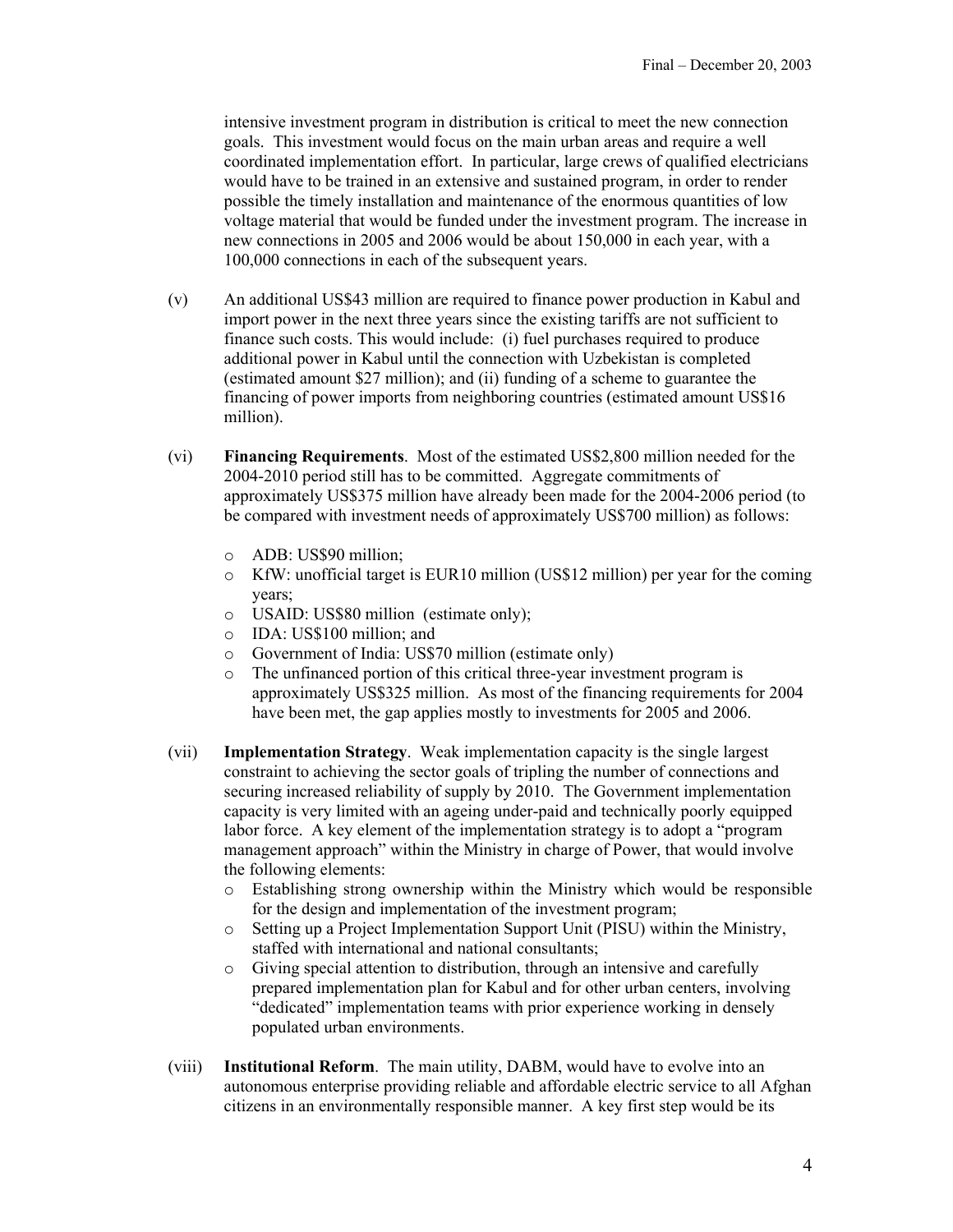"corporatization" to enable it to operate more as a commercially and financially viable enterprise; technical assistance and capacity building efforts would focus on this goal. Private sector participation (PSP) should be sought in parallel; however, any private participation that involves even limited financial risk may be deterred by current perceptions of high risks and limited political stability.

- (ix) **Cost Recovery and Pricing Reform**. As large differences exist between tariffs applying to the northern and western parts of the country and Kabul exist, one can conclude that an ambitious tariff reform could be embarked upon much earlier than currently envisaged. Customers are apparently prepared to accept significantly higher tariff when production costs are "visible" and based either on power imported from neighbouring countries and paid in US\$ (northern part of the country) or on market price of diesel fuel (western part). In addition, the several thousands of small, private petrol-driven gensets running in the country prove that consumers are well aware of the real cost of electricity and prepared to pay for its real cost. The calculation of the full cost calculation of hydro-based electricity distributed in Kabul, even if seemingly depreciated, is a top priority on the political agenda; the minimum objective being to raise electricity tariffs to a level in line with energy carriers competing in the heating sector (e.g., fuel wood, LPG, other liquid fuels). If proper pricing of electricity is neglected, no investment program would be able to cope with the load increase fuelled by under priced and/or non-paid for electricity.
- (x) **Main Risks**. The risks to achieving the sector goals are high. Weak implementation capacity is a major concern and requires a fundamental change in approach. Security risks will also deter contractors from bidding and will impede progress in implementation. These are however systemic risks that the Government is coping with to assure an acceptable security environment for sound business.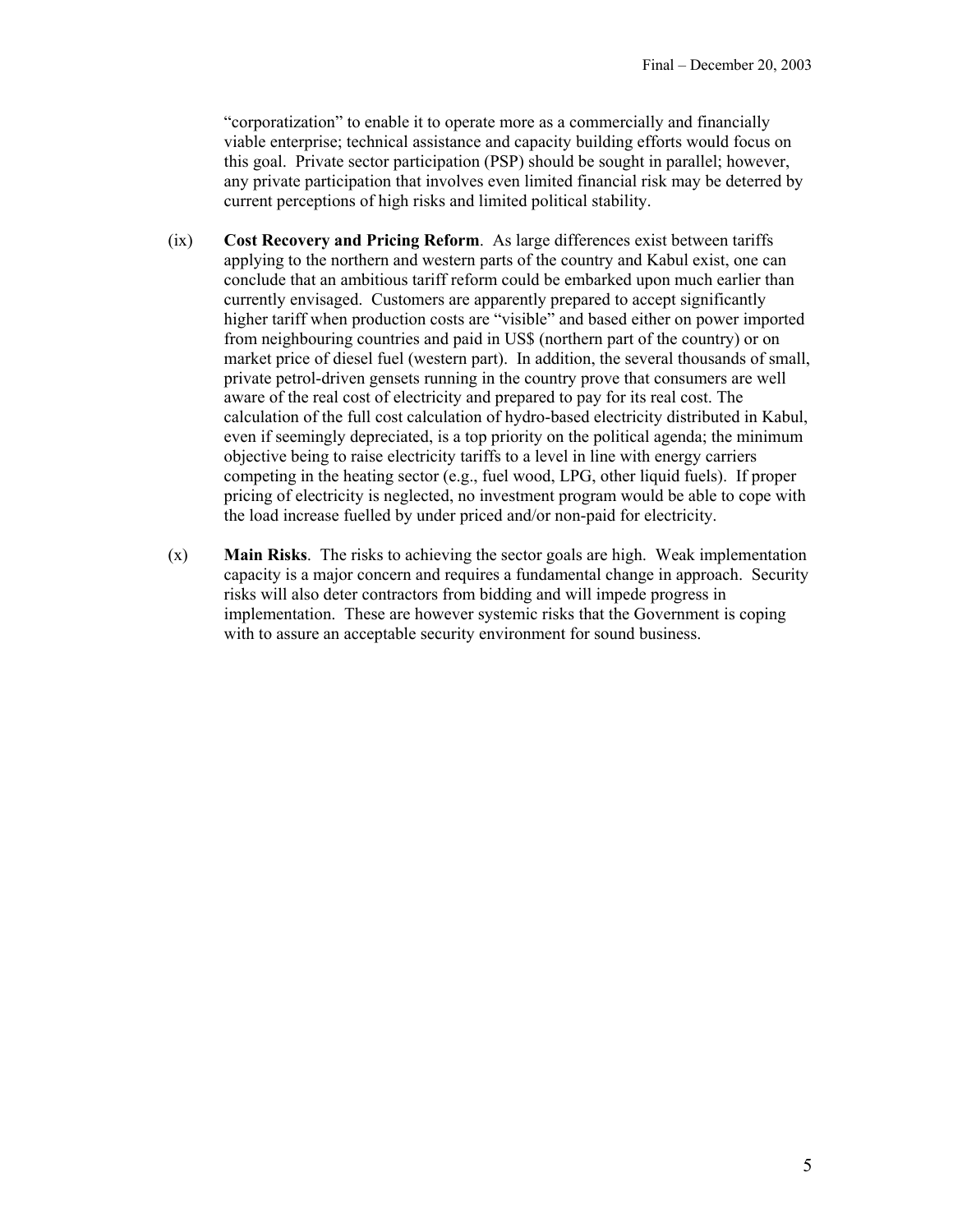*[NOTE: This technical annex draws heavily from previous documents produced by donors, consultants, and advisors to the government, including the recently produced "Power Sector Master Plan – Draft Final Report" dated October 20, 2003 and which is expected to be finalized in January 2004. In particular, it is noted that the base case demand forecasts in the draft Power Sector Master Plan are not as optimistic as the economic growth projections in the re-costing exercise. However, the authors of this chapter have attempted to reconcile this by frontloading investments to allow for a higher number of connections at a quicker pace and to assume that imports of power will continue in later years when the Master Plan assumes when they will be phased out.]*

### **Background**

1. The power sector is one of the least developed ones in Afghanistan, and its inadequate status is preventing the development of the country. The access ratio is one of the lowest in the world (about 6%), with only 234,000 customers connected to the public power grid, of which  $76,000$  are in the Kabul area<sup>2</sup> (See Annex 1). The other provinces have even less access with rural areas being virtually un-served.

2. The existing facilities provide an unreliable service, and in most places for only a few hours a day. Of the about 450 MW installed generating capacity, only 270 MW are available, and most of the units require overhaul or replacement. Distribution systems in the country are dilapidated or non-existent due to insufficient investment, lack of maintenance, and looting or theft over the past 25 years. The substations and low voltage distribution networks of Kabul and other cities are totally inadequate, overloaded and mostly outdated. Substantial reconstruction and expansion of the distribution systems, based on modern least cost design concepts, will be required. (See Annexes 2 and 3 for a description of the generation, transmission and distribution facilities in Afghanistan by region.)

3. Beside this state of disrepair and network inadequacy, there is another issue which is resulting in high economic losses for Afghanistan. As mentioned above, Kabul's public network currently supplies consumers through about 76,000 electricity meters. These are the meters of those customers, which the electricity authority, DABM, has contracted to supply. However, the actual number of households and commercial properties which are connected to the network is unknown, but it is far in excess of 76,000. The meters are mainly mounted on the pole from which the customer is fed or grouped in metal cubicles placed on the walkways, and each measures the supply of electricity to the officially contracted customer. Besides the contracted customer, the meter also measures the supplies to the several other consumers that the customer has agreed (unofficially) be connected to his meter. The resulting extensive reticulation consists of very small diameter wires, which often run for hundreds of yards to the consumer's premises. The wire is procured and owned by the consumer, and because of

 $\frac{1}{2}$  This number reflects the number of official customers, but understates the number of actual consumers as it is not uncommon for a customer to connect several neighboring households to their meter. Therefore, the number of households (official and unofficial) connected to the grid is unknown.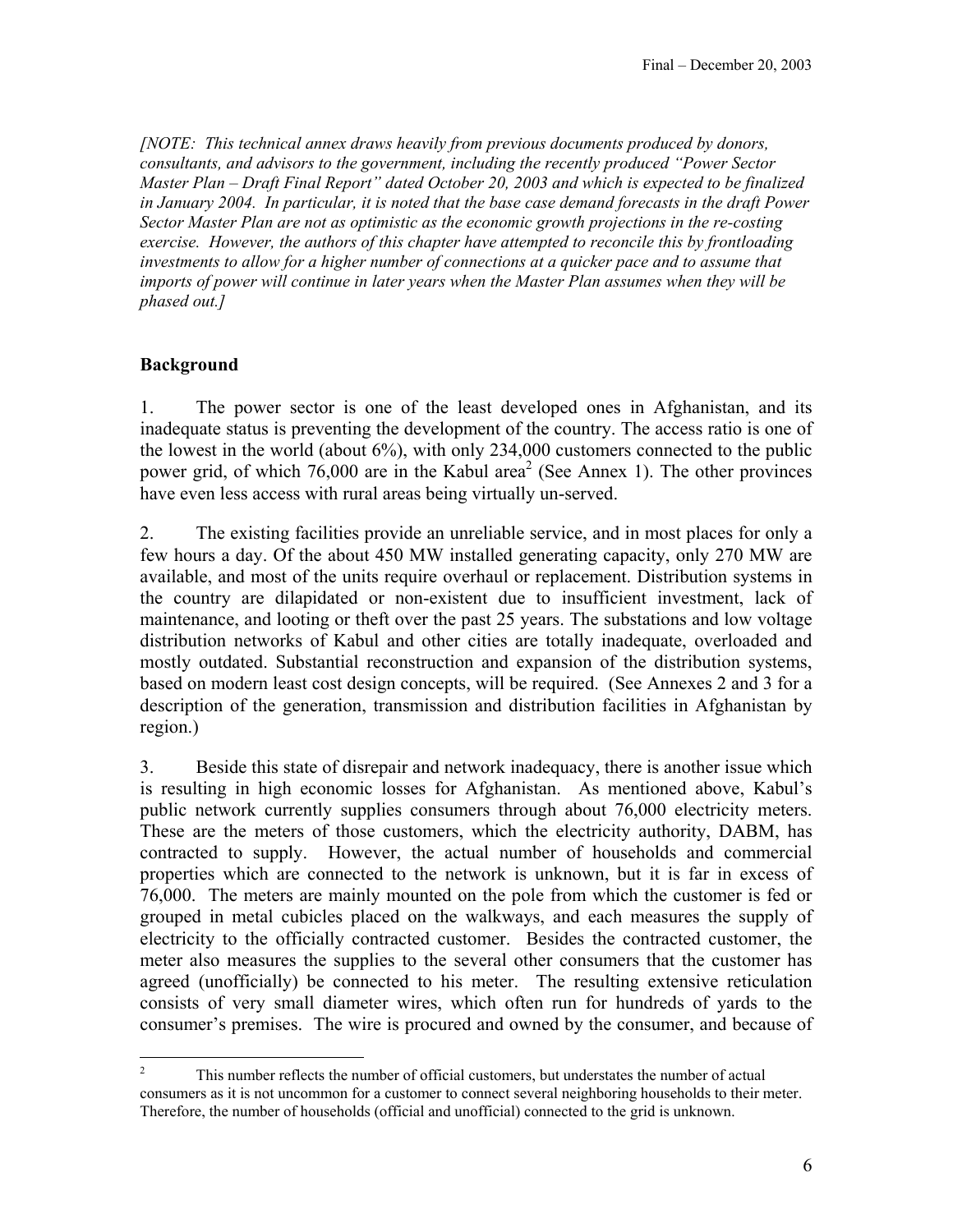its small diameter and long length, it results in poor voltages and high technical losses, which if saved could be used to supply other consumers. This is especially important under the circumstances which prevail in Kabul because generation supplies are limited and where the marginal cost of production is in the region of 10-12 US cents per kWh. It is known that the same practice of customers connecting additional households to their meter prevails in other cities as well.

## **Organization of the Public Power Sector**

4. The Ministry of Water and Power (MWP) manages, controls, and operates the power sector of Afghanistan through eight departments and four public enterprises, of which the largest is the Da Afghanistan Breshna Moassasa (DABM). (See Annex 4 for the organization chart.)

5. The state utility, DABM, is responsible to MWP for operation and maintenance of the country's generation, transmission, and distribution assets, as well as for the sale of electricity it produces. DABM has no appropriate governance structure, nor the financial resources to improve the country's electricity services. In spite of being defined in Afghanistan's 1986 Usage of Electricity Act as an autonomous enterprise, DABM depends heavily on government support for its operational and investment funds. Until 2003, the salaries of the staff were paid from the MWP budget.

6. The Government established five enterprises for the management of the power sector under the 1980 Enterprises Act, which are theoretically separate and autonomous but in practice are closely controlled by MWP:

- **Da Afghanistan Breshna Moassassa (DABM**), in charge of generation, transmission and distribution of electricity in Afghanistan (5421 employees).
- **Spinghar Construction Unit (SCU),** in charge of civil works for power stations and substations and all civil works relating to the power sector (385 employees).
- **Power Construction Unit (PCU),** in charge of erection of all electrical works like transmission and distribution lines and substations (420 employees).
- **Water And Power Engineering Consultancy Authority (WAPECA),** responsible for design (including field survey) of new generation, transmission and distribution projects (182 employees). WAPECA is now converted into a department of MWP.
- **New and Renewable Energy Research and Development Centre**, responsible for activities relating to development of renewable energy (149 employees).

7. The organization suffers from a lack of training in modern planning and utility management methods, as well as computers and communication facilities. During the conflict period, proper maintenance of the assets (power plants, transmission and distribution lines and stations, office buildings and equipment) was not possible. Spare parts, tools, test equipment, vehicles and consumables were not available. Technical staff were cut off from progress made internationally in power engineering. All these factors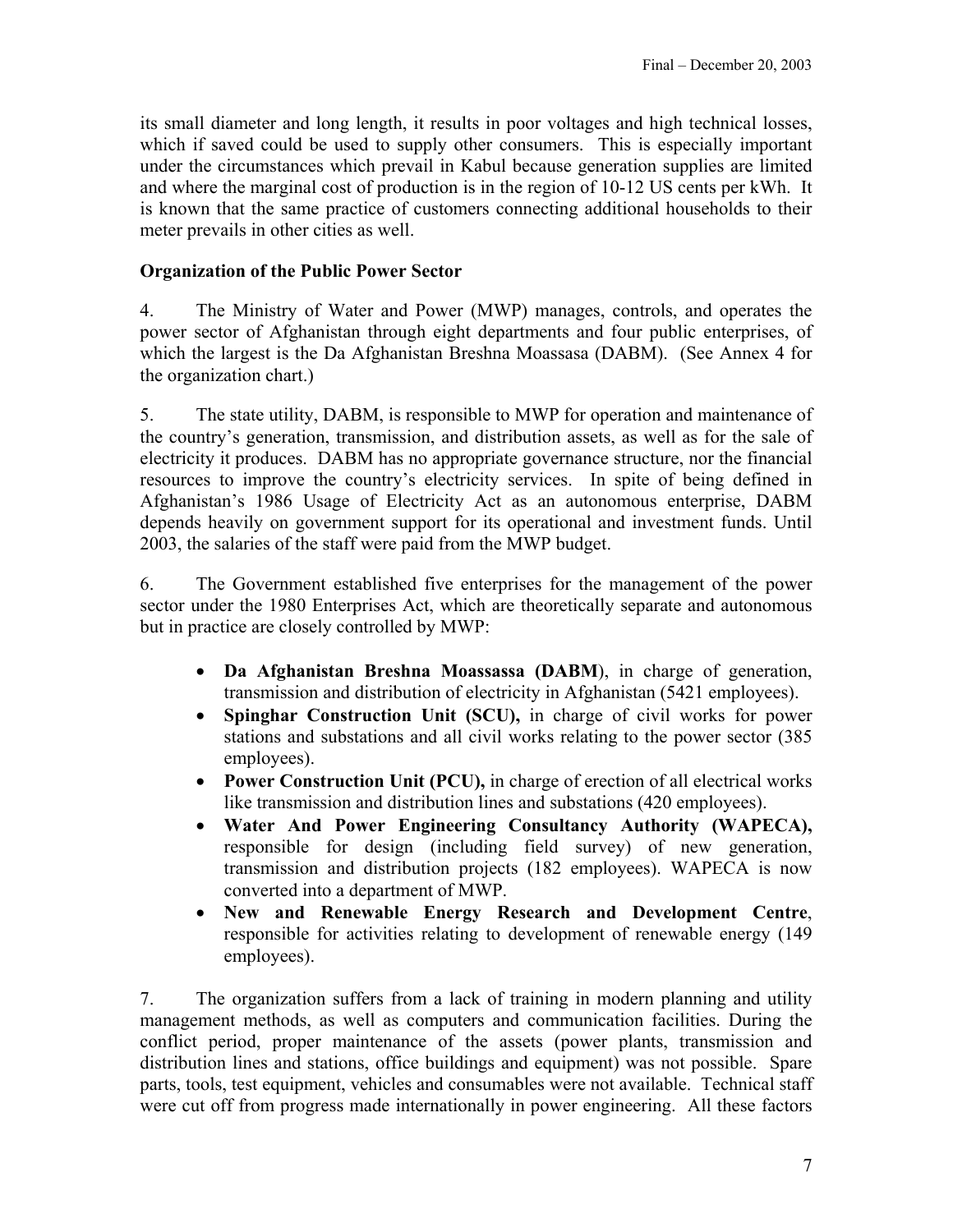contribute to a generally low productivity of the staff, somewhat compensated by great amounts of good will and an astonishing muddle-through capability.

## **Current Status and Accomplishments**

8. There are four key donors assisting the Ministry of Water and Power: Asian Development Bank (ADB), International Development Association/World Bank (IDA/WB), Germany (through KfW and GTZ), and the US (through USAID). In addition, Iran has financed transmission lines to interconnect the city of Herat, and India is financing the detailed design and construction for the missing transmission link between Pul-e Khumri and Kabul. The following summarizes the current status of donor assistance to the Ministry of Water and Power.

9. Under the Emergency Infrastructure Reconstruction and Rehabilitation Project, **ADB** has committed about \$41 million in the power sector to finance: (i) rehabilitation and reconstruction of damaged transmission lines and substations in the northern provinces to enable increased power imports (transmission lines from Hairatan to Khulm, Khulm to Pul-e Khumri, Khulm to Mazar-e Sharif, and substations at Khulm and Pul-e Khumri); (ii) urgently needed rehabilitation and reconstruction of the Kabul distribution system, which was damaged during the conflict period; and (iii) consulting services for project management and on-the-job management support training. The rehabilitation and reconstruction of the Kabul distribution system will complement and integrate the efforts provided by the World Bank, KfW, and the European Commission to bring about a total improvement in electric power supply to Kabul city and surrounding districts, which will reduce system losses, improve security, and provide reliability and quality of electricity supply to users. More specifically, this component will cover (i) rehabilitation of 280 circuit–kilometers (cct–km) of 220 kilovolts (kV) transmission lines; (ii) reconstruction of Khulm and Pul-e Khumri 220/110 kV substations, (iii) rehabilitation of Kabul distribution substations, junctions, transformers, equipment, cables, and material; (iv) electricity service delivery including installation of45,000 meters and utilization of low– voltage aerial bundled conductors, which are insulated to deter illegal connections; (v) load dispatch center for Kabul; (vi) billing, revenue collection, and computerization; and (vii) geographic information, asset management, and customer management systems. Consultants have been mobilized to undertake the detailed design and oversee implementation. The project is expected to be completed by mid 2006.

10. The pipeline projects as provided in the **ADB** Country Strategy and Program Update for CY 2003-2005 is listed below:

- 2004 Loan: Power Transmission and Distribution project (\$40 million from ADB; \$10 million through cofinancing);
- 2004 PPTA: Feasibility Study for National Power Transmission Grid (ADB \$0.75 million);
- 2004 ADTA: Institutional Strengthening of Ministry of Water and Power (ADB \$0.75 million); and
- 2005 National Power Transmission Grid Project (ADB \$50 million; Government \$2 million; cofinancing \$13 million although latest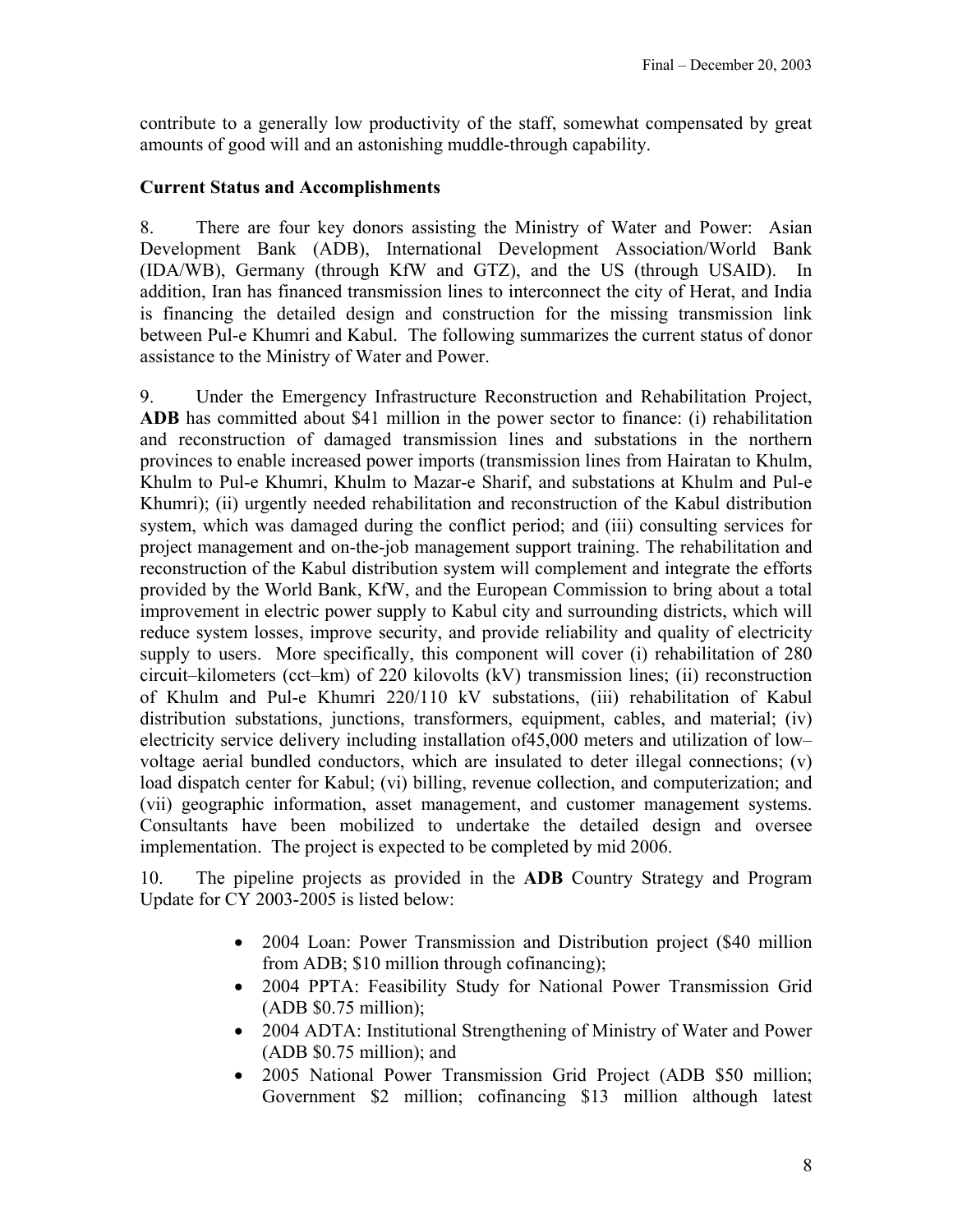guesstimate indicates a further \$25 million of cofinancing may be required giving a total of \$38 million of cofinancing to be sought).

11. **IDA/WB** is currently implementing a \$15.5 million power component under their Emergency Infrastructure Reconstruction Project which includes: distribution materials for Kabul and six provincial cities, supply of essential tools and equipment, the recommissioning of the NW Kabul gas turbine plant and fuel, installation of spare parts for the 4x25 MW Naghlu hydropower station, and technical assistance for the Power Sector Master Plan. In January 2003, the 45 MW NW Kabul plant was re-commissioned almost doubling the available capacity for Kabul during the peak winter hours. While much of the essential tools and equipment have been delivered, most of the distribution material remains to be delivered so that installation will not commence before May 2004. Completion is expected by December 2004.

12. **IDA** is currently preparing a new \$200 million project (of which IDA funding is \$100 million) which would finance investments in distribution and generation in addition to substantial technical assistance to commercialise the operations of DABM. The proposed project will support the overall reform of the sector, but will focus largely on distribution activities. It will help reorganize the utility on a commercial basis while addressing the sector's enormous investment needs. The project will help to finance the rehabilitation and expansion of distribution networks in Kabul and several other cities and will provide support to improve the commercial and management aspects of DABM. It is expected that this project would be approved in the third quarter of 2004.

13. The proposed Power Utility Investment and Technical Assistance project referred to above would tentatively consist of the following components:

- *A. Investment* (\$190 million of which \$90 million from IDA)
	- Rehabilitation and Expansion of Distribution Networks in Kabul and other cities. (\$180 m)
	- Rehabilitation of Hydro Power stations (e.g. Naghlu 100 MW) (\$10m)
- B. *Technical assistance* (\$10 million of which \$10 million from IDA)
	- Commercialization of DABM;
	- Technical support for rehabilitation and expansion of the distribution networks;
	- **Technical support to develop a gas-fired power station in** Sherbeghan/Mazar using indigenous natural gas with private sector participation in its development and operation; and
	- Capacity building and training for MWP and DABM. This work would complement and be coordinated with ongoing assistance from USAID, GTZ and others.

14. **KfW** is currently implementing four projects with funding from **Germany**, the **European Commission**, and the Afghanistan Reconstruction Trust Fund (ARTF) for a total of Euro 46.65 million. The first project is the rehabilitation of Kabul Region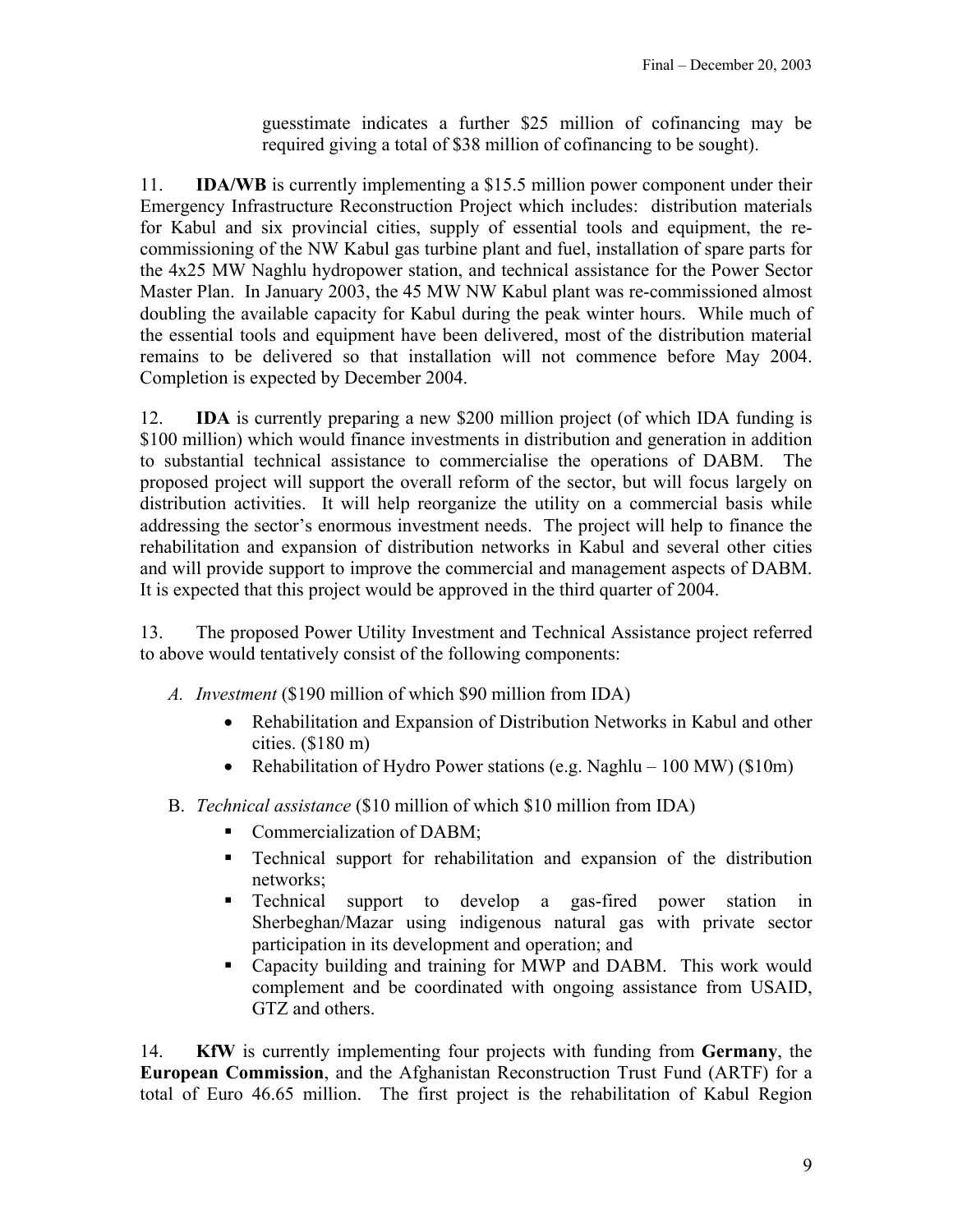Electric Grid (Phase 1) for Euro 16.1 million. Under this project: (i) the street lighting component was finalized at the end of June 2003, (ii) the rehabilitation of the 110 kV transmission line Sarobi – Breshna Kot started in August 2003 and is expected to be completed by mid 2004, (iii) the 15(20) kV overhead lines (Breshna Kot to Junction I and III) reconstruction works is under progress since August 2003, (iv) the rehabilitation of the Breshna Kot substation began in August 2003 and will be completed in the first quarter of 2004, and (v) the rehabilitation of the medium and low voltage distribution network started in July 2003. The second project is Phase 2 of the rehabilitation of Kabul Region Electric Grid (KfW Mandate from the European Commission) for a total of Euro 9 million. This involves four lots technically very similar to the  $1<sup>st</sup>$  Phase: street lighting, 110 kV transmission line Breshna Kot – Kabul East, substations Breshna Kot (extension) and East (reconstruction), medium and low voltage distribution network. The contracts were negotiated in September 2003 and installation work is expected during 2004.

15. The third project involves the rehabilitation of hydropower plants Mahipar and Sarobi which serve the Kabul area for a total of Euro 15 million. The supply and erection contract will come into force in December 2003. The works will go on during 2004, with the second Sarobi unit reaching into 2005. The fourth committed project is a KfW Mandate from Afghanistan Reconstruction Trust Fund (ARTF) for Euro 6.55 million (USD 7.4 million) to complete some of the above projects: hydropower plant rehabilitation, city distribution network, and 110 kV transmission lines. On the technical assistance side, KfW has seconded a long term adviser to the Ministry of Water and Power. The assignment started in April 2003 and is expected to extend well into 2005. In addition, GTZ has seconded a long-term advisor build capacity in the power utility, DABM, but more specifically in the Kabul Electricity Department.

16. It is the intention of the German Government to continue co-operation with Afghanistan in the Energy Sector, recognised as a key element of the national reconstruction programme. Subject to availability of funds, appraisal by KfW, and approval of the German Government, the following projects were put on a preliminary agenda for the coming years:

- Rehabilitation of hydropower station Chak-e-Wardak;
- Rehabilitation of 110 kV transmission line Naghlu Kabul; and
- 110 kV transmission line and substations Kajakai Kandahar (in parallel with the possibly USAID funded  $3<sup>rd</sup>$  unit for Kajakai HPP).

17. **USAID** is providing technical assistance to MWP under their Economic Governance Project which covers institutional strengthening and restructuring of MWP, design of a regulatory framework and new sector law and includes the funding of a resident advisor. In addition, the **US Government** is providing approximately \$80 million as part of the \$1.2 billion funding package for Afghanistan Relief and Reconstruction over the next year. A tentative list of projects to be financed by USAID is provided below, but is subject to the availability of funds and discussions with the Afghan government and other donors. Implementation has already begun on rehabilitating Kajakai hydro power station which is the sole plant serving Kandahar.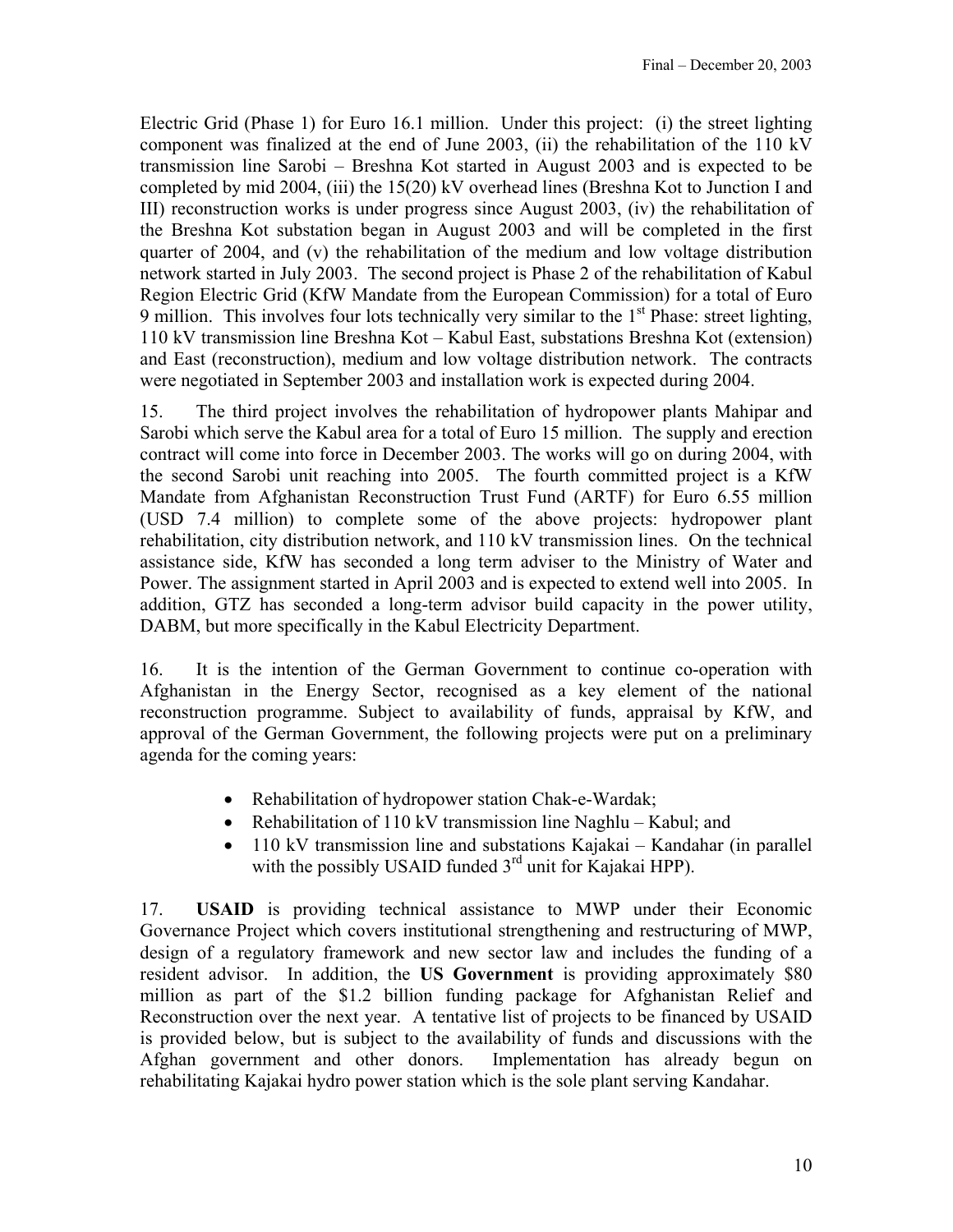#### **USAID Critical Power Sector Interventions USD million**

| <b>Helmand River Valley Power Supplies</b>                                  | 50.50 |
|-----------------------------------------------------------------------------|-------|
| Part 1 – Provision of Emergency Power Supplies                              |       |
| Kandahar (10 MW diesel gensets/fuel)<br>$\circ$                             | 14.85 |
| Lashkar Gah (3.3 MW diesel gensets/fuel)<br>$\circ$                         | 4.00  |
| Qalat (1.88 MW diesel gensets)<br>$\circ$                                   | 2.00  |
| Part 2 - Rehab. of Two Turbine/Gen Sets at Kajakai Hydro Plant              |       |
| Kajakai Hydro (repair of 2 x 16.5 MW units)<br>$\circ$                      | 10.00 |
| Part 3 – Expansion of Power Supplies                                        |       |
| Kandahar Soviet diesel gensets (2 x 3.5 MW)<br>$\circ$                      | 2.50  |
| Kajakai Hydro (new 3 <sup>rd</sup> 18.5 MW turbine/genset)<br>$\circ$       | 15.15 |
| Kajakai Hydro Phase 2 Study (new 50-100 MW power plant)<br>$\circ$          | 2.00  |
| <b>Kabul and Jalalabad Area Fuel and Power Supplies</b>                     | 17.50 |
| Part 1 – Winter Fuel Supplies for Kabul NW Plant                            |       |
| Kabul NW (2003/4 winter fuel for 45 MW)<br>$\circ$                          | 10.00 |
| Part 2 – Repair the Darunta Hydro Facility                                  |       |
| Darunta Hydro (repair 3 x 3.5 MW units)<br>$\circ$                          | 4.00  |
| Part 3 – Expansion of Power Supplies for the Kabul Area                     |       |
| Mazar/Sherbeghan Gas-Fired Power Study (125 MW)<br>$\circ$                  | 3.50  |
| <b>Economic Reform of the Energy Sector to Support Investment</b>           | 12.00 |
| Part 1 – Energy Sector Reform Roadmap Development and Implementation        |       |
| Policy, legal, regulatory reform; sector restructuring; training<br>$\circ$ |       |
| needs assessment; privatisation                                             | 11.00 |
| Part 2 – Revenue Enhancement and Management                                 |       |
| Pricing reform; metering, billing, and collection pilots<br>$\circ$         | 1.00  |
| <b>TOTAL</b>                                                                | 80.00 |

18. MWP has begun to address how to ensure that these investments will be sustainable through sector reform. First, they have doubled the hydro-based tariffs which are applicable in Kabul and Kandahar and are aware that cost recovery levels will need to be reached over the next few years in order to meet the Ministry of Finance edict that state-owned enterprises should be self sufficient. While DABM is able to meet its staff costs under the current tariff, they are unable to finance routine maintenance and procure fuel to run the thermal plant during the crucial winter months. As a comparison, the average tariff in 2002 for Kabul was US\$0.031; Kandahar, US\$0.032; Mazar, US\$0.077; and Herat, US\$ 0.094. Higher tariffs are charged in Mazar and Herat as they depend on diesel generators and/or imported power which is more expensive than hydro. (See Annex 5 for current tariff structure.)

19. In addition, the Ministry has endorsed a Power Sector Reform Road Map (see Annex 7) and a draft Electricity Policy Statement (see Annex 8) which are to be submitted to Cabinet for endorsement. These policy documents have been developed in close coordination with the four key donors mentioned above. The Ministry has also appointed a Reform Task Force which will assist them in carrying out these reforms. One of the first tasks will be to develop a strategy for separating the public enterprises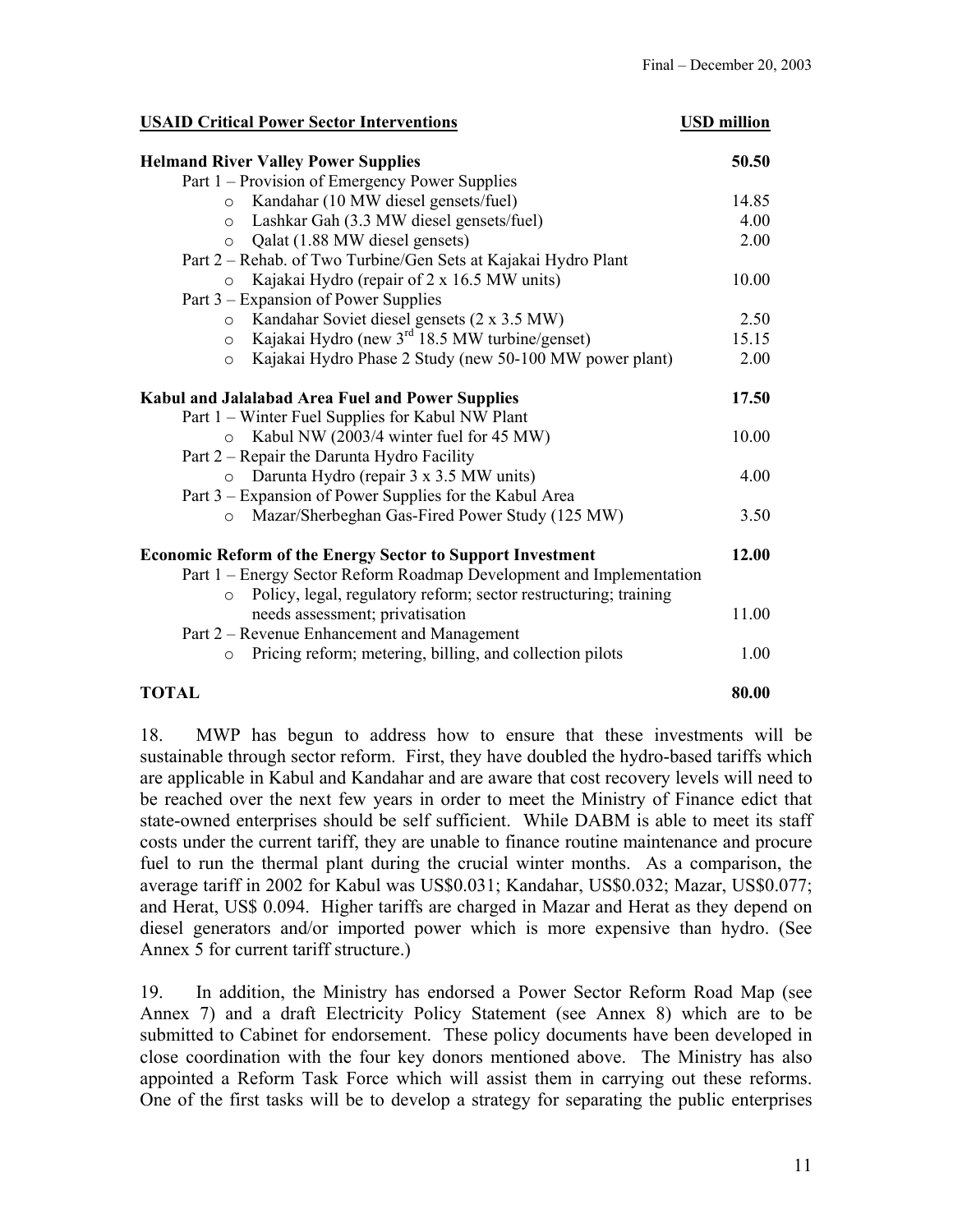from the Ministry. Lastly, the Ministry is in the process of recruiting a firm to lead its Program Implementation Support Unit (PISU) with the aim of drastically increasing its capacity to implement their ambitious investment program (see paras 35-37 for more details.)

## **Key Issues and Constraints (Including Cross-Cutting Issues)**

20. Several combined factors make the development agenda for the power sector a formidable challenge including: (i) an unpredictable security situation that makes it difficult (and more expensive) to attract contractors/consultants and can prohibit work from taking place in certain, high risk areas; (ii) less than rudimentary condition of the physical infrastructure and the utility's operations, (iii) dependence on donor financing for both recurrent and development costs, and (iv) weak implementation capacity of the government overall, organizational and financial weakness of the utility, and lack of qualified people in the labor market due to the "brain drain" caused by over 20 years of conflict when either people fled the country or those that stayed did not have access to higher education. Many of the sector's staff are close to retirement, and because of the conditions prevailing for the last twenty-five years, most have been unable to remain current with modern methods of management, definition and design, implementation and construction, as well as maintenance in the power sector. In addition to a poor quality of service, there are widespread reports of corruption, illicit consumption and non-payment by government and other "notables." As such, the most significant operational concerns are governance and commercialization.

21. There are several cross cutting issues with other ministries: e.g. with Ministry of Mines and Industry (MMI) on coal and gas reserves in order to develop power plants using indigenous fuels; with Ministry of Irrigation, Water Resources and Environment (MIWRE) on developing multi purpose dam projects; and with Ministry of Rural Rehabilitation and Development (MRRD) on expanding rural access to electricity. The most urgent issue with the Ministry of Mines is to arrive at a geological confirmation of the gas reserves in Sherbeghan as work on developing a 100 MW combined cycle plant in this area should begin in 1383 (2004). As reported in the technical annex for oil and gas sector, there may be possibility that an additional 1.0 mmcm per day of gas may be available to generate an additional 100 MW of power. It is expected that confirmation fo reserves will be completed by June 2004 through MMI consultants working on a feasibility study for a gas transmission line from Sherbeghan to Kabul.

22. MWP and the MIRWE have formed a task force to deal with cross cutting issues with respect to multi purpose dams which has met several times to date. It is noted power supply from combined irrigation and hydropower projects cannot be included in a Power Sector Master Plan before firm schedules have been established regarding implementation of the irrigation component of the projects. In general, the combined projects will operate with irrigation needs as priority. In such case, electricity production will not fit the seasonal demand curve and firm power is required from other generating sources for covering peak power demand. However, once it is shown that these projects are feasible, then the power component should be added and the Power Sector Master Plan revised.Lastly, it is expected that the MRRD will be largely responsible for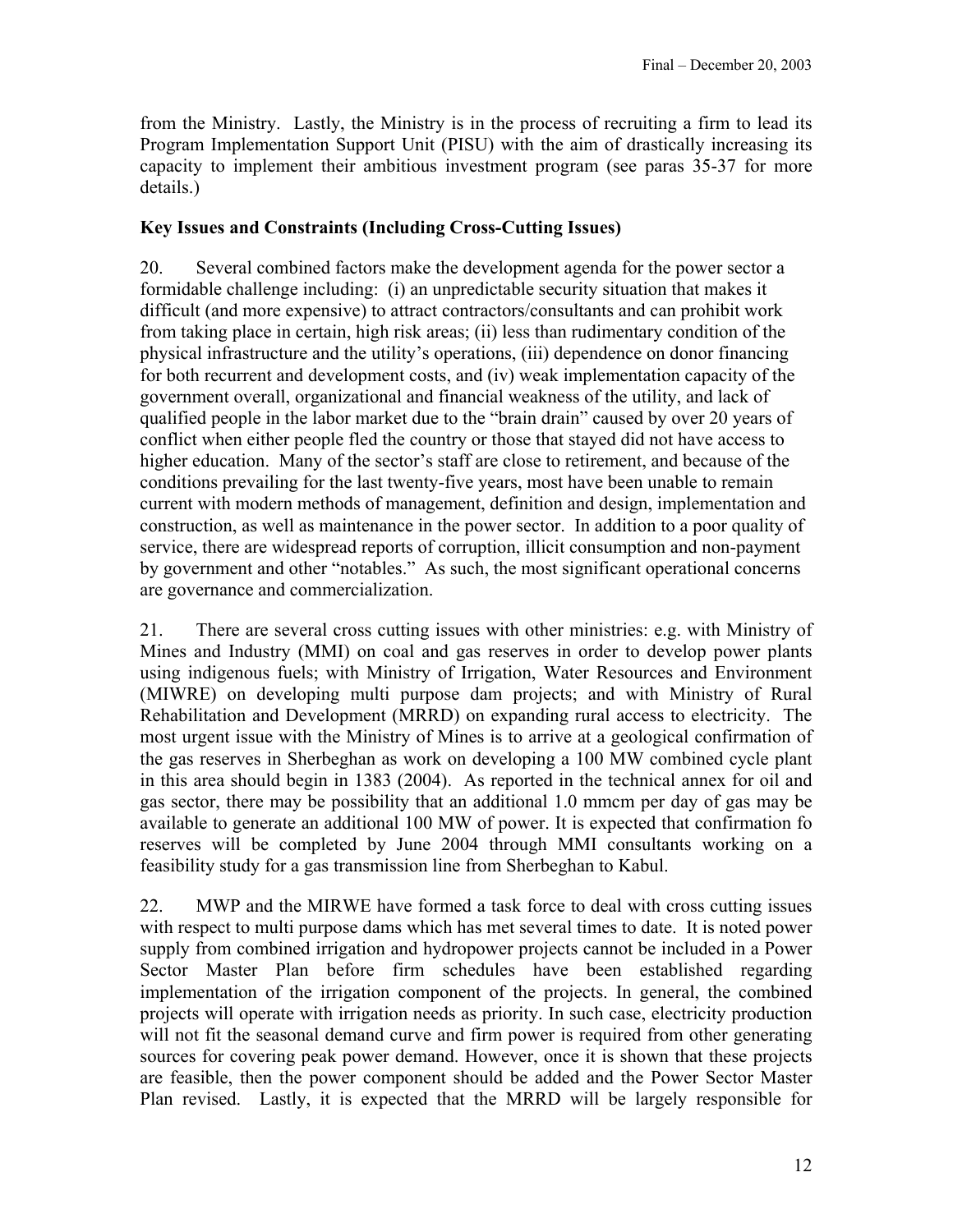development of off grid options (e.g. micro hydel schemes) to expand rural access to electricity. It is highlighted that this is ranking as a high priority amongst the communities targeted through the National Solidarity Program.

## **Strategic Vision, Goals and Key Priorities**

23. The **vision of MWP** is that by 2010 DABM will "evolve into autonomous, financially viable enterprises providing reliable, low cost electric service to all Afghan citizens in an environmentally responsible manner, consistent with sound business practices". To accomplish this vision, MWP has planned ambitious projects with the goals of rehabilitating and expanding the country's transmission and distribution infrastructure, increasing its generation capacity, including through private sector participation, increasing the number of consumers it serves, establishing more appropriate tariffs, and increasing its revenue through enhanced and effective billing and collection procedures.

24. The following priority investments have been identified as key priorities by the recently submitted draft final Power Sector Master Plan (October 2003):

- *A 220 kV transmission line from Termez via Pul-i-Khumri to Kabul is of crucial importance for all realistic development scenarios for the central and northeastern regions. Funding for this has been identified (ADB/India/IDA) and is envisaged to be completed in the first half of 2006.*
- *Import of up to 150 MW from Uzbekistan is recommended in order to provide supply to the interconnected Kabul-Nangarhar-Parwan, Balkh and Ghori Regions in the period 2006 to 2011.*
- *Work on confirming volumes and quality of available gas reserves at Sheberghan should start as soon as possible and be concluded within one year. Verification of available resources is one prerequisite for obtaining financing of a gas fired power plant.*
- *A feasibility study for a gas-fired power plant at Sheberghan should begin immediately. It is estimated that the earliest commissioning date for a 50 MW first stage plant would be November 2007. The plant will reduce Afghanistan's dependency on imports for supply to the interconnected regions in the northeast. The feasibility study for a gas-fired power plant at Sheberghan is estimated to cost about US\$ 1.0 million.*
- *A cost estimate and clarification of contractual conditions for completion of the Combined Cycle at Kabul North West Thermal Power Plant should be made. It is noted that MWP has already been in contact with the original equipment manufacturer in this regard, but is prepared to go out for international tender if the OEM is not responsive.*
- *A feasibility study on Baghdara Hydropower Plant on the Panjshir river should start soonest. Earliest possible commissioning date of the first unit of Baghdara HPP is estimated to be late 2011 provided a feasibility study is started by the*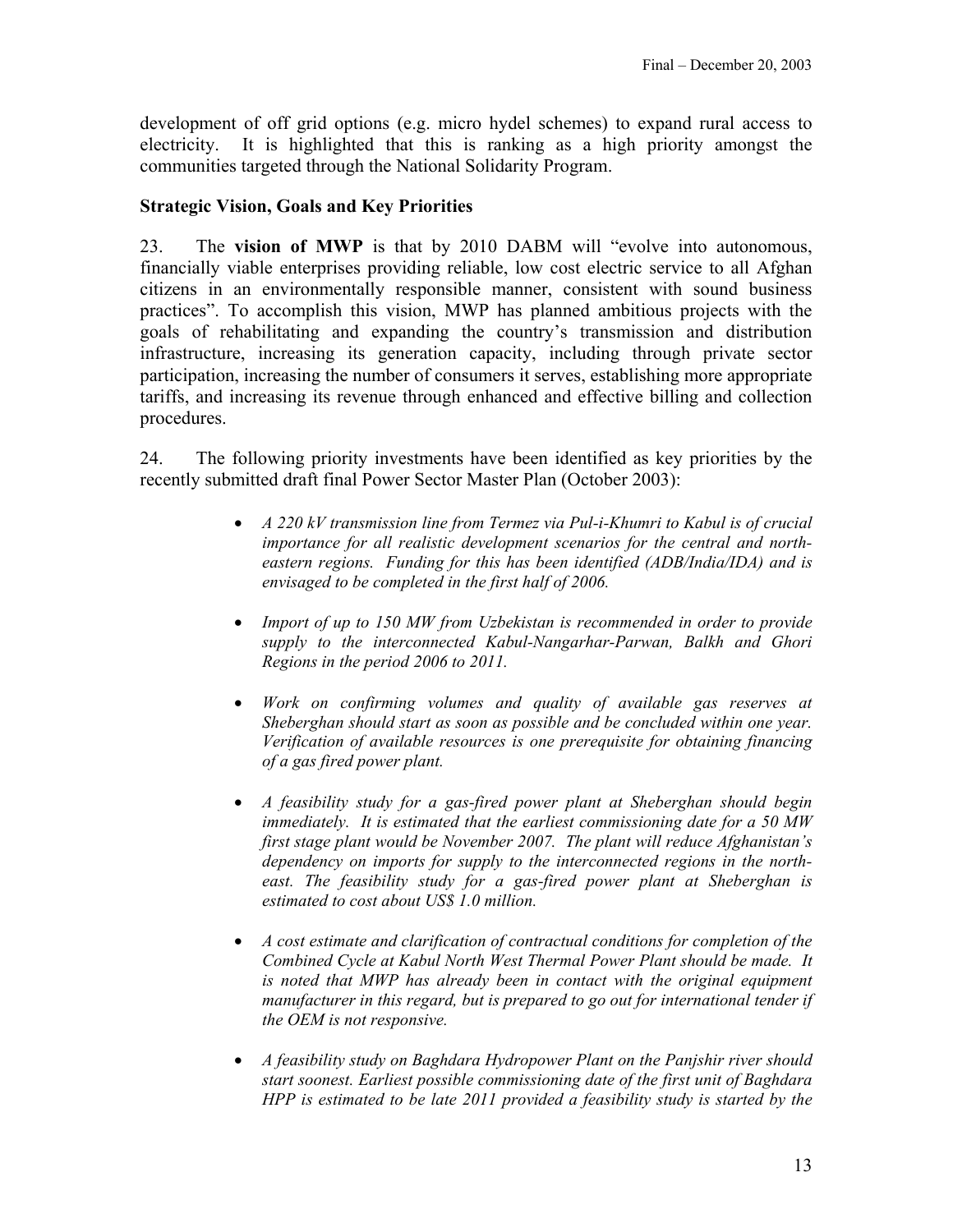*middle of 2004. The Power Sector Master Plan Consultant proposes that the study be undertaken in two phases. The Consultant estimates that the cost would be US\$ 2.5 million for the first stage and US\$ 3.0 million for the second stage of these studies.* 

- *A feasibility study of Sarobi 2 Hydropower Plant, on the Kabul River, should be started, but only when the conclusions of the feasibility study on Baghdara HPP are available. The Consultant's cost estimate for a feasibility study for Sarobi 2/Sarkundo is US\$ 3.5 million.*
- *The Consultant recommends that the third unit at Kajakai be installed as soon as possible. No new feasibility study is necessary.*
- *It is recommended that investigations and studies regarding the raising of the level of the Kajakai reservoir and development of Kajakai II hydropower plant should be initiated immediately . A feasibility study should start early in 2005. The Consultant estimates that a feasibility study will cost US\$ 2 million.*
- *A Memorandum of Understanding between MWP and ADB for a feasibility study for 220 kV double-circuit transmission line from Mazar Sharif to Herat via Sheberghan, Andhoy and Maimana was recently signed. This is part of the backbone of a national transmission grid and at the same time would provide grid supply to the provinces of Jawzjan, Faryab and Badghis. The feasibility study, with an estimated cost of US\$0.75 million, will also look into the development of a national load dispatch center in Kabul.*
- *Construction of a number of transmission lines and substations for connection of load centres is recommended. Some major ones are:* 
	- o *One single circuit 220 kV line from Pul-i-Khumri to Kunduz, and a 220/110 kV substation at Kunduz.*
	- o *Looping one of the 220 kV lines from Termez to Mazar-e-Sharif, and constructing a 220/110 kV sub station at Mazar.*
	- o *One single circuit 110 kV line from Naghlu to Jalalabad and constructing a 110/20 kV substation at Jalalabad.*

*A detailed list of recommended transmission lines and sub-stations is included in Annex 10.* 

• *It is essential that sufficient funds be made available for the development of the distribution systems that will be necessary as a consequence of recommendations in the Power Sector Master Plan. Distribution is not a part of the Power Sector Master Plan. The recommended projects and timing for development of generation plants and transmission systems are based on a coordinated rehabilitation and development of the distribution system. The estimated cost of distribution over the next 7 years is US\$400 million. (See Annex 10 for more details.)*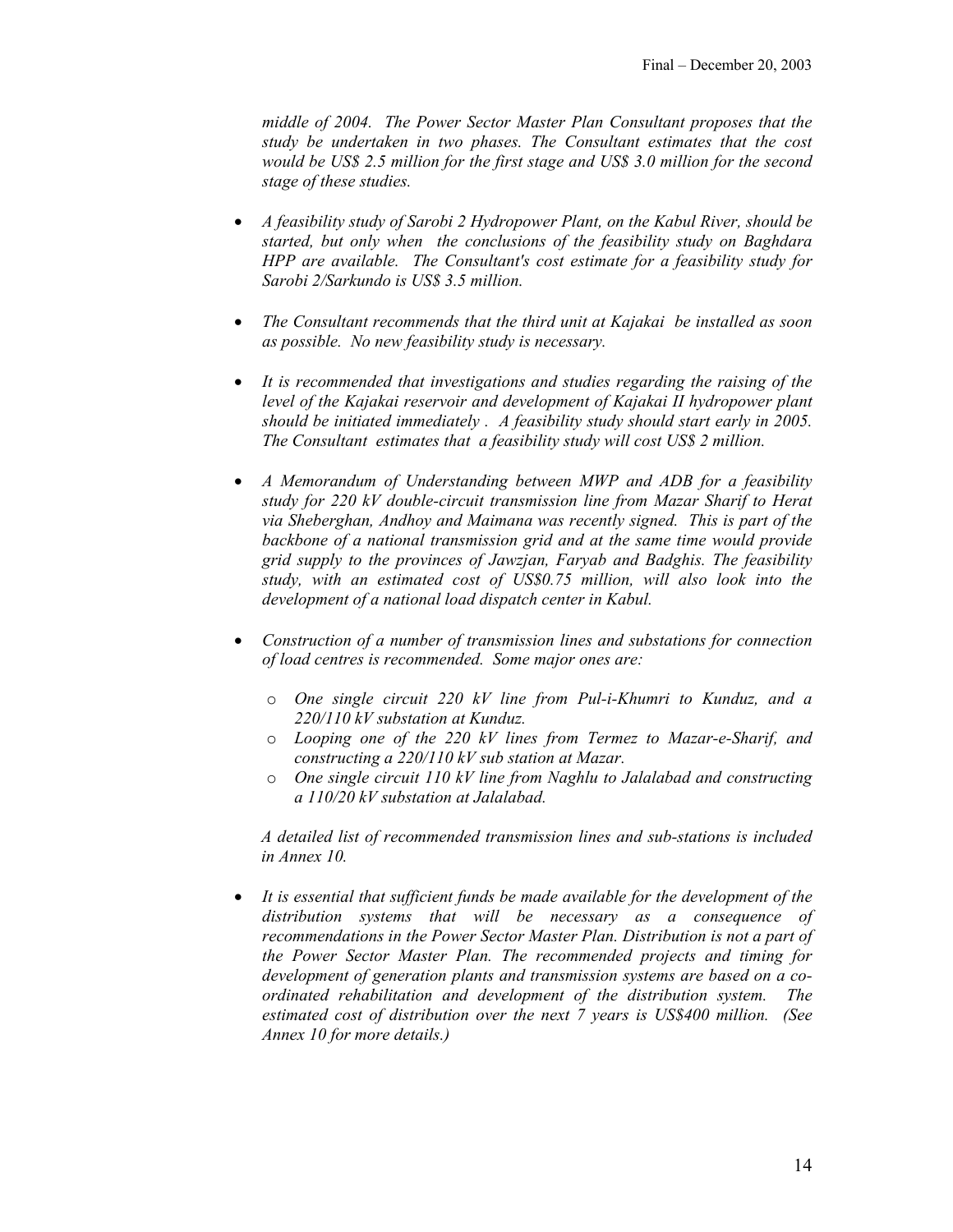## **Outcome/Service Delivery Indicators and Targets**

25. The key outcome/service delivery indicator is access to electricity defined as the number of connections divided by the number of households.

26. Based on available data, current access is about 6% overall. Urban access to electricity is about 27 percent<sup>3</sup>. However, these figures underestimate the actual number of households with access to electricity as it does not incorporate private generators and it is known that some metered customers connect their neighbors significantly expanding the number of those connected. It also does not include any rural, off grid access to electricity for which no data is available. Data is only available on metered connections from DABM.

¾ *Target is to achieve 33% access overall and 89% access in urban areas by 2015.* 

27. The Ministry of Water and Power (MWP) aims to correct the poor state of the networks, and to connect an additional 400,000 customers by end 2007, and an additional 800,000 by end 2015. This involves an ambitious 150,000 new connections in 2005 and 2006, and an additional 100,000 connections for each of the following years through 2015. This is consistent with the Reform Road Map (Annex 7).

## **Costing of Outcome/Service Delivery Targets**

28. The recosting exercise for the power sector is based on the "Power Sector Master Plan – Draft Final Report" dated 20 October 2003 which was undertaken by consultants retained by the Ministry of Water and Power under the IDA Emergency Infrastructure Reconstruction Project. The objective of the study was to prepare a power sector master plan for Afghanistan to serve as a basis for investment decisions for development of the generation and transmission system for the period 2004-2019 (SY1383-95). The study was limited to facilities above 1 MW.

29. In this regard, it should be noted that Master Plan is targeting investments to improve the access to the urban and peri-urban population. Large scale expansion of rural access to electricity is expected to be predominantly driven by the Ministry of Rural Rehabilitation and Reconstruction and to involve off-grid solutions and will not be managed by the power utility, DABM.

30. For the purposes of this re-costing exercise, the high case demand scenario in the Master Plan is being used. Under the high forecast, the energy demand is assumed to reach 3,334 GWh in the year 2015 (compared to 750 GWh today). This is 46% higher than the basic forecast and implies an average annual growth rate of 8.2 percent. Investments proposed under the base case are being brought forward in order to accommodate the higher growth rate. In addition, imports of power are expected to continue in the latter years to meet the increased demand. (Under the base case, imports

 $\overline{a}$ <sup>3</sup> Assumptions: (i) total number of domestic connections =  $203,470$ ; (ii) total population in 1381 =  $21.8$ million of which 22.8% is urban; (iii) assuming 7 people per household, number of households  $= 3.1$ million, number of urban households is 0.7 million.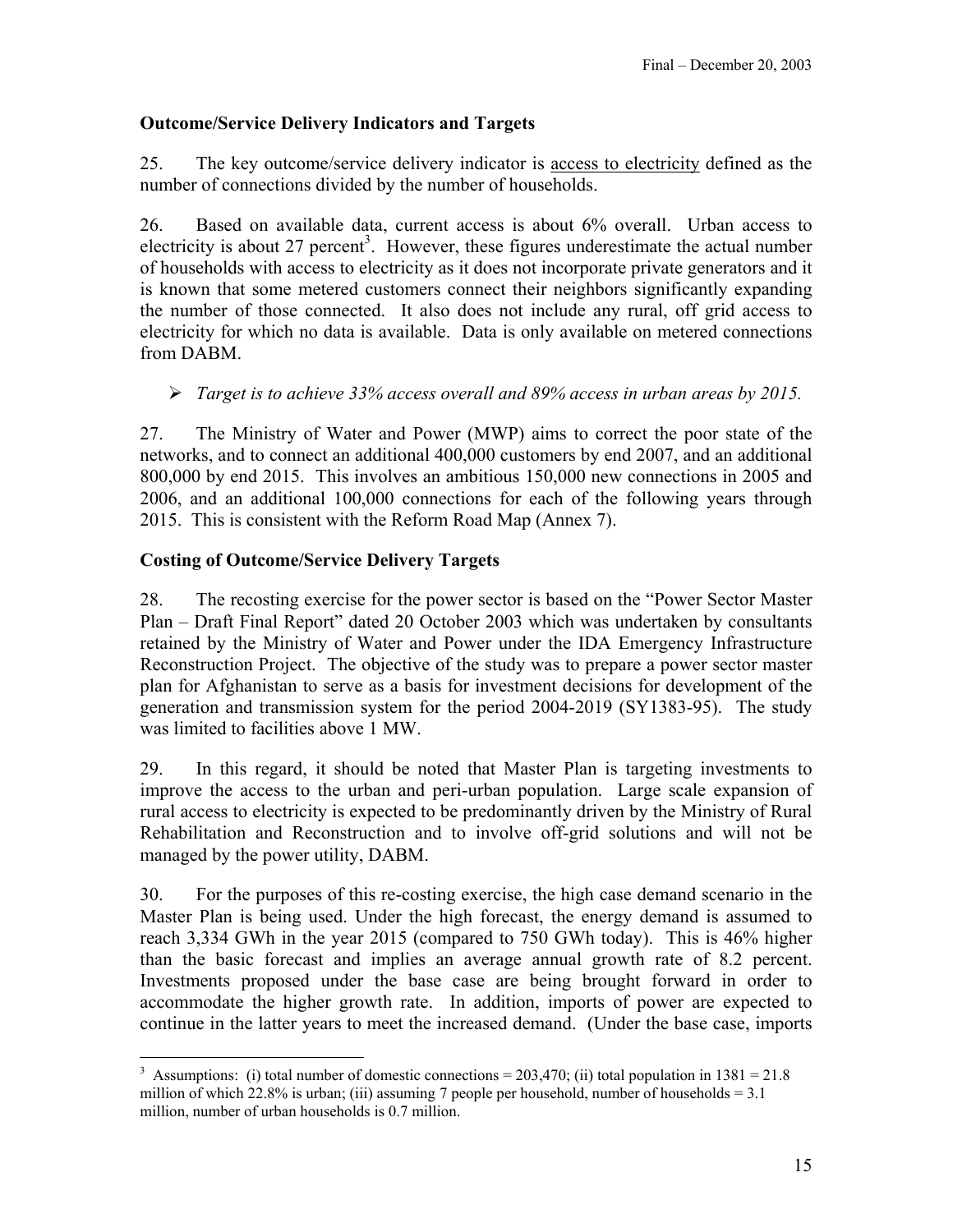of power are assumed to be stopped after about year 7 as indigenous sources are expected to be sufficient to meet demand.) (See Annex 9 which excerpts the chapter on Demand Forecast from the "Power Sector Master Plan – Draft Final Report.")

31. For distribution rehabilitation and expansion in areas currently connected to the network, the following cost assumptions were used:

- Rehabilitation: \$300 per existing connection
- Expansion: \$500 per new connection

For urban areas currently not connected to the existing network that require additional expansion of sub transmission networks the assumption was \$ 1000 per new connection.

32. For recurrent costs, it is assumed that the tariff will be sufficient to cover salaries and basic O&M expenses throughout the recosting period. However, donor support would be required to fund (i) diesel fuel to run the NW Kabul Power Plant during winter months for the next three years (after which it would be recovered through the tariff) and (ii) an escrow account equivalent to one year of imported power (to act as a guarantee facility to backstop the payment obligations of the MWP under a power purchase agreement with importing countries).

33. The summary of investments required to be disbursed (as opposed to committed) over the next 7 years totals US\$1.7 billion and breaks down as follows:

| 2004-2010 (SY1383-1389) |              |      |       |       |       |       |       |       |
|-------------------------|--------------|------|-------|-------|-------|-------|-------|-------|
| Program<br>Component    | <b>Total</b> | 2004 | 2005  | 2006  | 2007  | 2008  | 2009  | 2010  |
| Generation              | 839.9        | 39.5 | 104.0 | 110.8 | 139.6 | 156.0 | 164.0 | 126.0 |
| Transmission            | 385.8        | 9.5  | 128.3 | 106.0 | 27.9  | 30.0  | 47.0  | 37.1  |
| Distribution            | 400.0        | 15.0 | 55.0  | 55.0  | 50.0  | 75.0  | 75.0  | 75.0  |
| Technical<br>Assistance | 52.0         | 13.1 | 10.9  | 8.0   | 5.0   | 5.0   | 5.0   | 5.0   |
| <b>Recurrent Costs</b>  | 42.7         | 9.0  | 9.0   | 24.7  |       |       |       |       |
| <b>Total</b>            | 1,720.4      | 86.1 | 307.2 | 304.5 | 222.5 | 266.0 | 291.0 | 243.1 |

## **Power Sector Seven Year Investment Program Disbursement Basis (US\$ million)**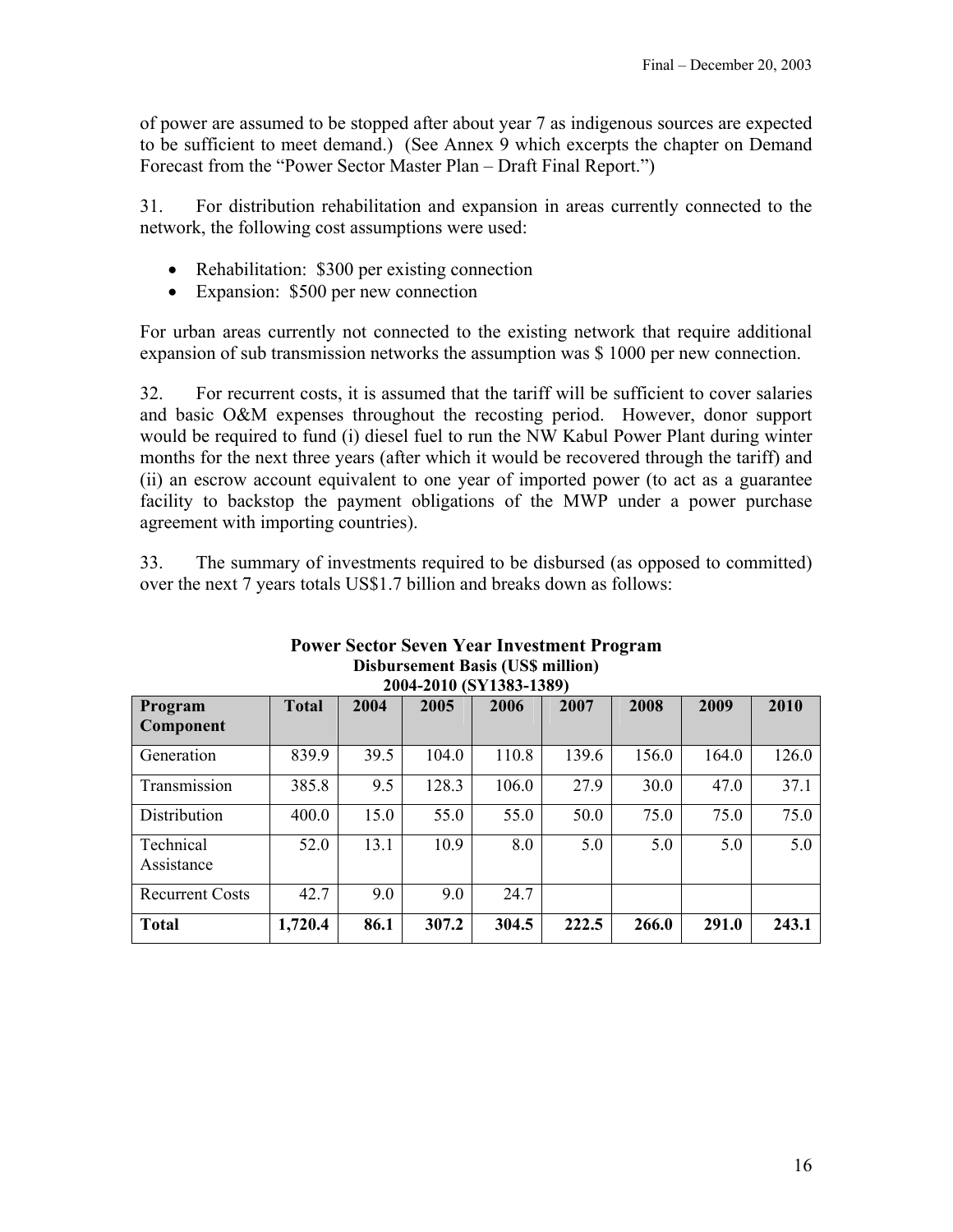## **Implementation Strategy, Institutional, and Financial Arrangements**

34. The Islamic Transitional State of Afghanistan is keen to scale up the implementing capacity of key ministries in order to remove one of the main constraints to achieve rapid recovery and development of the country. There is a significant risk that Afghanistan may fail to stabilise and to develop unless a breakthrough is achieved in increasing capacity for preparation and implementation of key development programmes, both in the short and the medium terms. Programme and project implementation will also depend on a number of other factors such as security, political stability, good governance, an appropriate policy environment, a functioning banking system, and availability of donor funds for investment.

35. Therefore, the MWP is in the process of retaining the services of a firm to provide technical staff to form the core of its Programme Implementation Support Unit (PISU). The overall goal of the PISU is to accelerate implementation of Afghanistan's power sector development program. The firm is expected to dispatch four resident professionals to MWP where they shall work on a continuous basis and lead each of the following areas: (i) project preparation, (ii) procurement, (iii) supervision, and (iv) IT and training. In addition, the firm is expected to provide short term specialists which may be required from time to time, such as environmentalist, social scientist, gas turbine and combined cycle plant specialist, hydrologist, geologist, etc.

36. The professionals fielded by the selected firm would be expected to lead in the following fields of activities:

- (i) develop projects from ideas into project concept documents;
- (ii) prepare terms of reference and lead in the supervision of the implementation of feasibility studies based, inter alia, on the Power Sector Master Plan, providing comments on behalf of the Ministry;
- (iii) manage procurement procedures for the employment of consultants (services) and contractors (goods and works);
- (iv) monitor performance and supervise directly consultants, and indirectly contractors through consultants (for some works, directly supervise contractors); and
- (v) work closely with MPW counterparts, appropriately transfer knowledge, and build the capacity of the ministry through both on-the-job and other training.

37. In addition to the PISU, it is expected that dedicated teams will be retained to implement major projects such as the rehabilitation and expansion of distribution networks and connections, the construction of a combined cycle plant in Sherbeghan/Mazar, etc. However, the PISU as part of the Ministry will be responsible for monitoring their performance. Indeed, all donor programs and their implementation must be closely coordinated through the Ministry for which they are establishing the Program Implementation Support Unit.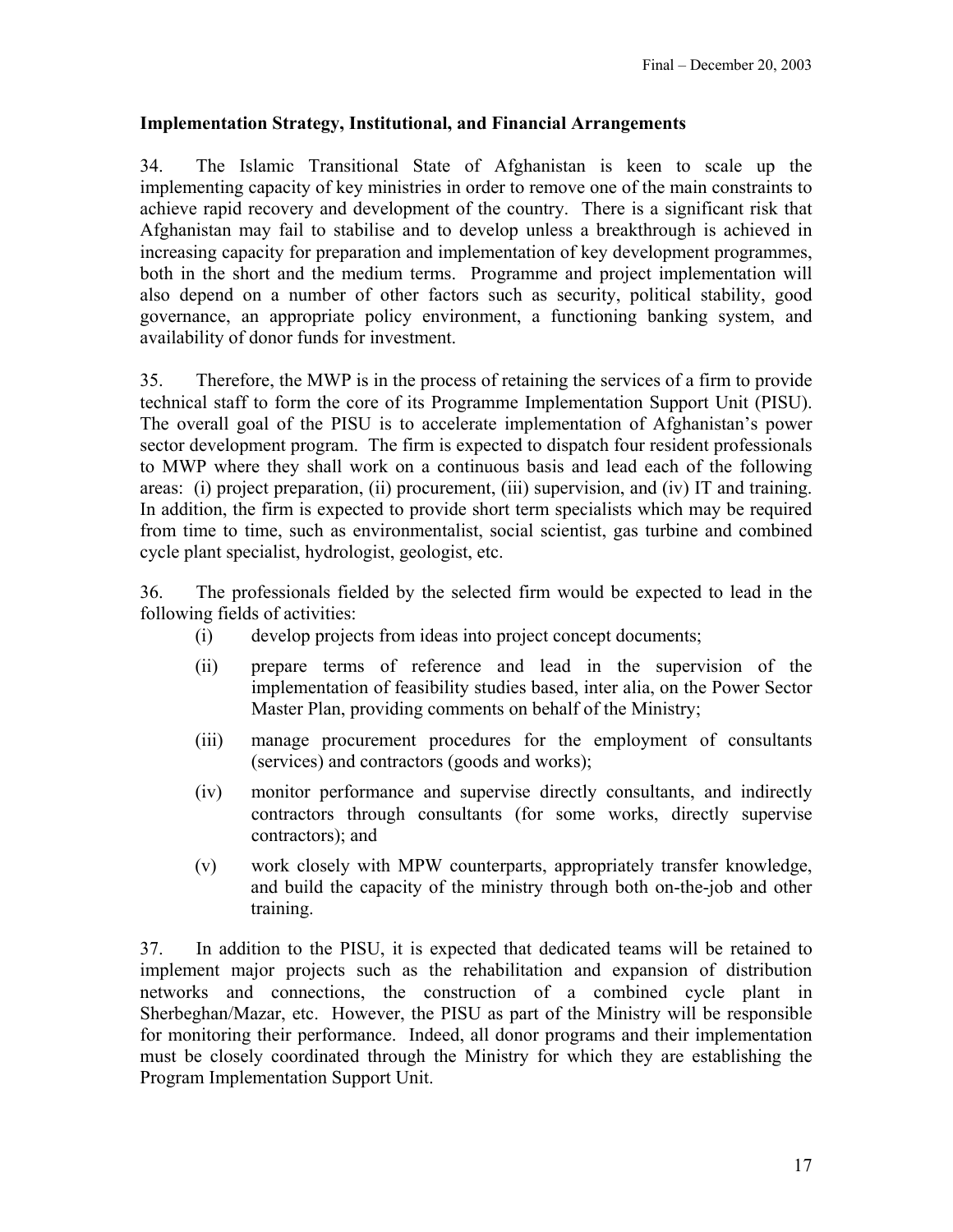38. The other urgent need for institutional improvement is the billing and collection efficiency of DABM. From the total energy produced in Kabul area for SY1381 (358 GWh), only 55% was billed, the remaining was leaked through technical and nontechnical losses. The collection ratio is about 58 percent, and cost recovery is estimated to be about 28 percent. It is noted that the vast majority of domestic customers pay their bills on time; however, several large consumers (both official and non-official) and government ministries do not. All major donors are involved in assisting DABM improve their billing and collection, and MWP has recently sent out a memorandum regarding coordination of these efforts. GTZ (German Technical Cooperation) has financed a long term advisor who is working closely with DABM and will assist in the computerization of all customer data. Improvements in billing and collection are essential preconditions for a medium and long term tariff policy and to ensure financial sustainability of the sector.

39. As large differences exist between tariffs applying to the northern and western parts of the country and Kabul exist, one can conclude that an ambitious tariff reform could be embarked upon much earlier than currently envisaged. Customers are apparently prepared to accept significantly higher tariff when production costs are "visible" and based either on power imported from neighbouring countries and paid in US\$ (northern part of the country) or on market price of diesel fuel (western part). In addition, the several thousands of small, private petrol-driven gensets running in the country prove that consumers are well aware of the real cost of electricity and prepared to pay for its real cost. The calculation of the full cost calculation of hydro-based electricity distributed in Kabul, even if seemingly depreciated, is a top priority on the political agenda; the minimum objective being to raise electricity tariffs to a level in line with energy carriers competing in the heating sector (e.g., fuel wood, LPG, other liquid fuels). If proper pricing of electricity is neglected, no investment program would be able to cope with the load increase fuelled by under priced and/or non-paid for electricity.

40. In parallel with these ongoing activities, MWP with the assistance of donors, will work on restructuring and commercializing DABM's activities. The detailed steps are yet to be decided, but it has been agreed that Kabul Distribution department, which has the largest number of customers, will be the priority initial focus.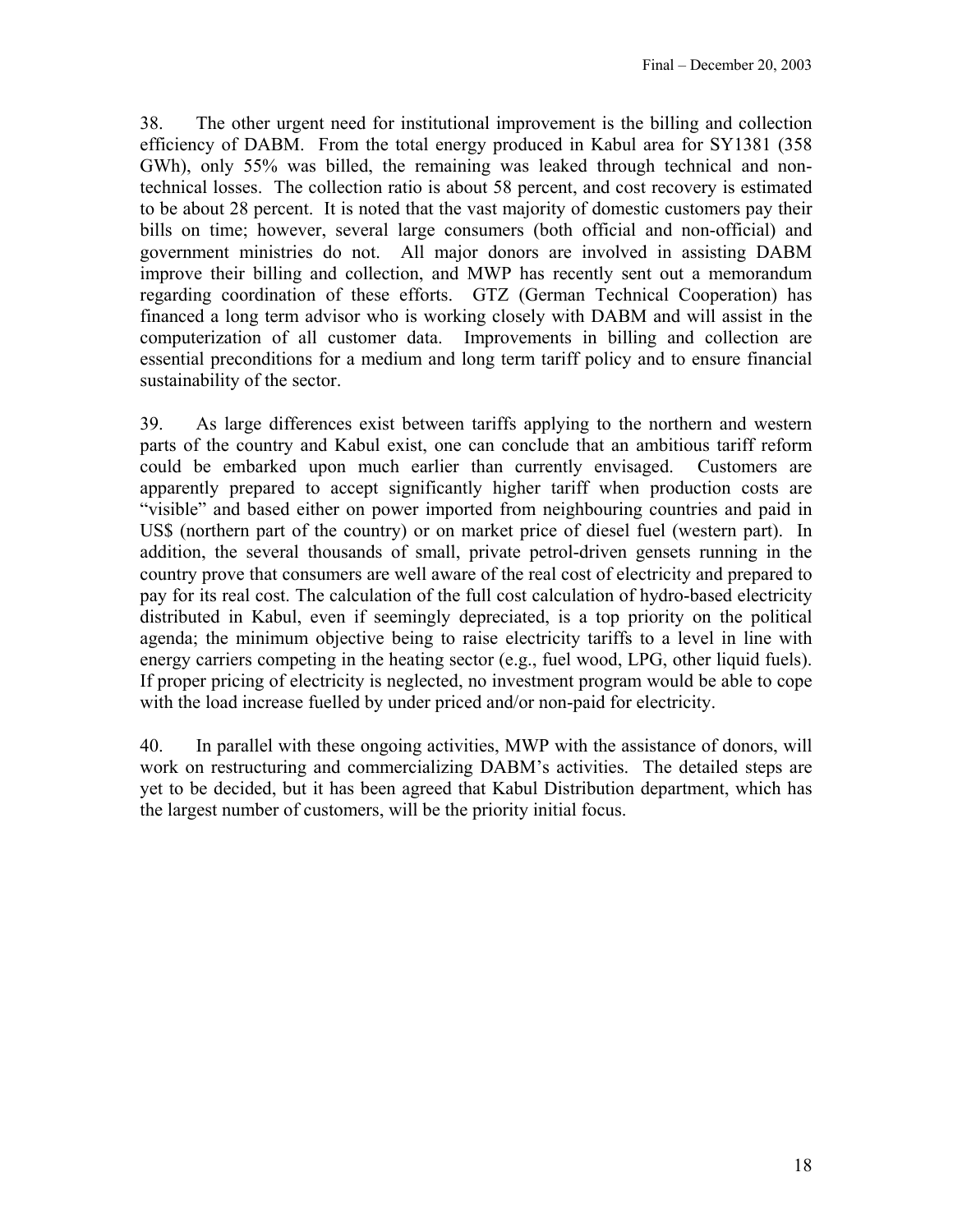## **Development Budget Program and Budget**

41. The total commitment over the next 7 years is expected to be in the range of \$2.8 billion, according to the breakdown shown in the table below. (See Annex 10 for more details.)

| <b>Program Component</b>    | <b>Total</b><br><b>Commitments</b> | As of<br>$2004*$ | As of<br>2007 | As of<br>2010 |
|-----------------------------|------------------------------------|------------------|---------------|---------------|
| Generation                  | 1,483                              | 254              | 586           | 643           |
| Transmission                | 423                                | 244              | 142           | 37            |
| Distribution                | 775                                | 125              | 275           | 375           |
| <b>Technical Assistance</b> | 62                                 | 32               | 20            | 10            |
| Recurrent costs             | 43                                 | 43               |               |               |
| Total                       | 2,785                              | 698              | 1,023         | 1,065         |

## **Power Sector Seven Year Investment Program Commitment Basis (US\$ million)**

\* Of this amount, approximately US\$ 375 has been committed.

42. The investment program for the various components follows the projects identified in the Power Sector Master Plan for generation and transmission, although the timing of some investments has been brought forward. Investments in generation include the rehabilitation of existing hydro and thermal facilities; the construction of a combinecycle power station using indigenous natural gas; the development of hydroelectric facilities such as Bagdhara, Sarobi II, and Kajakai II;. In the case of transmission, investments are oriented to rehabilitate existing transmission lines, construct transmission systems such as the interconnection between Uzbekistan and Kabul, and some other lines and substations required to integrate dispersed loads among the regions. The program also considers the funds required to import power from the northern countries.

43. Since the Master Plan does not include distribution analysis, the proposed investment in distribution is developed to meet government goals. Projects are oriented to rehabilitate and expand the distribution networks around the country. Primarily, the investment is oriented to expand the network to improve the service to existing customers, and to provide an official connection to those users currently supplied through an official customer's meter. Additionally, the investment is oriented to connect households without electricity supply in urban areas.

44. The Program considers also the financing of the technical assistance required for capacity building in the Ministry of Water and Power, and to accelerate implementation of Afghanistan's power sector development program.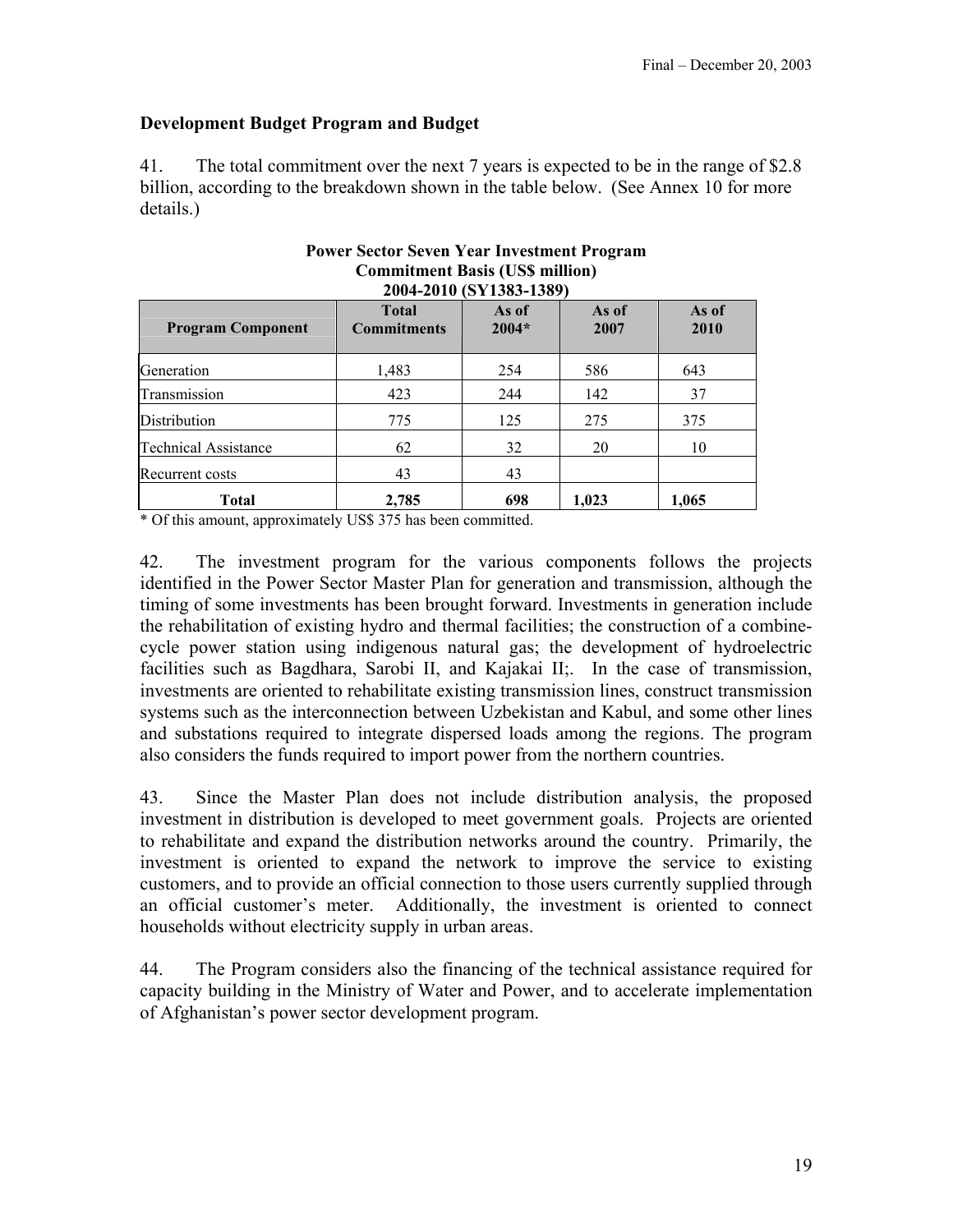## **List of Annexes**:

- 1. Present Number of Customers
- 2. Status of Generation, Transmission, and Distribution in Afghanistan by Region
- 3. Afghanistan Installed Generation Capacity
- 4. MWP Organizational Chart
- 5. Current Tariff Structure
- 6. Selected Energy and Power Values for Afghanistan
- 7. Afghanistan Power Sector Reform Road Map
- 8. Draft Electricity Policy Statement
- 9. Demand Forecast (Chapter 4 of Norconsult's Draft Final Power Sector Master Plan)
- 10. Detailed Investment Program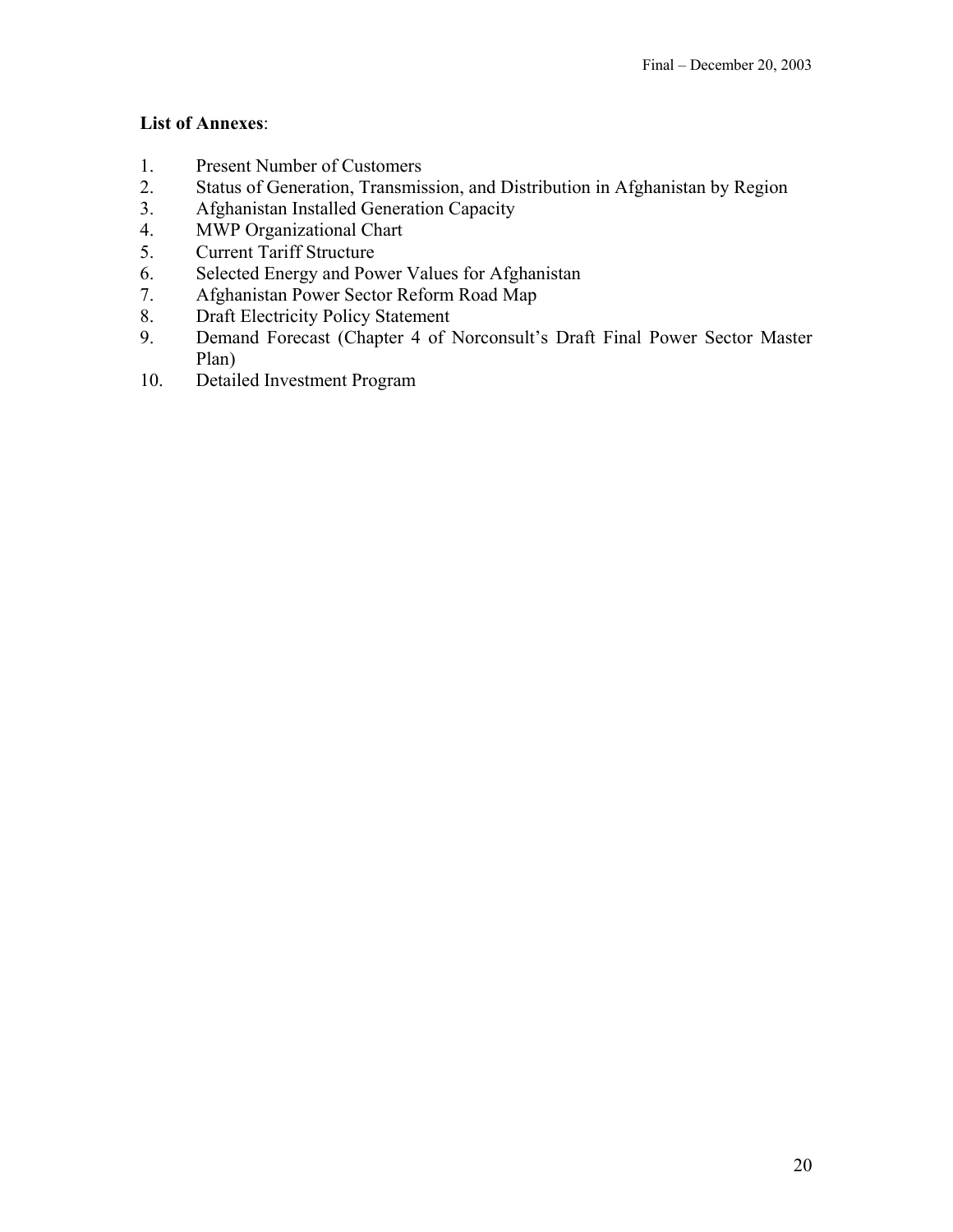*[Source: "Study for Power Interconnection for Regional Trade – Final Report", ADB Report, March 2003]* 

| Item           | 2 <sup>nd</sup> & 3 <sup>rd</sup> Units of (DABM) | Family  | <b>Other</b><br><b>Consumers</b> | Governmental   | <b>Total</b> |
|----------------|---------------------------------------------------|---------|----------------------------------|----------------|--------------|
|                |                                                   |         |                                  |                |              |
| $\mathbf{1}$   | Kabul electricity                                 | 71,785  | 4,226                            | 440            | 76,551       |
| $\overline{2}$ | Nangarhar presidency                              | 6,127   | 1,080                            | 120            | 7,327        |
| $\overline{3}$ | Ghori presidency (Pul-e-Khumri)                   | 6,719   | 736                              | 135            | 7,590        |
| $\overline{4}$ | Balkh presidency(Mazar-e-Sharif)                  | 39,000  | 5,500                            | 550            | 45,050       |
| 5              | Herat presidency                                  | 8,877   | 1,120                            | 163            | 10,160       |
| 6              | Ghazni department                                 | 259     | 208                              | 48             | 515          |
| $\tau$         | Andkhoy department                                | 4,611   | 1,000                            | 19             | 5,702        |
| 8              | Farib department (side of Jawzan)                 | 2,495   | 455                              | 43             | 3,083        |
| 9              | Paktia department (S of Khandahar)                | 144     | 65                               | 40             | 249          |
| 10             | Juzjan presidency (Shebergan)                     | 14,481  | 826                              | 69             | 15,376       |
| 11             | Parwan presidency (Charikar)                      | 4,770   | 1,500                            | 430            | 6,700        |
| 12             | Konar department (east side)                      | 340     | 60                               | 30             | 450          |
| 13             | Kunduz presidency                                 | 7,700   | 1,800                            | 500            | 10,000       |
| 14             | Hydro power generation presidency                 | 708     | 200                              | 12             | 920          |
| 15             | Helmand department (Lashkargah)                   | 3,721   | 700                              | 50             | 4,471        |
| 16             | Takhar presidency                                 | 292     | 1,420                            | 10             | 1,722        |
| 17             | Badakhshan presidency (East)                      | 1,671   | 1,200                            | 60             | 2,231        |
| 18             | Saripul presidency (South of<br>Jawzjan)          | 179     | 400                              | 15             | 1,134        |
| 19             | Khandahar presidency                              | 28,000  | 4,393                            | 350            | 32,743       |
| 20             | Farah department (West side)                      | 696     | 100                              | $\overline{4}$ | 800          |
| 21             | Grishk                                            | 895     | 200                              | 30             | 1,125        |
|                | <b>Grand Total</b>                                | 203,470 | 27,189                           | 3,118          | 233,899      |
|                |                                                   | 87%     | 12%                              | $1\%$          |              |

## **Present Number of Customers**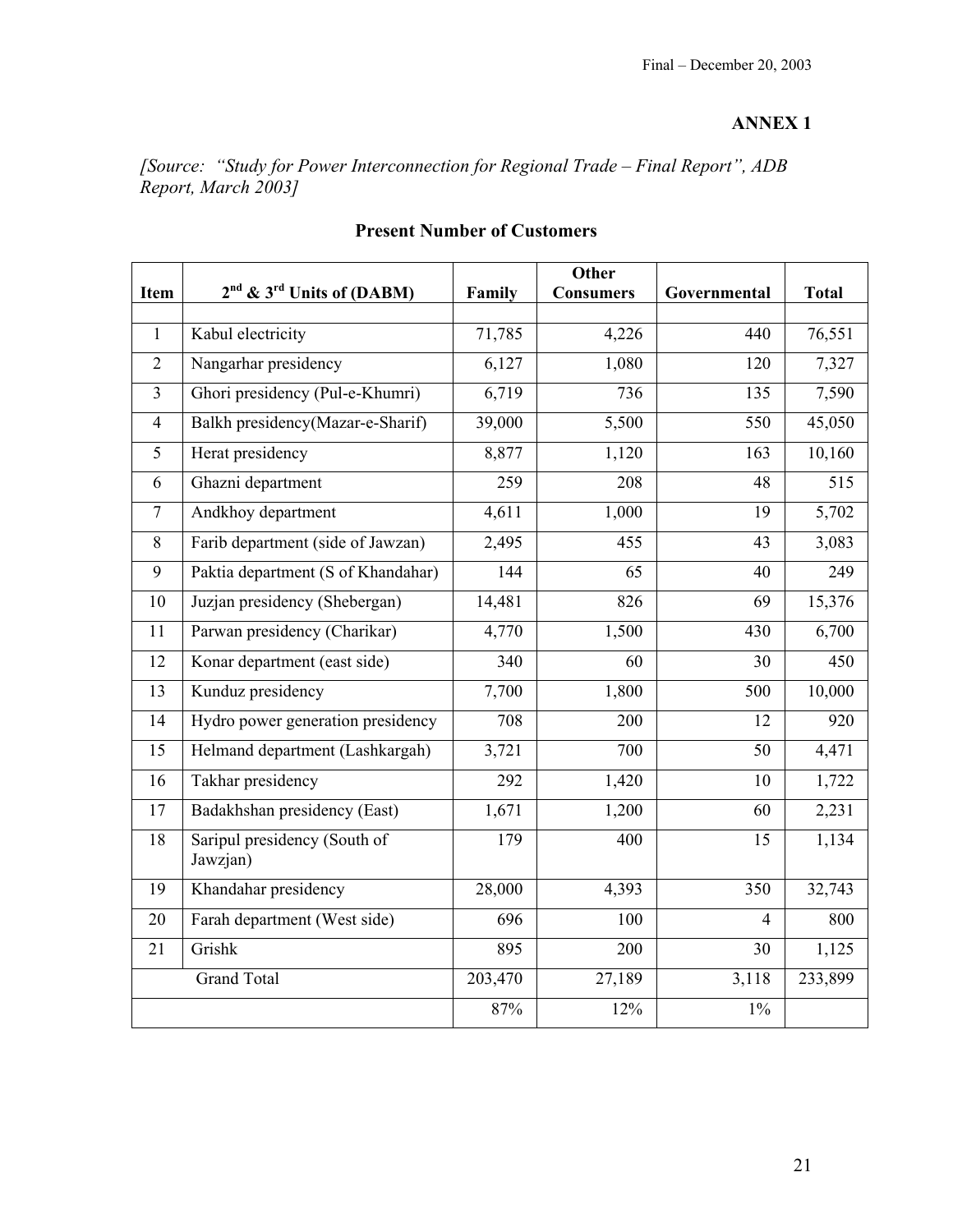*[Source: "Afghanistan's Power Sector: Short Term Critical Investment Options", February 2003, The World Bank, South Asia Energy and Infrastructure]*

## **STATUS OF GENERATION, TRANSMISSION AND DISTRIBUTION IN AFGHANISTAN BY REGION – FEBRUARY 2003**

#### **NORTH EAST REGION**

| Name of<br>hydro plant | <b>Country of</b><br>origin | Year of<br>commissioning | No. of<br>turbines | <b>Installed</b><br>capacity kW | Area served |
|------------------------|-----------------------------|--------------------------|--------------------|---------------------------------|-------------|
| Faizabad               | India                       | 1984                     |                    | 255                             | Badakhshan  |
| Baharak                | India                       | 1986                     |                    | 200                             | Badakhshan  |
| Pulikhumri-II          | <b>USSR</b>                 | 1964                     |                    | 9,000                           | Baghlan     |
| Pulikhumri-I           | Germany                     | 1960                     |                    | 4800                            | Baghlan     |
| Khanabad               | Germany                     | 1950                     |                    | 1,740                           | Kunduz      |

#### **North East Region Generation**

**Faizabad Micro Hydel station.** This plant was built on the Jouzen River with Indian technical and economical co-operation in 1984, having 3 x 0.085 MW turbines. The plant was constructed to provide electricity to Faizabad town. All the three turbines are now non-functional, due to lack of spare parts. The government of India and the supplier *Jyoti* are prepared to provide parts. The plant would require about US\$ 400,000 for rehabilitation. It is proposed that three machines (0.085 MW) be replaced by machines each with a capacity of 0.25 MW. Work was to begin several years ago, and was to be helped by Tajikistan government.

**Baharak Micro Hydel station.** This plant having an installed capacity of 2x100 kW was built on the irrigation canal at Baharak in 1986 with the assistance of Indian technical and economical co-operation to supply electricity to the towns of Baharak and Jurm. The plant is not operational due to lack of spare parts. Ahgha-Khan Network has agreed to reconstruct this scheme.

**Pulikhumri I Hydro electric plant.** This plant using German equipment of capacity 3 x l.6 MW, is damaged and the cost for rehabilitation is estimated at USS 1.8 million. This plant belongs to the Ministry of Mines and Industry.

**Pulikhumri II Hydroelectric plant.** This plant was built on the Pulikhumri River in 1964 by USSR at a cost of USS 3.9 million with a capacity of 3 x 3 MW using Kaplan type turbines. The purpose of this plant was to provide power to the towns of Pulikhumri Baghlan and Kunduz. Only one turbine is currently operational. The other 2 turbines require servicing and spare parts, especially turbine oil and carbon brushes. Rehabilitation cost of this plant is about US\$ 1.2 million.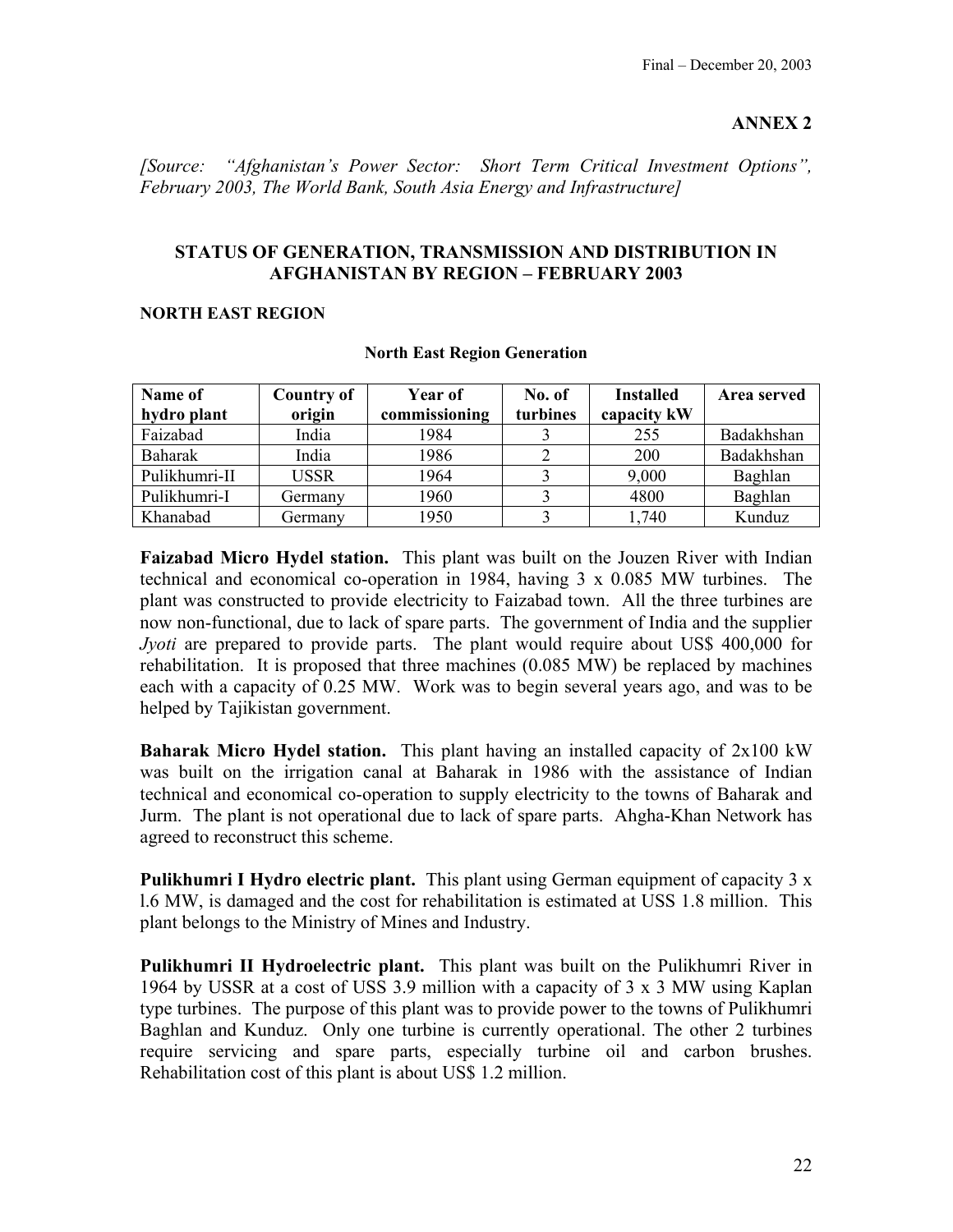**Khanabad hydroelectric plant.** The Khanabad power plant was built in 1950 on the river Takhar. The plant was constructed to feed electricity to the now defunct Spinzar Company, which produced vegetable oil, cottonseed oil and soap. The plant was destroyed in 1990. At the moment, the plant is not producing electricity. Destruction is total and a new plant should be constructed to replace it. The estimated cost for rehabilitation is US\$ 3 Million. This plant belongs to the Ministry of Mines and Industry.

| <b>Name of Sub-Station</b> | Capacity<br><b>MVA</b> | Voltage kV |
|----------------------------|------------------------|------------|
| <b>Baghlan Sub-Station</b> | 1.8                    | 35/6       |
| Kunduz Old                 | 32                     | 35/6       |
| Kunduz New                 | 32                     | 110/35/6   |
| Spinzar                    | 16                     | 20/6       |

**North East Region Sub-stations** 

**Baghlan substation.** This sub-station has a capacity of 1.8 MVA and obtains power from Pulikhumri II through the Pulikhumri-Kunduz transmission line, which is at present damaged. The sub-station is no longer operational. Details of damage to the sub-station are un-known. If damage is limited to switch gear, this require US\$ 200,000 for rehabilitation.

**'Old' Kunduz substation.** This sub-station had a capacity of 3.2 MVA, and used step down from 35 kV to 6 kV from Pulikhumri-II. This substation is partly damaged, mainly the protection gear, and requires about US\$30,000 for its rehabilitation and updating.

**'New' Kunduz substation.** This sub-station steps down from 110 kV to 35 kV and 6 kV, and has a capacity of 32 MVA using 2 transformers of 16 MVA. The sub-station was built to utilize imported electricity from Tajikistan. In 1990 the sub-station was damage. The transformers need to be replaced or repaired together with new switchgear, etc. MWP has begun the rehabilitation works of the transmission line and substation with Government funds and the work is expected to be completed in May 2003.

**Spinzar substation.** This sub-station has capacity of 1.6 MVA and steps down to 6 kV from 20 kV. The substation is functional but cannot be used because of damage to the transmission line from Khanabad to Spinzar (see below). This substation belongs to the Ministry of Mines and Industry.

| Line from       | Tо              | <b>Distance</b> |     |
|-----------------|-----------------|-----------------|-----|
|                 |                 | km              | kV  |
| Tajikistan      | Kunduz          | 60              | 110 |
| New Sub-station | Old Sub-station |                 | 35  |
| Pulikhumri      | Kunduz          |                 |     |

#### **North East Region Transmission**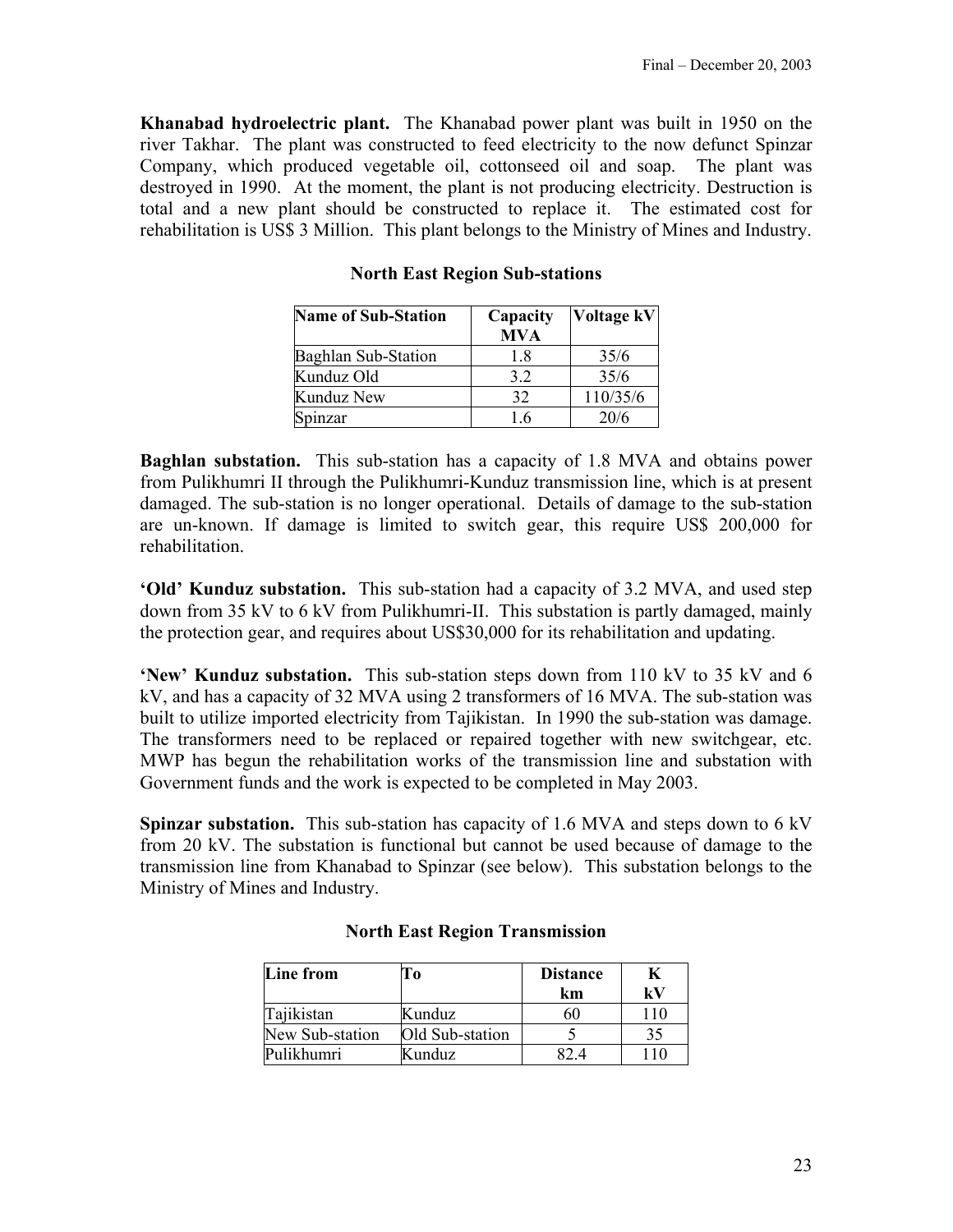**Transmission Line Tajikistan-Kunduz.** This 110 kV single circuit line was built on P.C.C. poles. It is badly damaged, needing new insulators and conductor. The cost for rehabilitation is estimated at US\$ 1,200,000, which would increase the capacity to import by 32 MW. Work of re-construction is proceeding and MWP expects to re-commission in May 2003.

**Transmission line – 'New' substation to 'Old' substation.** The single circuit line transmission voltage 35 kV length 5 km is operational, requiring only proper connections and joints to reduce losses. Repair work is proceeding and MWP expects to recommission this line in May 2003.

**Transmission line Pulikhumri to Kunduz.** The single circuit line of 82.4 km, with a transmitting voltage designed for 110 kV and used for 35 kV is completely destroyed. Connection of Pulikhumri-II to Kunduz would require US\$5 million. This line, if repaired, would also provide electricity to Baghlan rural areas.

**Distribution network**. The region had a total network of 333 km having various voltages of 20 kV, 6 kV/0.4 kV. The distribution system suffered 60 % damage, with over 32 km of 20 kV line destroyed. The region had two main distribution networks; Baghlan network, and Kunduz network.

**Baghlan distribution network**. The distribution network of 183 km length comprises 6 kV and 0.4 kV networks. At present 60 % is damaged. The network had 50 transformers, of which 30 are reported to be damaged and require replacement. Cost of rehabilitation of the distribution system is estimated at US\$ 2 million.

**Kunduz distribution network** The distribution network consists of 32 km of 20 kV single circuit line and 118 km of 6 kV/0.4 kV. There were 44 x 6 kV/0.4 kV transformers, of which 18 are damaged. Some of the 20 kV line is destroyed, and 50 % of the distribution/5 kV/0.4 kV has been damaged. Work of rehabilitation has begun, and MWP expect to re-commission the line in May 2003.

## **NORTH REGION**

This region covers the provinces of Balkh, Samangan, Jawzjan and Faryab.

## **Northern Region Generation**

| Name of diesel plant | Country of | Year | Number   | Capacity | Area served   |
|----------------------|------------|------|----------|----------|---------------|
|                      | origin     |      | of units | (kW      |               |
| Maimana              | UΚ         | ??   |          | 500      | 3,000         |
|                      |            |      |          |          | households in |
|                      |            |      |          |          | Maimana       |

There is a plan to bring a 10 kV power line from Andkhoi in the north via Sherintageb in Faryab, which would allow power costing 3 cents/kWh to be imported from Turkmenistan. Of the 125 km line, poles have been erected for all but 32 km. More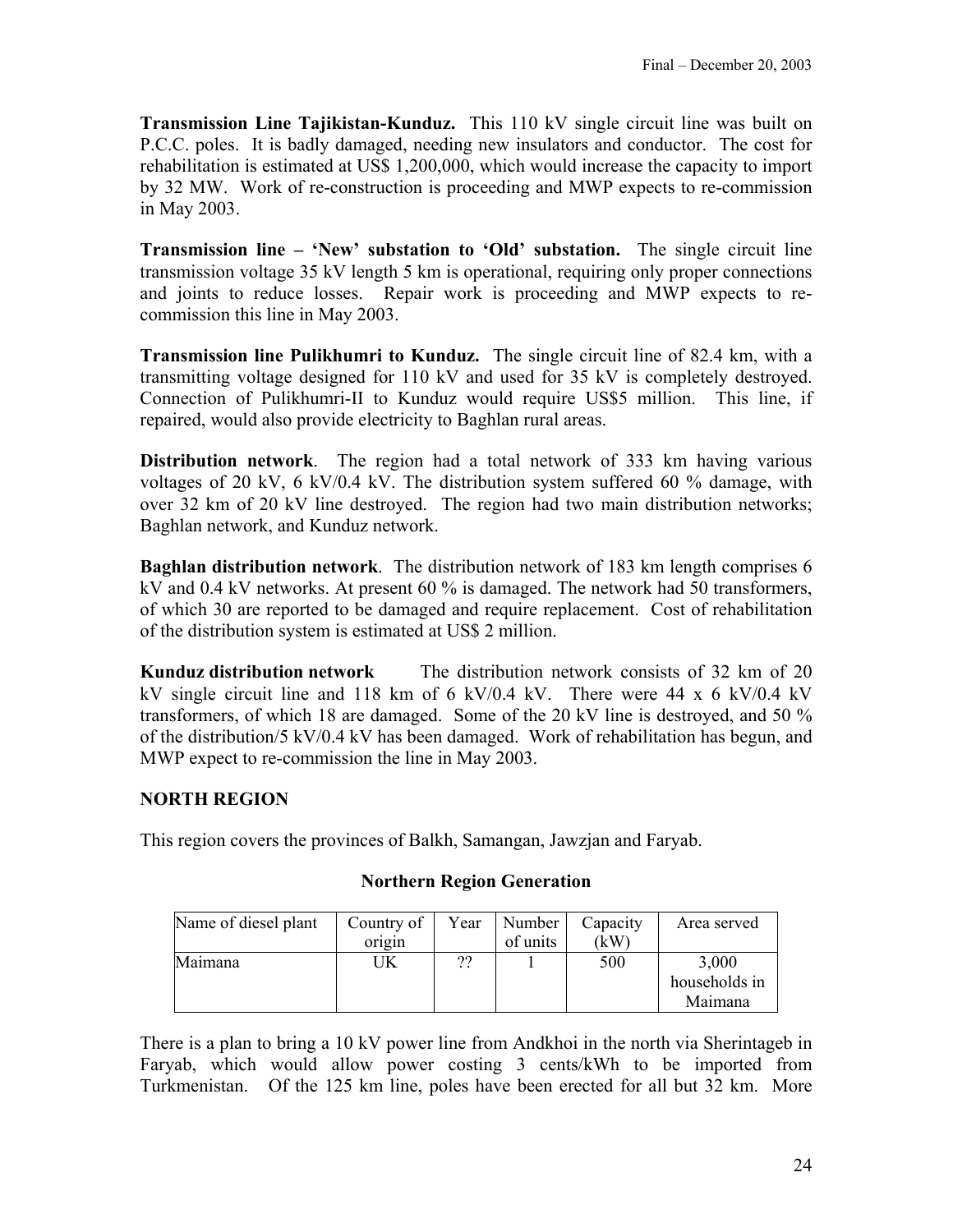poles and conductors, etc are needed, and will likely be sourced from the World Bankfunded materials.

**Fertilizer Company**. This is the major source of electricity production in the region, comprising 4 turbines, with name plate ratings of 4 x l2 MW but down-rated to 3 x 12 MW and  $1 \times 9$  MW. The plant was constructed for use by the fertilizer factory with the surplus power distributed to Mazar-i-Sharif and Balkh. The plant requires servicing and spare parts to upgrade its production to installed capacity. Upgrading is essential became of its use of gas as an indigenous fuel. The estimated cost of rehabilitation is estimated at US\$1 million. This plant belongs to the Ministry of Mines and Industry.

**Khoja Gogirdak**. This plant has two gas turbines, which supply 2 MW of power, to operate the gas fields of the Ministry of Mines and Industry. The plant lacks spare parts and requires servicing. The estimated cost for rehabilitation is estimated at US\$500,000. This plant belongs to the Ministry of Mines and Industry.

**Jarqodoq**. This thermal electricity production plant has 6 turbines of 2,500 kW. The plant belongs to Ministry of Mines and Industries and produces electricity for use in gas well fields. The plant requires servicing and spare parts. Cost of these is currently unknown.

| Name of substations             | Capacity                    | Voltage    |
|---------------------------------|-----------------------------|------------|
|                                 | (MVA)                       | (kV)       |
| Andkhoi                         | 10                          | 110/6      |
| Old sub-station, Mazar-i-Sharif |                             | 35/6       |
| Sub-station, Balkh              | $\mathcal{D}_{\mathcal{L}}$ | 35/6       |
| New sub-station, Mazar-i-Sharif | 32                          | 110/35/6   |
| Jawzjan                         | 32                          | 110/35/6   |
| Khulm                           | 126                         | 220/110/10 |

## **Northern Region Substations**

**Old Substation Mazar-i-Sharif**. An 8 MVA capacity substation is functioning with burnt switchgear and controls. Estimated cost for rehabilitation is US\$30,000.

**Substation, Balkh**. A 2 MVA capacity substation is operating but requires servicing.

**New Substation, Mazar-i-Sharif**. This 2x16 MVA, 110 kV substation was constructed to utilize imported electricity from Uzbekistan. The station is functioning and requires servicing and spare fuses and relays etc. Cost not yet estimates.

**Jawzjan substation.** This 2x16 MVA substation supplies the feeder from Mazar-i-Sharif and the distribution system of Jawzjan, i.e. Shiberghan city and rural areas surrounding Shiberghan. The sub-station is functional and only requires servicing.

**Andkhoi substation.** This substation contains 1 x 10 MVA transformer and was built with Turkmenistan credits. It is operational and supplies power to Andkhoi villages.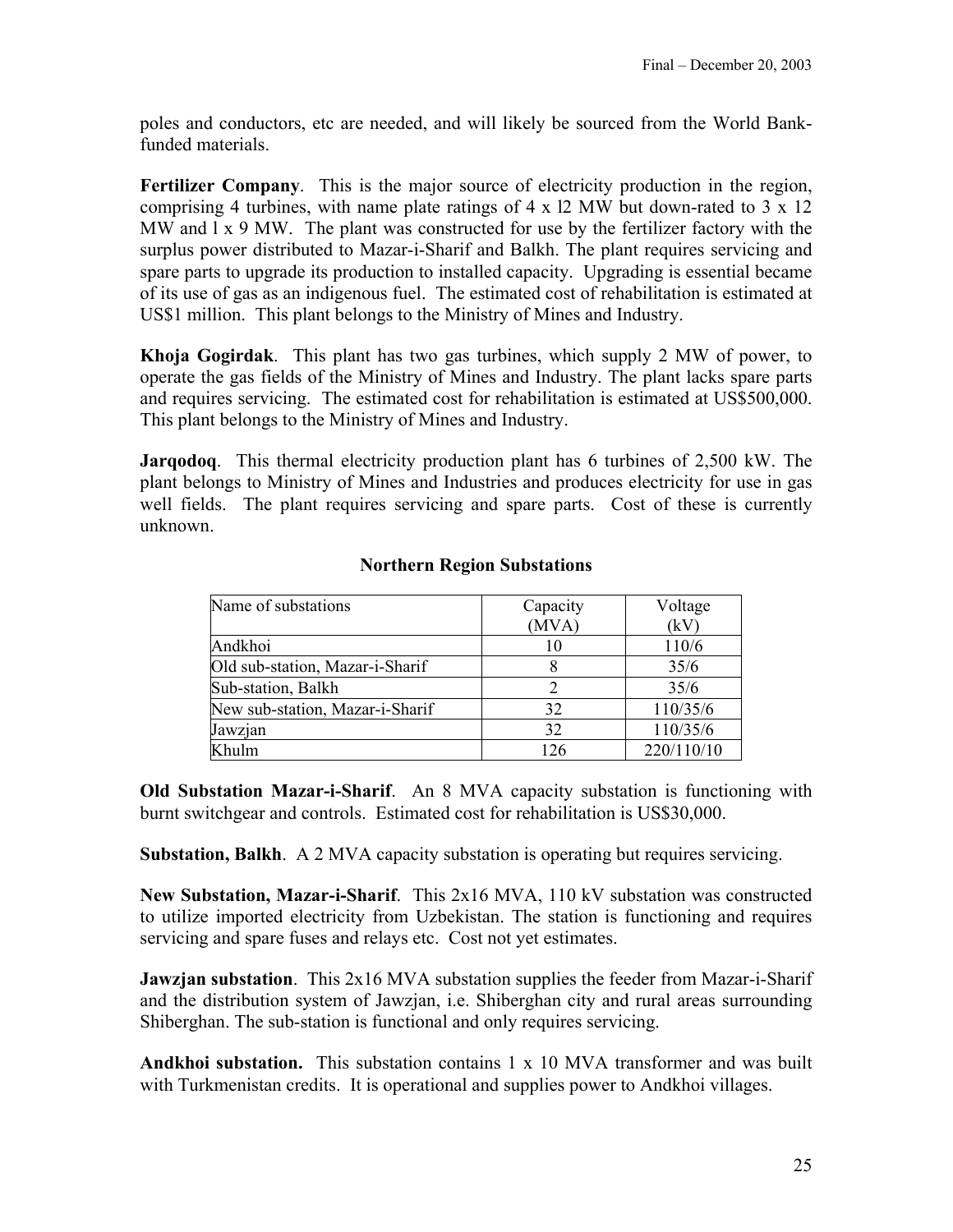**Khulm substation**. The substation capacity is 2x63 MVA for voltage 220/110/10 kV. This substation would utilize the power imported from Uzbekistan to meet the demands of Mazar-i-Sharif, Jawzjan, Balkh, and Khulm. This substation is completely destroyed and pillaged, and only plinths remain. Estimated cost for rebuild is US\$8 million.

| Line from      | To             | <b>Distance</b> | Voltage | Length (km in   |
|----------------|----------------|-----------------|---------|-----------------|
|                |                |                 | (kV)    | single circuit) |
| Fertilizer     | Balkh          | 14.2            | 35      | 14.2            |
| Fertilizer     | Mazar-i-Sharif | 17.5            | 35      | 17.5            |
| Uzbekistan     | Khulm          | 71              | 220     | 142             |
| Khulm          | Mazar-i-Sharif | 49              | 110     | 98              |
| New substation | Old substation | 9.3             | 35      | 9.3             |
| Mazar-i-Sharif | Jawzjan        | 142             | 110     | 142             |

## **Northern Region Transmission**

**Transmission line Fertilizer company – Balkh**. This single circuit line voltage 35 kV and 14.2 km in length is presently functioning.

**Transmission line Fertilizer company - Mazar-i-Sharif.** This single circuit line voltage 35 kV, 70 square mm aluminum conductor 17.5 km is functioning.

**Transmission line Uzbekistan-Khulm**. This is a 71 km dual circuit on separate poles. Both circuits are damaged. The line has transmission voltage of 220 kV but was operating at 110 kV. Estimated cost for rehabilitating the line is US\$2 million.

**Transmission line Khulm-Mazar-i-Sharif.** 45 km, 110 kV line is damaged and needs rehabilitation at an estimated cost of US\$1.5 million.

**Transmission line - New substation to Old substation**. 9 km line of conductor size 70/11 mm2 ACSR single circuit on P.C.C. poles, line voltage 35 kV, is operational.

**Transmission line Mazar-i-Sharif to Jawzjan**. 142 km of single circuit line voltage 110 kV conductor size 95/16 mm2 ACSR on P.C.C. poles is operational.

**Northern Region distribution networks**. The 3 distribution networks comprise 375km of 6/0.4 kV. 30 %, or 135 km, of the distribution system, is estimated to be damaged. 15 of 65 transformers are damaged. Repair to the network is estimated at US\$1.3 million.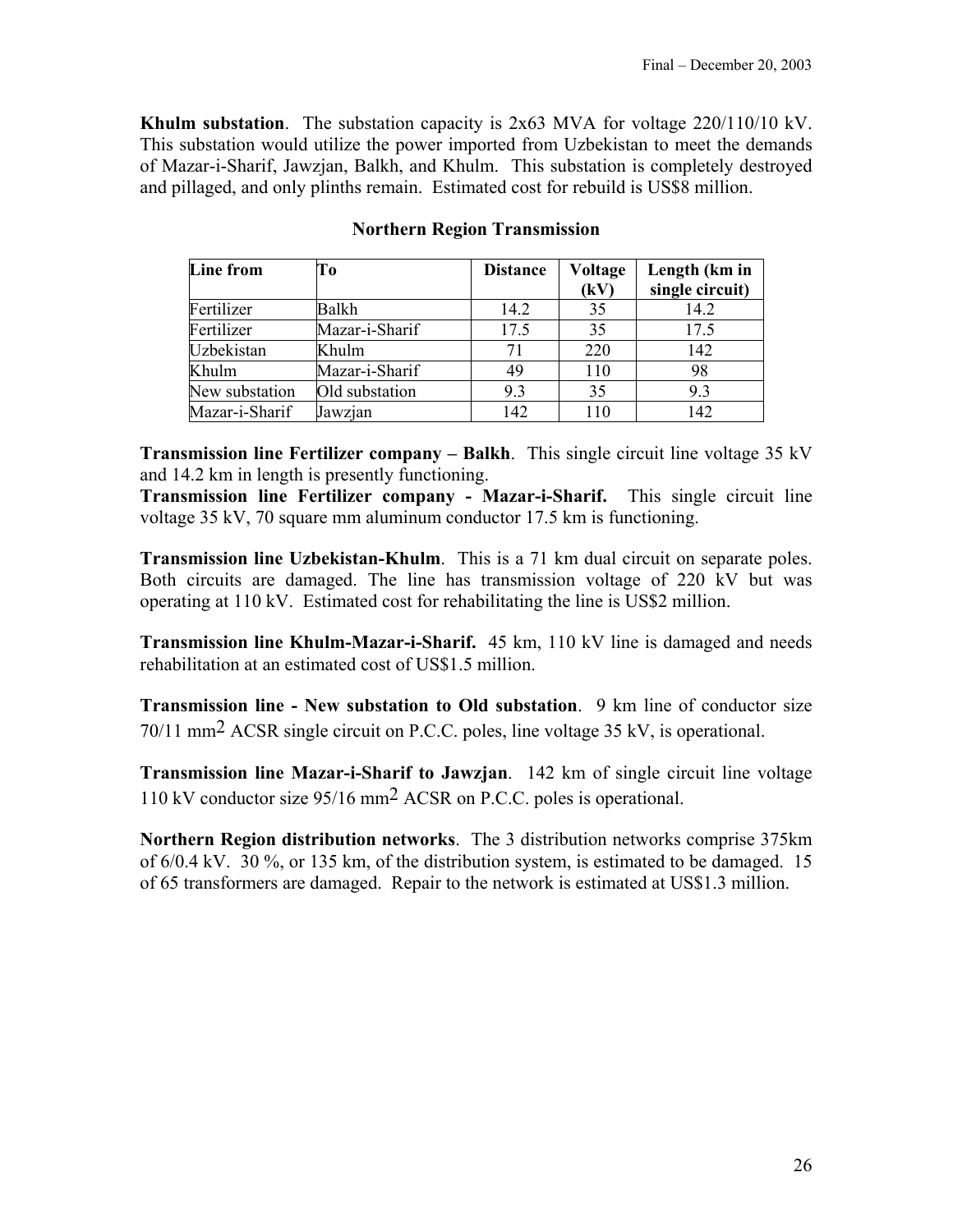**WEST REGION** This region covers Herat, Badghis and Farah provinces.

| Name of plant    | <b>Type of</b> | <b>Country of</b> | Year          | <b>Installed</b> | Area served    |
|------------------|----------------|-------------------|---------------|------------------|----------------|
|                  | equipment      | origin            |               | capacity         |                |
|                  |                |                   |               | (kW)             |                |
| Chalwarcha       | Hydel          | Germany           | 1936          | 80               | District Enjil |
| Diesel Gen. Sets | Diesel         | <b>USA</b>        | 1964-1979     | 3400             | Herat city     |
| Herat            |                | Czech             |               | not              |                |
|                  |                | <b>USSR</b>       |               | working          |                |
| Diesel Gen. Sets | Diesel         | Czech             | 1970-1983     | 530              | Badghis        |
| <b>Badghis</b>   |                | <b>USSR</b>       |               |                  |                |
| Diesel Gen. Sets | Diesel         | Czech             | $1970 - 1981$ | 10,000           | Farah          |
| Farah            |                | <b>USSR</b>       |               |                  |                |

### **Western region generation**

**Chalwarcha Micro Hydel Plant.** This 80 kW capacity plant was built in 1936 on a canal from Harkod River in Enjil district. The plant supplies electricity to the surrounding areas. Damage has rendered the plant non-operational for the last ten years. US \$200,000 is required for rehabilitation.

**Herat**. 11 Diesel generating sets produce a total capacity of 3400 kW. All generating sets have depreciated due to excessive use and damage and require overhauling. The engines consume oil 5 liters/hr. Parts can be obtained from the suppliers and over-hauling done locally. The estimated cost for over hauling the engines is US\$ 500,000.

**Diesel Generating Sets – Badghis.** Three diesel generating sets were installed to meet the demand of essential services in Badghis. All the sets have deteriorated or been damaged and require replacement. The cost is estimated at USS 100,000.

**Diesel generating – Farah**. Six diesel generating sets from Czechoslovakia/EX. USSR were installed to meet the demand of essential services. All have depreciated and require spare parts and or replacement. Estimated cost for rehabilitation is USS 300,000.

**Partly completed electricity generation plant - Salma Project**. This US\$ 57 million Saudi Arabia-aided project was started in 1974 to meet the regional electricity demand. The irrigation-based project was to produce 40 MW of electricity to cover 40% of construction work. The housing complex, diversion canal, pen stock canal and excavation were completed. A percentage of work on the earth dam also has been completed. During the war all construction equipment at the site was damaged or destroyed. Rehabilitation of this project is vital for the region. Completion of the project, which is the only hydroelectric project feasible in the region, would require about US\$ 55 million. This project belongs to the Ministry of Irrigation.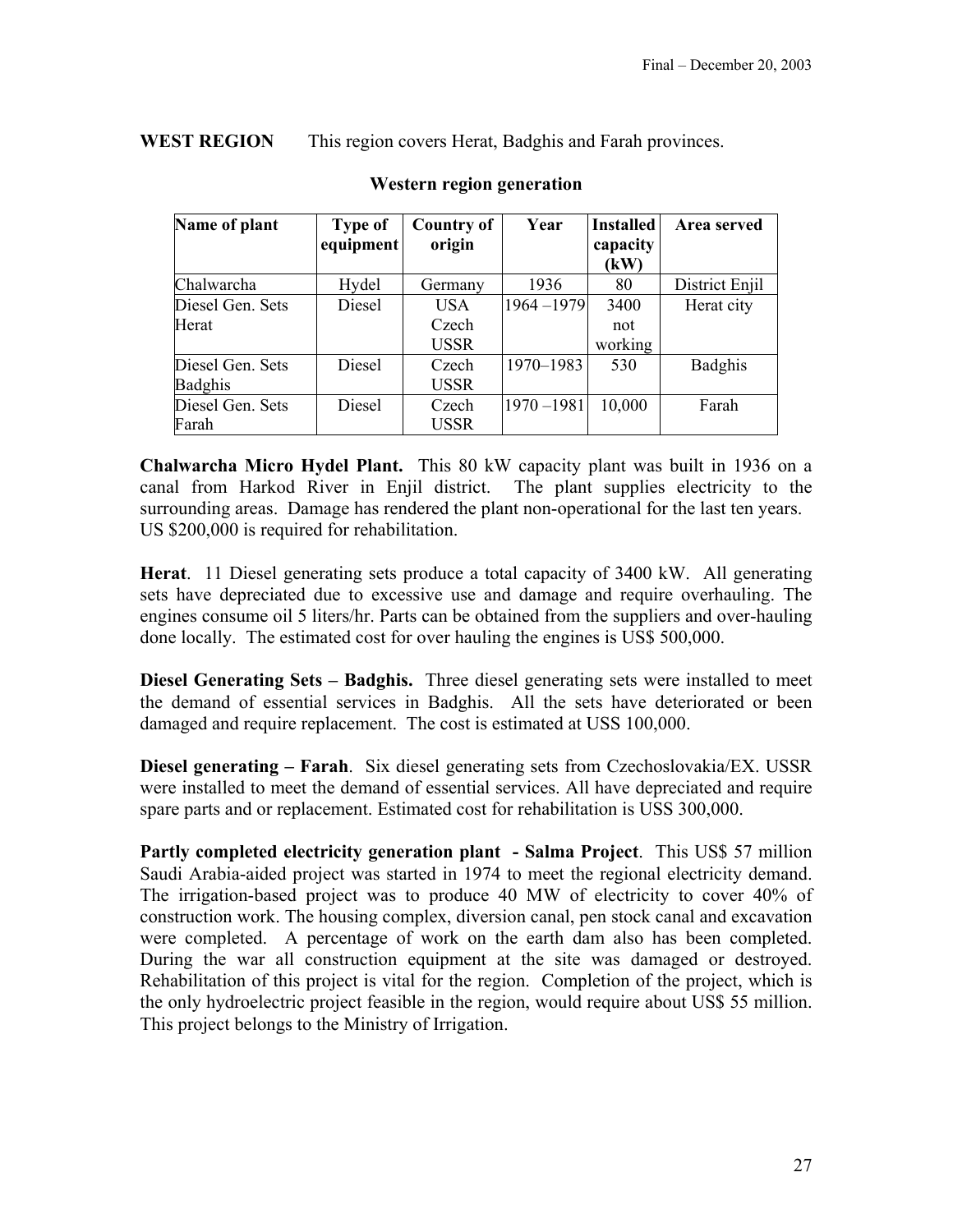**Sabzak Thermal Power Plant**. In the Master Plan of 1980 a 50 MW plant was envisaged using locally available coal from Sabzak coalmine. An incomplete technoeconomic study has been carried out by Czechoslovakia.

**Western Region transmission lines.** Circuits are nonexistent in the region. If electricity, costing 3 cents/kWh, is to be imported from Turkmenistan then 143 km of 220/110 kV single circuit with a 220/110/20 kV substation would be required. The estimated cost of the project is about US\$10 million, and it will be completed using Government budget in March 2004.

**Western Region Distribution Network - Herat.** 50% of the 220kV of distribution network of 6/0.4 kV in Herat is destroyed. A plan for a distribution system for Herat and the Salma project were to be simultaneously completed. Plant, including 50 step-down transformers, worth USS 4.6 million were imported and are available in Herat. The network voltage was to be 20/0.4 kV. Completion of the project is allowed for under the World Bank funding.

**EAST CENTRAL REGION** The two provinces in this region are Bamyan and Ghor.

## **East Central region generation**

| Name of thermal<br><b>plant</b> | <b>plant</b> | Type of   Country of origin   Year   Number   Capacity |       | of units | (kW | Area served |
|---------------------------------|--------------|--------------------------------------------------------|-------|----------|-----|-------------|
| Bamyan                          | Diesel       | Czechoslovakia                                         | 1972. |          | 700 | Bamyan      |
| Ghor                            | Diesel       | Czechoslovakia                                         | 1980. |          | 300 | Ghor        |

**Bamyan diesel generating sets**. To meet essential service needs Bamyan city installed engines as described above. Their total capacity is about 60 kW. All are in need of overhaul, or replacement, at an estimated cost of US\$100,000.

**Ghor diesel generating sets**. Chakhchran, the capital of Ghor, had two units as described above. Neither is functioning and the estimated cost to replace them is about US\$200,000.

**Bamyan Micro Hydel Project**. About 50% of the work to build this station was completed under Indian Economic and Technical Assistance. It will require about US\$1.5 million to complete and commission the station.

**Eastern Region Transmission**. No transmission facilities exist in the Eastern Region.

**Eastern Region distribution networks**. These are centered on Bamyan and Ghor and about US\$60,000 is required for their restoration.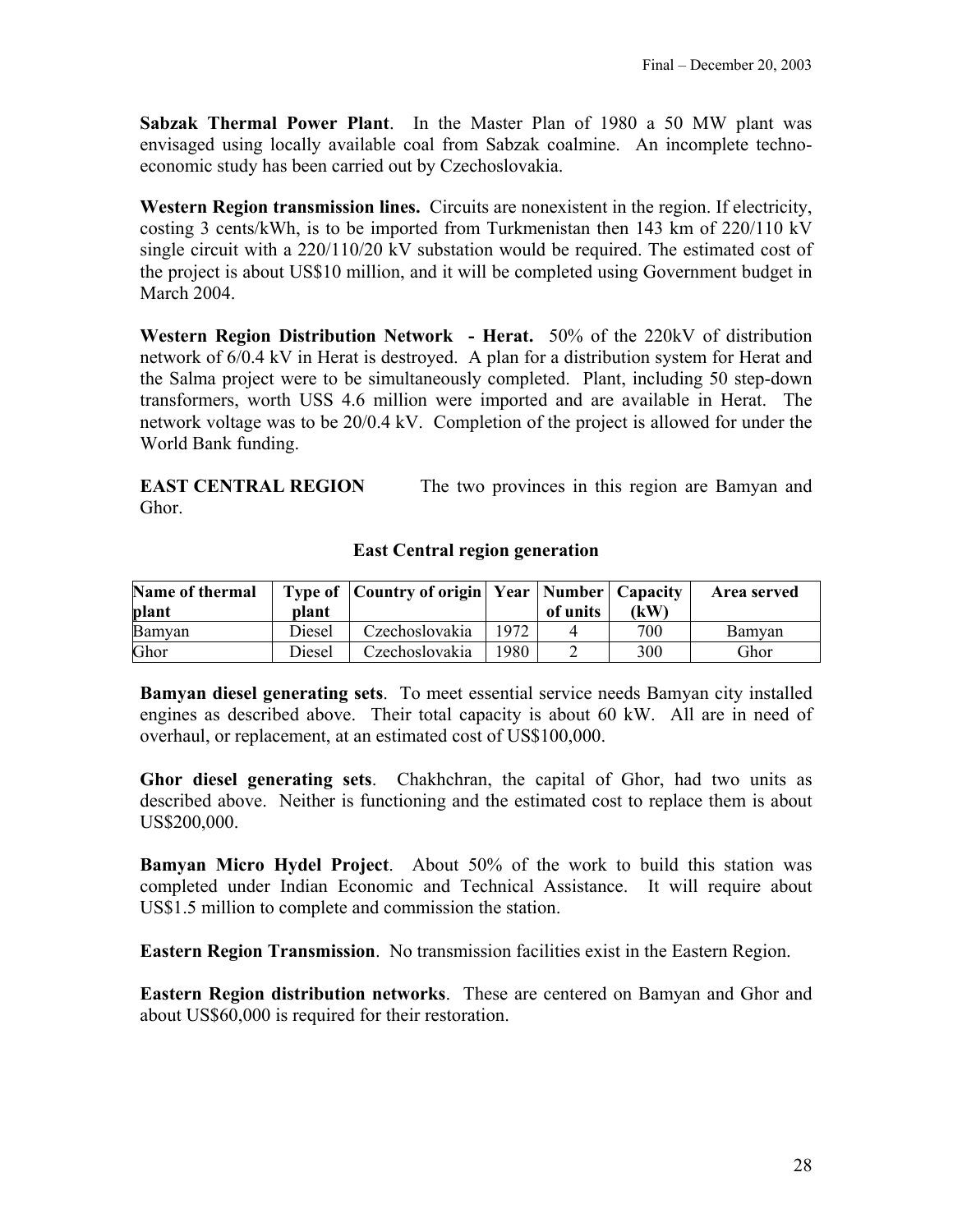## **CENTRAL REGION**

The provinces included in this region are Kabul, Parwan, Kapisa, Wardak and Logar. The region has a nameplate-installed capacity of 300 MW, which is 66 % of the national installed capacity. Damage to the system is extensive in this region. The region has 387 km of 110 kV transmission lines and 98 km of 44 kV line. 285.25 MW of step down capacity substations also exists.

The distribution system 20/15/6/0.4 kV is 60,410 km, through 800 step-down transformers and provided electricity to 150,000 consumers. Only 90,000 consumers are currently supplied.

| Name of plant | <b>Type of</b> | <b>Country of origin</b> | Year of      | No. of         | <b>Installed</b> | Area served |
|---------------|----------------|--------------------------|--------------|----------------|------------------|-------------|
|               | plant          |                          | installation | units          | capacity<br>(kW) |             |
| Naghlu        | Hydro          | USSR.                    | 1967         | 4              | 100,000          | Kabul       |
| Mahiper       | Hydro          | Germany                  | 1967         | $\overline{3}$ | 66,000           | Kabul       |
| Sarobi        | Hydro          | Germany                  | 1957         | 2              | 22,000           | Kabul       |
| Kabul East    | Gas Turbine    | Switzerland              | 1978         | $\overline{2}$ | 43,600           | Kabul       |
| Kabul N.W.    | Gas Turbine    | Switzerland              | 1985         | $\overline{2}$ | 45,000!          | Kabul       |
| Charikar      | Hydro          | China                    | 1973         | 3              | 2,400            | Charikar    |
| Jabel Seraj   | Hydro          | US/UK/ Germany           | 1920         | 4              | 2,540            | Charikar    |
| Gulbahar      | Thermal        | Germany                  | 1958         |                | 2,800            | Gulbahar    |
| Gulbahar      | Diesel         | Germany                  | 1958         | 3              | 2,200            | Gulbahar    |
| Kabul         | Diesel         | Czech                    | 1960         | 20             | 10,000           | Kabul       |
| Logar         | Diesel         | Czech                    | 1975         | 2              | 300              | Pul-e-Alam  |
| Chak Wardak   | Hydro          | Germany                  | 1940         | 3              | 3,300            | Chak Wardak |
| Ghorband      | Hydro          | India                    | 1975         | 3              | 300              | Ghorband    |

## **Central Region Generation**

**Naghlu Hydro Electric Plant**. This plant was constructed in 1967 with a 4 Frances type vertical turbine on Kabul river at Naghlu under USSR Techno-Economic Assistance. It has a capacity of 100MW, the largest single plant in Afghanistan. At present the plant is producing about 50 MW, mainly due to low water levels. Due to deterioration, non availability of spare parts, and lack of servicing, the plant may stop production at any time. The World Bank has agreed to fund from the on-going Grant spares and replacement parts.

**Mahiper Hydro Electric Plant**. This plant is constructed on the Kabul and Logar Rivers at Mahiper, with a capacity of 66 MW, 3 x 22 MW vertical Francis turbines from Germany. At the moment the plant is operational but lacks spares. Since its commissioning in 1967, the plant has hardly received any servicing. Strategic spare parts are estimated to cost about US\$ 1.2 million. However, the replacement of these may need to be considered an interim step, in advance of a complete replacement of the turbogenerators and control and instrumentation, because the age of the sets, and their condition means that they are uneconomic to continue to repair.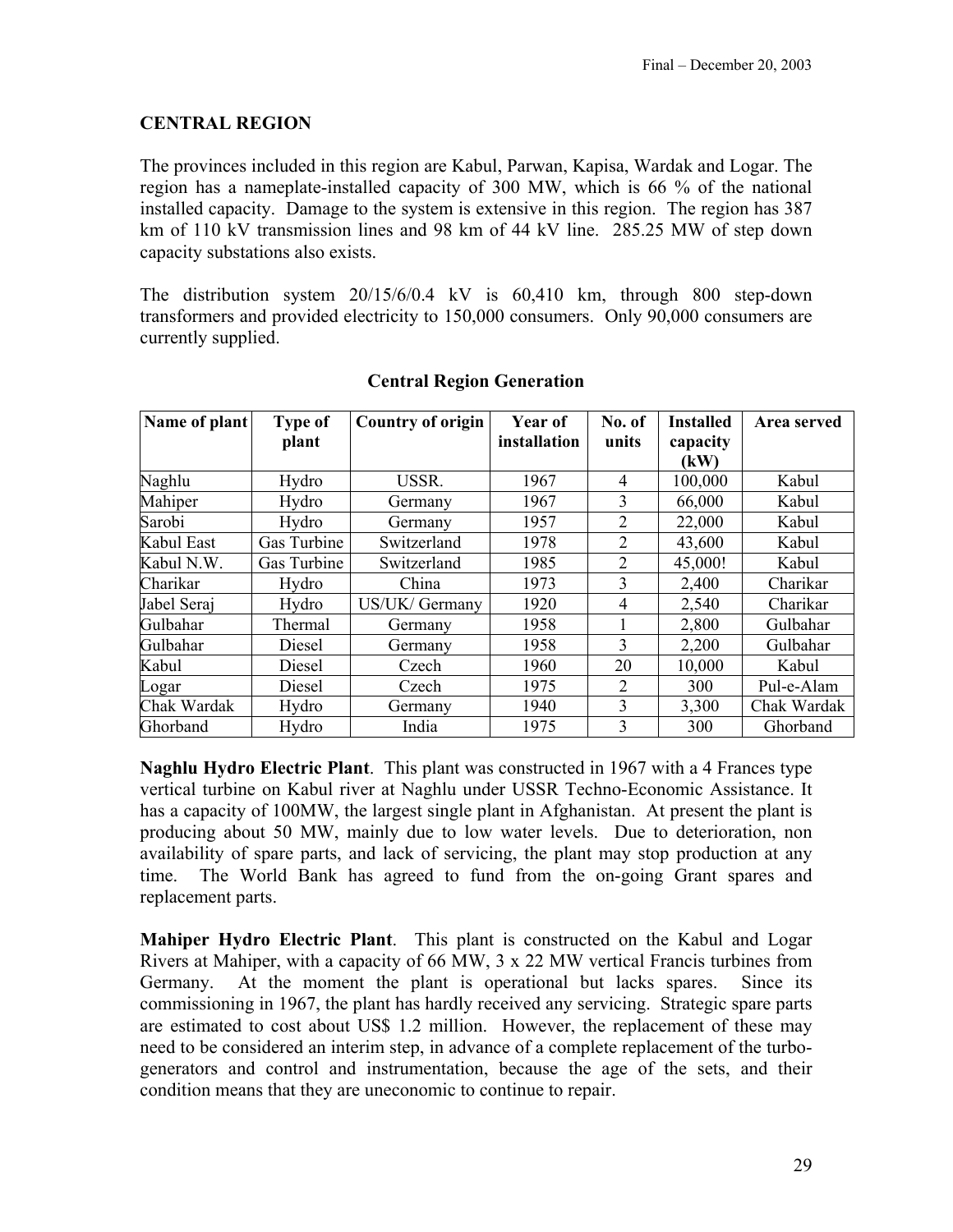**Sarobi Hydro Electric Plant.** This plant located at Sarobi on the Kabul River produces 22MW using 2 vertical Francis turbines procured from Germany. The plant design was constructed in 1957. At present the plant is operating at 70% of the installed capacity due to lack of maintenance and spare parts. The control panels are not operational, and are old fashioned and it will be very expensive to obtain spare parts for them. Strategic spare parts are estimated to cost about US\$ 1.1 million. However, the replacement of these may need to be considered an interim step, in advance of a complete replacement of the turbo-generators and control and instrumentation, because the age of the sets, and their condition means that they are uneconomic to continue to repair.

**Kabul East Thermal Plant**. A 43.6 MW plant was built at Utkhel in 1977 by ABB at a cost of SF 28 million. The plant is a package UNIT type GT-9, with 2x 21.SMW capacity turbines which can be operated on crude or diesel oil. The plant was damaged by rockets in 1992, and it has been decided that the plant will not be economic to repair.

**Kabul North-West Thermal Plant.** This plant was completed at a cost of USS 22.8 million in 1985 by ABB (now Alstom) at Khair Khana with a capacity of 45 MW. The plant has two turbines of 21.8 and 23.2 MW respectively. On full load each turbine consumes 9000 l/hr of diesel. Much of the combined cycle unit has been supplied, but because of war, contractor, ABB, did not remain on site to complete installation. It is likely that the cost to complete the plant would be about US\$ 10 million.

**Charikar Micro Hydel Plant**. The plant at Charikar was built by the Chinese at Parwan irrigation canal in 1973 with a capacity of 3 x 0.8 MW. The plant is operating at 60% of its capacity because of lack of spares. The estimated cost for rehabilitation is USS 80,000.

**Jabul Seraj Hydro Electric Plant**. This plant has 2 x 0.5 MW and 2 x 0.77 MW capacity turbines at Jabul Seraj. The turbines are horizontal Francis type procured from Siemens, Germany and GEC, USA in 1920. The plant is operating at 30% of its rated output due to depreciation. The antique design of the plant may make rehabilitation unfeasible. Replacement of turbines and generators is recommended, at an estimated cost of US\$ 4 million.

**Gulbahar Thermal Plant**. The plant belongs to the Ministry of Light Industries and Food stuff and was built to Provide power to the textile factory at Gulbahar. The Plant is of German design and is not operational due to war damage and looting. This is the largest coal fired plant in Afghanistan. The exact details of the damage to the plant are not known.

**Gulbahar Diesel Electricity Generating Plant**. The plant belonged to the Ministry of Light Industries and Food stuff and was built to provide power to the textile factory at Gulbahar. Its condition is unknown.

**Kabul Diesel Generating Sets**. 42 diesel generating sets were installed in essential departments. Most of the sets were to be used on stand-by, but over the years they have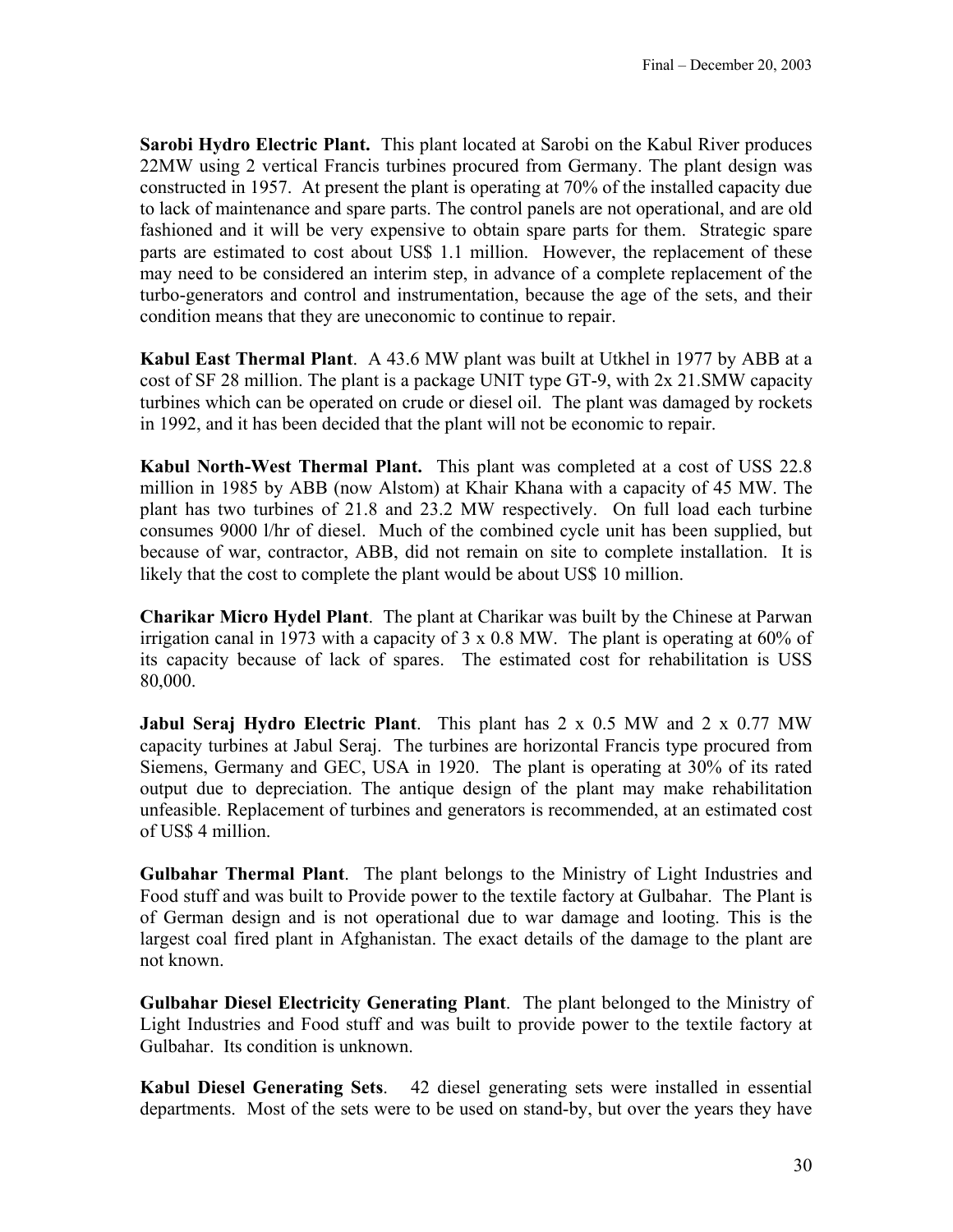been working continuously. Most are non-operational. Of varying types and from varying countries, only about 5 of them may be worth overhauling. The rest would require replacement to ensure vital electricity supply to essential services such as hospitals. The estimated cost is about USS 4 million.

**Loger Diesel Engines**. Both 2x150 kW diesel sets are destroyed and require replacement at an estimated cost of USS 150,000.

**Chak-Wardak Hydro Power Plant**. This plant was built on the river Wardak in 1940 using German 3 x 1.12 MW turbines with a maximum capacity of 3.3 MW. The reservoir is full of silt. The plant is operating at 500 kW instead of 3.3 MW due to damage. Repair of the turbines is not possible due to their age. Replacement of the plant is required along with desilting of the reservoir. The cost estimated for replacing this plant is USS 4 million.

**Ghorband Micro Hydel Plant**. This plant was built in 1975 at Ghorband with 3 x 100 kW Indian turbines on the Kimchak River. The plant is functional, providing power to Ghorband district. The plant requires a small amount of spares, estimated at a cost of USS 20,000.

| <b>Name of Substation</b> | Capacity | Voltage |
|---------------------------|----------|---------|
|                           | (MVA)    | (kV)    |
| Breshna Kot               | 53       | 110/15  |
| East                      | 40       | 110/15  |
| North West                | 70       | 110/15  |
| Sarobi                    | 5.6      | 110/6   |
| North                     | 80       | 110/15  |
| <b>But Khak</b>           | 4        | 110/20  |
| MW. Radio                 | 12.6     | 110/10  |
| Gulbahar                  | 15       | 110/6   |
| Bagram                    | 2.6      | 44/6    |
| Jabul Seraj               | 2.45     | 44/6    |

## **Central Region Substations**

**Breshna Kot Substation**. The 53 MVA sub-station was burned to the ground during the fighting in Kabul in the early 1990s. Full reconstruction is estimated at USS 5 million.

**East Substation**. This sub-station is connected to Breshna Kot sub-station as well as to Naghlu power plant and supplies power to the eastern part of the city. The switchyard of the sub-station has been damaged as well as the switchgear and one power transformer. It will probably prove prudent to install a new 2 x 25 MVA substation here at a cost of US\$ 5 million.

**North-West Substation**. This steps down the voltage 110/15 kVA for distribution to the Kabul North-West area. Its capacity is 70MVA. The sub-station is functional.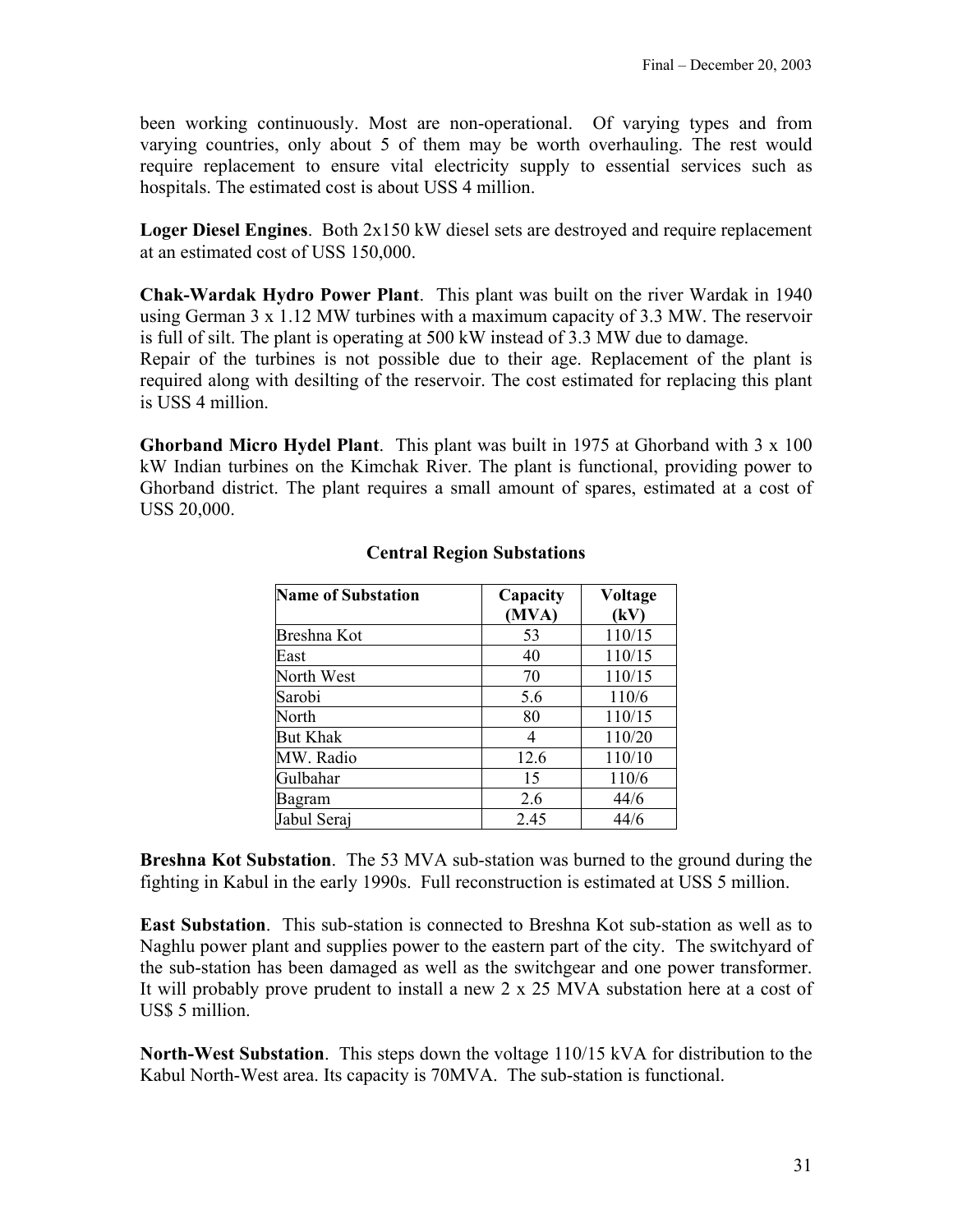**Sarobi Substation**. A 5.6 MVA transformer steps down 110 kV to 6 kV for the Sarobi region. The sub-station switchyard and switchgear are damaged. The cost for rehabilitation is estimated at USS 700,000.

**North Substation**. This sub-station is located in the northern part of Kabul Khair Khana with a capacity of 80 MVA; the input/output voltage is 110/15 kVA. The sub-station is functional.

**But Khak Substation**. A 110/20 kV, 4 MVA sub-station used to provide power to But Khak area. The switchgear and transformer are damaged, requiring US \$500,000 for repair. At present the sub-station is not operational.

**MW Radio Substation**. The sub-station has a capacity 12.6 MVA, 110/10 kVA, and the sub-station is functioning.

**Gulbahar Substation**. 15MVA, 110/6 kV sub-station is completely destroyed and requires reconstruction at a cost of USS 3 million.

**Bagram Sub-Station**. This sub-station is not functional. Its capacity was 2.6 MVA, voltage 44/6 kV.

**Jabul-Seraj substation**. This substation has a capacity of 2.45 MVA, 44/6 kV, and is functional.

| Line No. | From          | T <sub>0</sub> | <b>Distance</b><br>(km) | Voltage<br>(kV) | Length in<br>single circuit |
|----------|---------------|----------------|-------------------------|-----------------|-----------------------------|
|          |               |                |                         |                 | km                          |
| 143      | East          | Northwest      | 2 x 35                  | 110             | 70                          |
| 145      | substation    | substation     |                         |                 |                             |
| 141      | Naghlu plant  | East           | 55                      | 110             | 109                         |
| 142      |               | substation     |                         |                 |                             |
| 111      | Sarobi plant  | Breshna Kot    | 65                      | 110             | 131                         |
| 112      |               | substation     |                         |                 |                             |
| 111      | Mahiper plant | Late Band      | 5                       | 110             | 10                          |
| 112      |               |                |                         |                 |                             |
| 121      | Sarobi plant  | Naghlu plant   | 13                      | 110             | 13                          |
|          | Naghlu plant  | Gulbahar       | 73                      | 110             | 73                          |
|          | Chak Wardak   | Kabul          | 80                      | 44              | 80                          |
| 144      | East          | Breshna Kot    | 16                      | 110             | 16                          |
|          | substation    |                |                         |                 |                             |
|          | Jabul-Seraj   | Bagram         | 18                      | 44              | 18                          |

#### **Central Region transmission lines**

#### **Central region transmission lines which need repairs and reconstruction:**

**Sarobi to Breshna Kot line**. Several towers are damaged. 100% of conductor is missing, alongwith insulators. Estimated cost to rebuild is US\$ 2.5 million.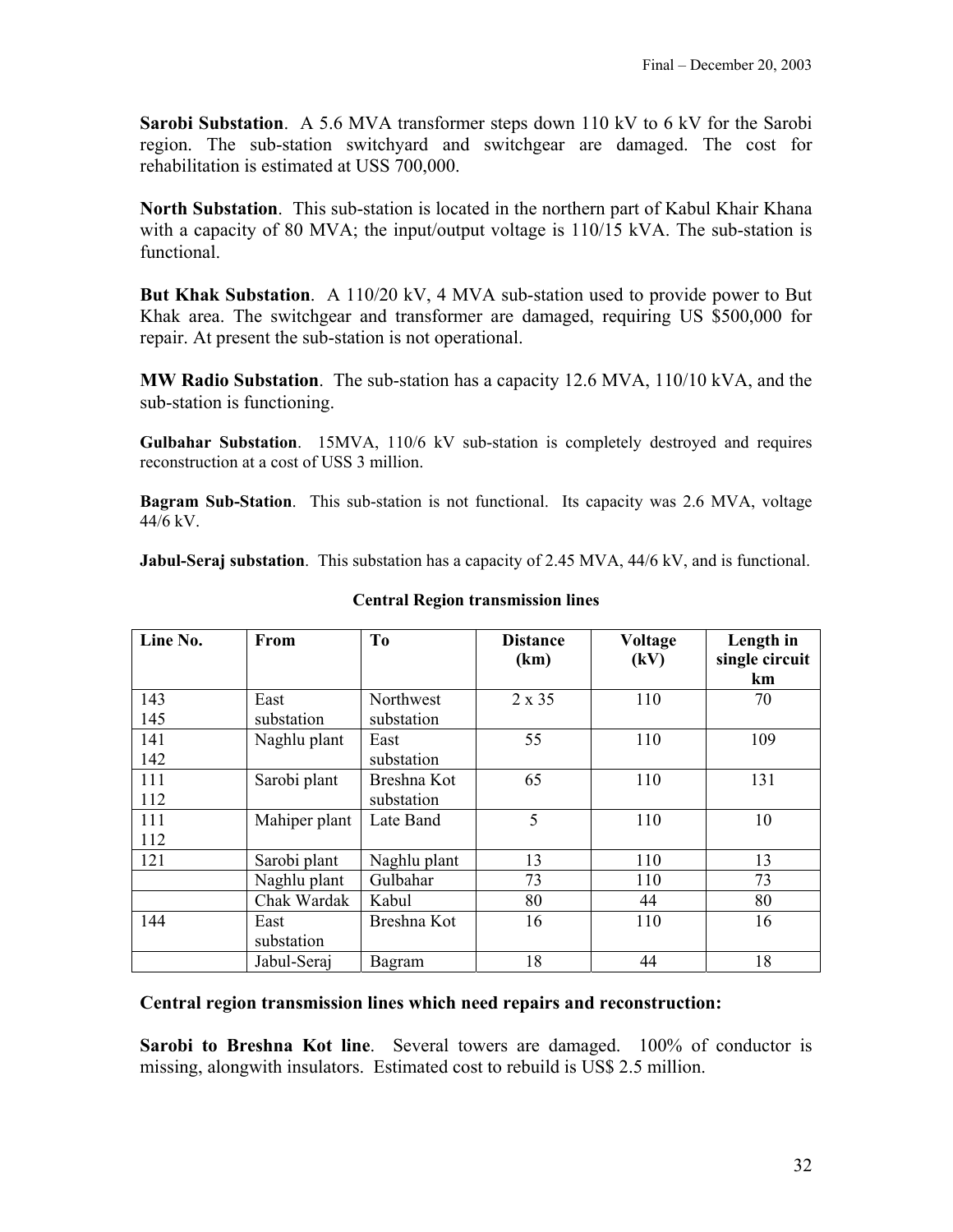**Naghlu to Gulbahar line**. 100% of towers are damaged. 100% of conductor is missing. Estimated cost to rebuild is US\$ 5 million.

**Chak Wardak to Kabul line**. About 80 km of line is missing and 40 towers damaged. Estimated cost to rebuild is US\$ 2.5 million.

**Transmission line from Naghlu to Jalalabad**. The cost of constructing this line, which would provide greater flexibility in the operation of the hydro stations, is estimated to be about US\$ 6 million.

**East substation to Breshna Kot line**. 100% of this line is damaged. Estimated cost to rebuild is US\$ 0.5 million.

**Jabel Seraj to Bagram line**. Line totally damaged. Estimated cost to rebuild is US\$ 0.25 million.

**Central region distribution networks**. Largest distribution network in Afghanistan consisting of 800 transformers, 400 km of 15 kV, 10 km of 15 kV underground cable, 35,000 km of 0.4 kV lines and 25,000 km of 0.4 kV underground cables to supply 150,000 (now 90,000) consumers. 300 transformers, and 50% of overhead network and consumer services were damaged.

**EASTERN REGION**. Konar, Laghman and Nangarhar

| Name of<br>plant | Type of<br>plant | Country<br>of origin | Year<br>commissioned | No. of<br>units | <b>Installed</b><br>capacity<br>(kW) | Area<br>served |
|------------------|------------------|----------------------|----------------------|-----------------|--------------------------------------|----------------|
| Darunta          | Hydro            | USSR                 | 1964                 |                 | 11,550                               | Jalalabad      |
| Samer<br>Khel    | Diesel           | <b>USSR</b>          |                      |                 | 2,400                                |                |
| Assadabad        | Hydro            | Germany              | 1983                 |                 | 700                                  | Assadabad      |

## **Eastern Region Generation**

**Darunta Hydro-Electric Power Plant**. This plant with 3 vertical Francis type turbines was constructed by the USSR in 1964 on the Kabul River. At present 2 turbines are operating. All three turbines require servicing and spare parts. Present production is 4 MW instead of 11.55 MW. Cost of rehabilitation of this plant is estimated to be US\$ 0.9 million.

**Samer Khel Diesel-Electricity Generation Plant**. This plant was constructed by USSR in 1963 to provide power to Jalalabad during peak loads. Its 2.4 MW production capacity was completely destroyed in 1990. The plant needs to be replaced at a cost of USS 2 million.

**Assadabad Micro Hydel Plant**. This 2x350 kW plant was built on the Konar River to provide power to Assadabad. It was supplied from Germany and commissioned in 1983.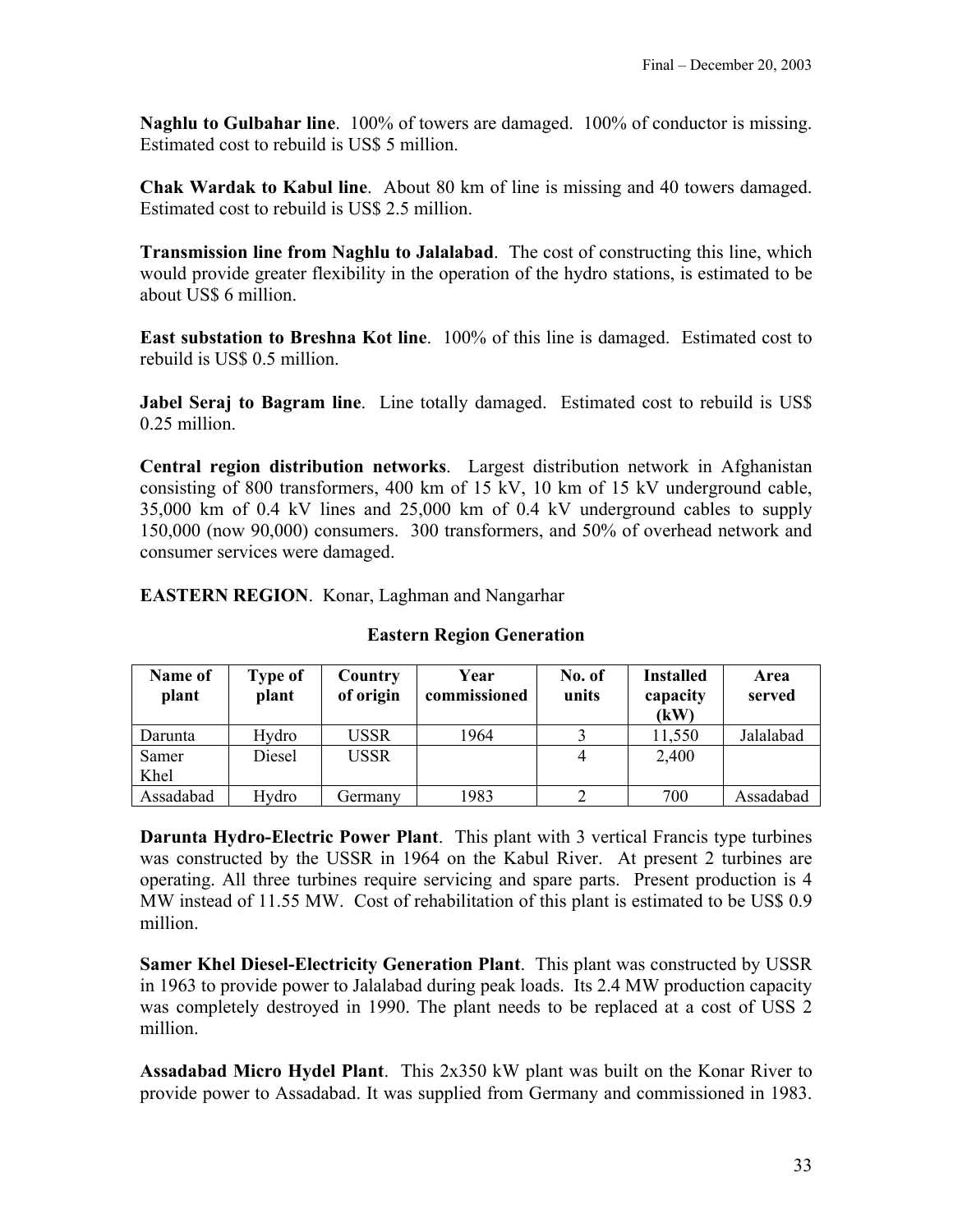At present one turbine is functioning; the other is awaiting spare parts. The cost for rehabilitating this plant is an estimated USS 300,000.

| <b>Name of Substation</b> | Capacity<br>(MVA) | Voltage<br>(kV) |
|---------------------------|-------------------|-----------------|
| Ghouchak                  | 5.6               | 35/6            |
| Ghaziabad                 | 2.5               | 35/6            |
| Samar Khel                | 1.8               | 35/6            |
| Jalalabad                 | 5.8               | 35/6            |

## **Eastern Region Substations**

**Ghouchak substation**. One transformer burnt out and work needed in substation. Estimated cost for rehabilitation is US\$ 0.6 million.

**Ghaziabad substation**. This 2.5 MVA sub-station was completely destroyed in 1990 and requires compete reconstruction at an estimated cost of US\$ 0.3 million.

**Samer Khel substation**. This 1.8 MVA sub-station is similar to the one at Ghaziabad and requires US\$ 0.2 million for rehabilitation.

**Jalalabad substation**. 2 x 4.0 MVA sub-station with total capacity of 8 MVA feeds the city of Jalalabad and at present, while requiring servicing, is functional.

**Eastern Region transmission lines**. The circuit transmission voltage is 35 kV and length is 50.3 km. 4 km to Samer Khel and 9 km to Barikaut have been destroyed, and require rehabilitation at an estimated cost of USS 1 million.

**Eastern Region distribution network**. Of 22 original distribution transformers 8 are damaged, alongwith 12 km of the 90 km network. Replacements are estimated to cost about US\$ 0.3 million.

**SOUTHERN REGION** Generation is by local diesel sets, and the region has no transmission system. Distribution networks amount to about 68 km with 8 transformers.

| Name of | <b>Country of origin</b>   | Year of       | No. of | <b>Installed</b> | Area                |
|---------|----------------------------|---------------|--------|------------------|---------------------|
| plant   |                            | commissioning | units  | capacity         | served              |
| Paktika | Czechoslovakia             | 1990          | 4      | 600              | Khost and<br>Gardez |
| Paktika | Czechoslovakia             | 1963          |        | 300              | Urgon               |
| Ghazni  | Czechoslovakia and<br>USSR | 1963          | 16     | 1,165            | Ghazni              |

## **Southern Region Generation**

All these diesel units are in need of major overhauls or replacement. Estimated cost US\$ 1.3 million. The cost to re-build suitable networks is about US\$ 1 million.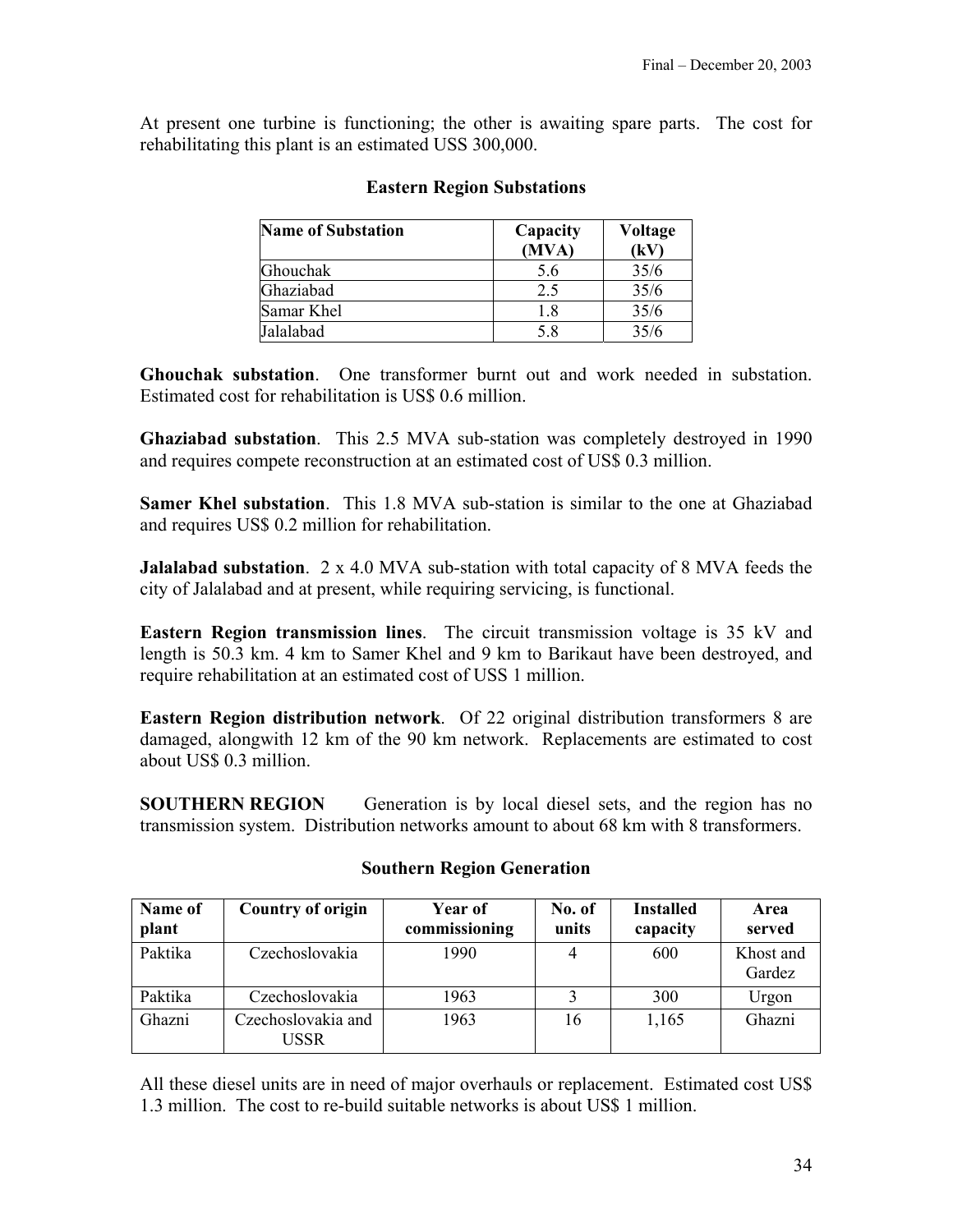**SOUTH WESTERN REGION** This region includes Kandahar, Zabul, Uruzgan, Helmand and Nimroz. It had 46,410 kW of installed capacity of electricity generation, 36.29 MW hydro electric, and 10.2 MW from diesel generators. 219 km of 110 kV line existed in the region with 5 sub-stations and an 80 km distribution network of 22 step down transformers.

| <b>Name of</b> | <b>Type of</b> | <b>Country of</b> | <b>Year of</b> | <b>No. of Units Installed</b> |          | <b>Area Served</b> |
|----------------|----------------|-------------------|----------------|-------------------------------|----------|--------------------|
| plant          | plant          | origin            | commissioning  |                               | capacity |                    |
|                |                |                   |                |                               | kW       |                    |
| Filko          | Hydel          | Germany           | 1950           | າ                             | 640      | Kandahar           |
| Baba-Wali      | Hydel          | Germany           | 1936           |                               | 250      | Kandahar           |
| Kajaki         | Hydel          | <b>USA</b>        | 1975           | 2                             | 33,000   | Helm and Kandahar  |
| Grishk         | Hydel          | <b>USA</b>        | 1945           | 2                             | 2,400    | Grishk             |
| Kandahar       | Diesel         | <b>USA</b>        | 1948           | 14                            | 2,800    | Kandahar           |
| Zabul          | Diesel         | Czech             | 1980           | 30                            | 5320     | Zabul              |
| Nimroz         | Diesel         | Czech             | 1979           | 4                             | 700      | Nimroz             |
| Uruzgan        | Diesel         | Czech             | 1982           | 6                             | 1300     | Uruzgan            |

**South Western Region Generation** 

**Filko Hydro Electric Plant**. This plant was built in 1950 on the Zahir Shahi canal using German equipment with 2x0.32 MW Kaplan type turbines. One of the turbines is missing, whereas the other is damaged beyond repair. Both turbines with switch gears and control panels would need to be replaced at an estimated cost of US\$ 1.6 million.

**Babe Wali Mydro Hydel Plant.** A 1 x 250 kW micro hydel plant was built in 1936 on Zahir Shahi canal using German Kaplan turbine. The plant needs to be rebuilt at an estimated cost of US\$ 0.75 million.

**Kajaki Hydro Electric Plant**. The American built plant on the Helmand River was commissioned in 1975. The design capacity of the civil works is 51.6 MW. 2 x 16.5 MW vertical Francis American turbines were installed. The transmission line from this station to the substation has been rehabilitated, and supplies are being provided to Kandahar and Helmand. Since the plant has not been serviced since 1979 and the power transformers need servicing, the estimated cost for rehabilitation is US\$ 2 million. If the third turbine were also to be installed, the total cost would be about US\$ 6 million.

**Grishk Hydro Electric Plant**. This plant was commissioned in 1945 on the irrigation canal fed by the Helmand River. It used 2 vertical Francis type turbines supplied by Westinghouse USA at a capacity of 2 x 1.2 MW. The plant is heavily damaged and of antique design. Replacement is required at a cost of about US\$ 3 million.

**Zabul Diesel Generation Plant**. To meet the demands of the region, 30 Czechoslovakian and Russian units of different capacities amounting to a total capacity of 5,320 kW were installed. 10 units function with a capacity of 1,130 kW. Maintenance of these and replacement of the others is estimated to cost about US\$ 3 million.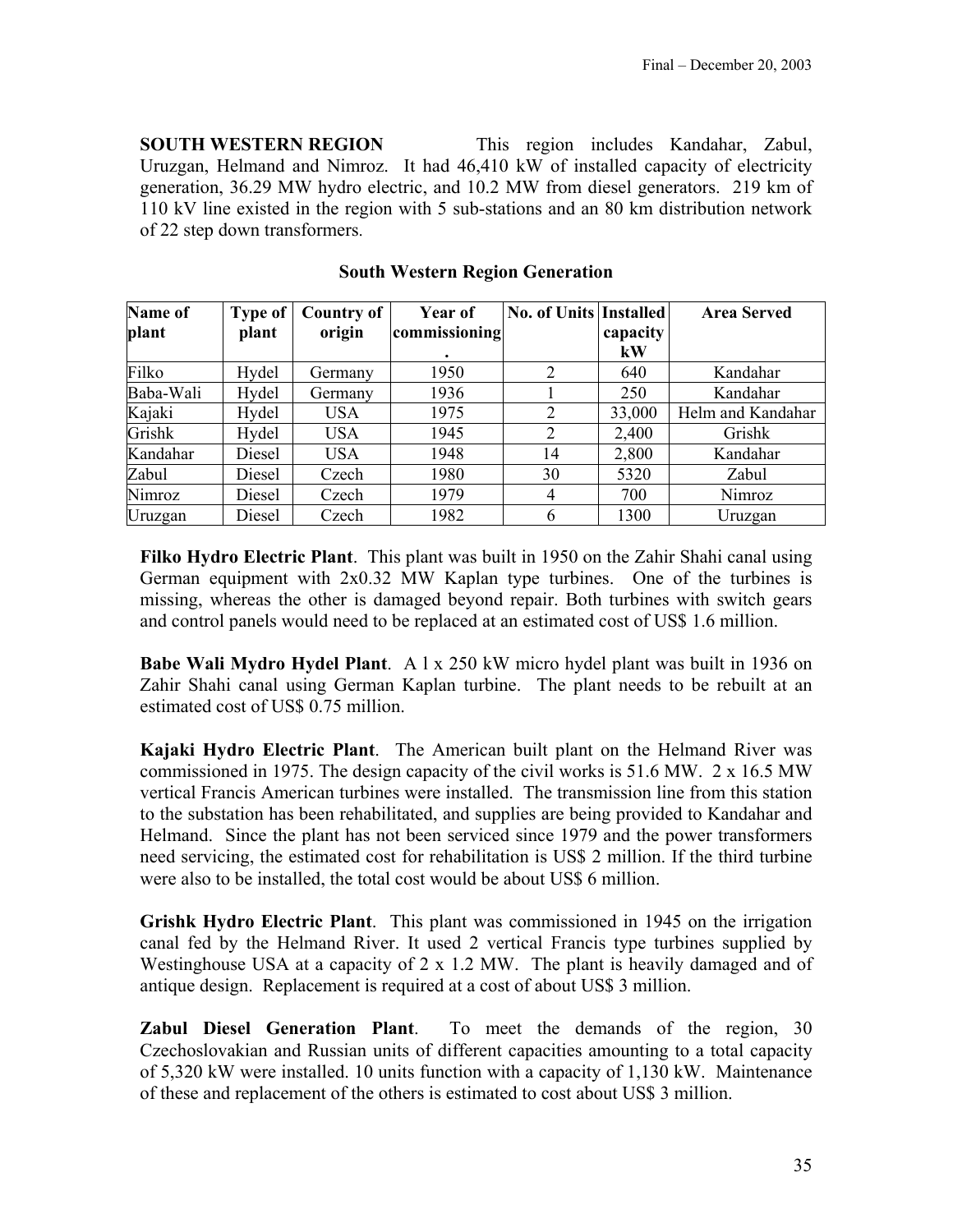**Nimroz Diesel Generating Sets.** Four Czech diesel engines with a total capacity of 700 kVA were providing electricity to Nimroz region. All the diesel sets require overhauling and spare parts. Estimated cost for rehabilitation is US\$ 120,000.

**Uruzgan Diesel Generating Sets**. Six diesel sets from Czechoslovakia previously supplied power to Tirin Kot's essential services with a total capacity of 130 kW. The entire system has been destroyed. Estimated cost of rehabilitation is US\$ 500,000.

| <b>Name of Sub-station</b> | Capacity<br>(MVA) | Voltage (kV) |
|----------------------------|-------------------|--------------|
| Lashkar Gah                | 12.50             | 110/4        |
| Lashkar Gah                | 5.00              | 44/32        |
| Kandahar                   | $2 \times 25$     | 110/20       |
| Pashmol                    | $1 \times 4$      | 110/20       |
| Grishk                     | $1 \times 3.45$   | 44/3.3       |
| Sungeen                    | $1 \times 4$      | 110/20       |

## **South West Region Substations**

**Lashkar Gah Sub-Station**. The 12.5 MVA capacity sub-station has been damaged but is operational. Rehabilitation would require USS 400,000.

**Lashkar Gah substation**. The 5.2 MVA capacity sub-station is functional and requires only minor servicing and spare parts.

**Kandahar Sub-Station**. One transformer of 25 MVA has been commissioned and one more 25 MVA is required. The estimated cost to complete the substation is US\$ 2.5 million.

**Grishk Sub-Station**. A 3.4 MVA 44/3.2 kV transformer is required estimated at USS 500,000

**Sungeen substation**. A 4 MVA substation has been erected. A town network is required at an estimated cost of US\$1.5 million.

| From        | Tо          | <b>Distance</b><br>(km) | Voltage<br>(kV) | Length in km<br>(single circuit) |
|-------------|-------------|-------------------------|-----------------|----------------------------------|
| Kajaki      | Junction    | 74                      | 110             |                                  |
| Junction    | Kandahar    | 97                      | 110             | 97                               |
| Junction    | Lashkar Gah | 48                      | 110             | 48                               |
| Lashkar Gar | Grishk      | 58.5                    |                 | 58.5                             |

#### **South West Region Transmission**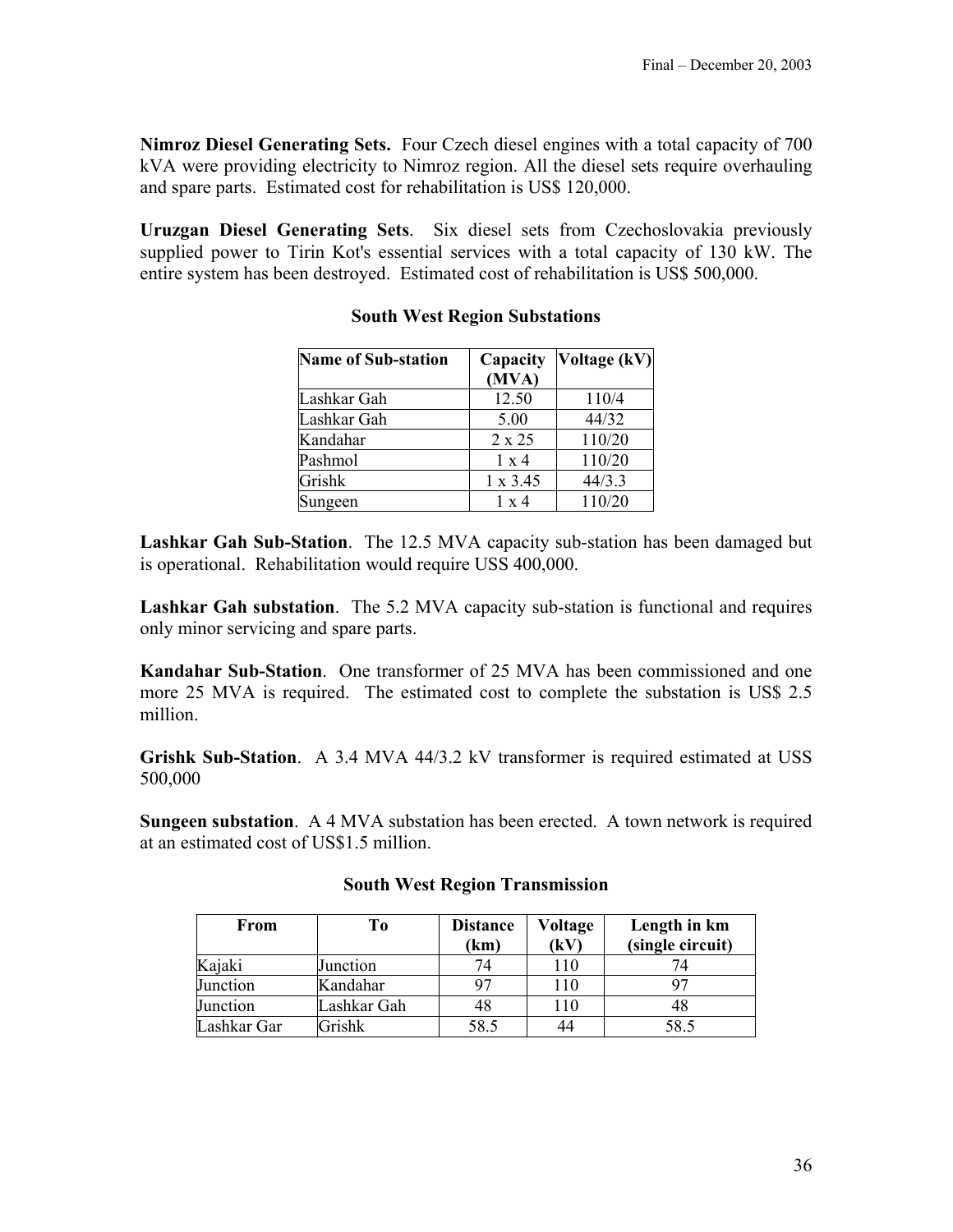**Transmission line Kajaki to Junction**. The 74 km, transmission voltage 110 kV using ACSR conductor size 397.5 mm lost 100% of the conductor in 1990 and 27 towers needed to be rehabilitated. The line has been repaired and is operational.

**Transmission line Junction to Kandahar**. This single circuit line connects Junction to Kandahar using ACSR 397.5 mm conductor over a length of 97 km. The damaged portion length was 97 km. The line has been reconstructed and is operational.

**Transmission line Junction to Lashkar Gah**. A 48 km single circuit line conveys power from Kajaki to Lashkar Gah. All 48 km of this line were damaged. The line ahs been reconstructed and is operational.

**Transmission line Lashkar Gah-Grishk**. The 58.5 km, 44 kV transmission line is a total loss and will require about US\$ 2.8 million to rebuild.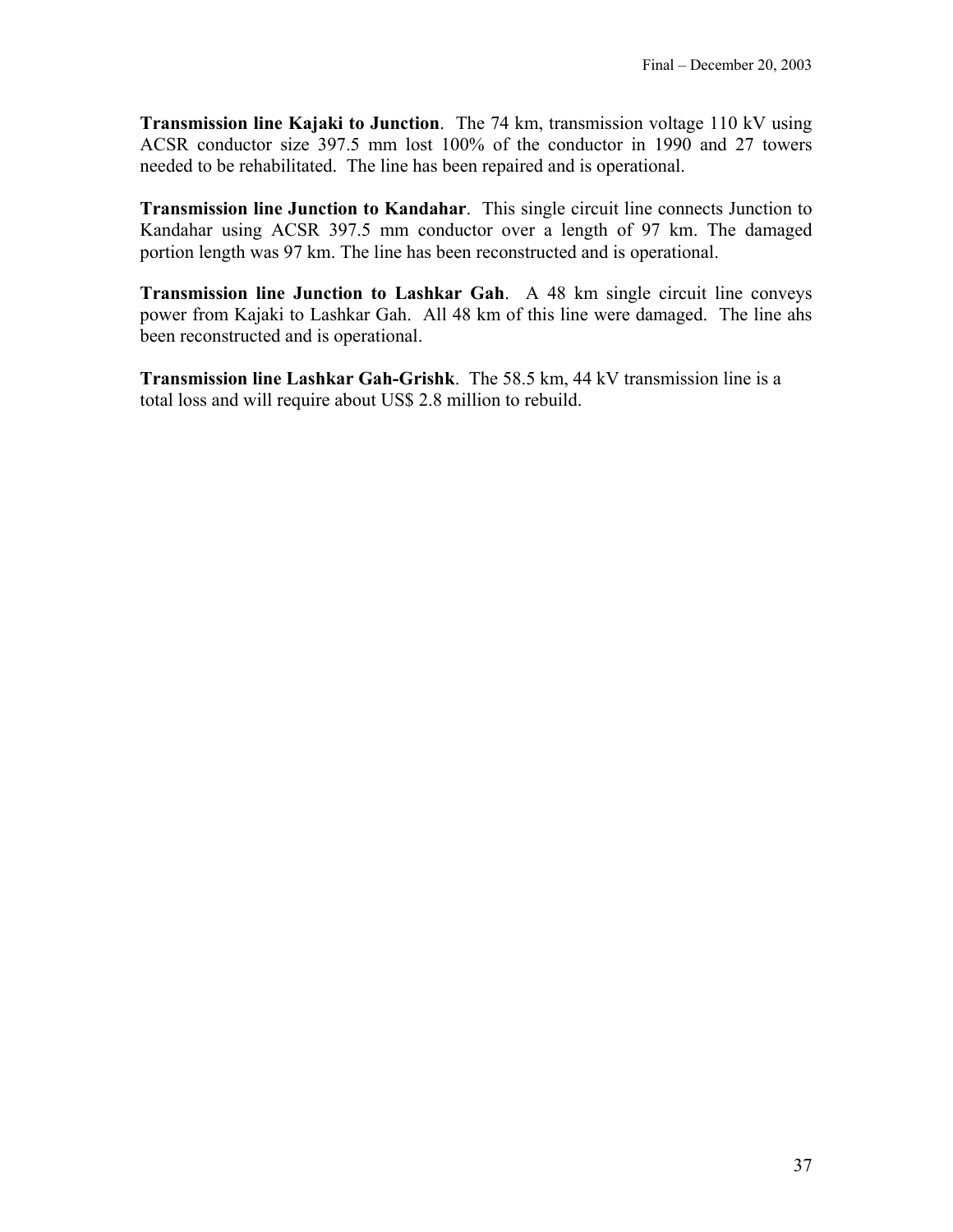| Name of the             |         | <b>Country of</b>                     | Year of       | No. of         | <b>Installed</b> | Area served    |
|-------------------------|---------|---------------------------------------|---------------|----------------|------------------|----------------|
| plant                   |         | origin                                | commissioning | units          | capacity kW      |                |
|                         |         | <b>North East Region Generation</b>   |               |                | 15,995           |                |
| Faizabad                | hydro   | India                                 | 1,984         | 3              | 255              | Badakhshan     |
| <b>Baharak</b>          | hydro   | India                                 | 1,986         | $\overline{2}$ | 200              | Badakhshan     |
| Pulikhumri-II           | hydro   | <b>USSR</b>                           | 1,964         | $\vert$ 3      | 9,000            | Baghlan        |
| Pulikhumri-I            | hydro   | Germany                               | 1,960         | $\overline{3}$ | 4,800            | Baghlan        |
| Khanabad                | hydro   | Germany                               | 1,950         | $\overline{3}$ | 1,740            | Kunduz         |
|                         |         | <b>Northern Region Generation</b>     |               |                | 60,000           |                |
| Fertilizer              | TG      |                                       |               | $3x12+1x9$     | 45,000           |                |
| Khoja                   | TG      |                                       |               | $\overline{2}$ | 2,000            |                |
| Jarqodoq                | TG      |                                       |               | 6              | 12,500           |                |
| Maimana                 | Diesel  | <b>UK</b>                             | ??            | 1              | 500              | Maimana        |
|                         |         | Western region generation             |               |                | 14,010           |                |
| Chalwarcha              | Hydel   | Germany                               | 1,936         |                | 80               | District Enjil |
| Diesel Gen. Sets Diesel |         | <b>USA</b>                            | $1964 - 1979$ |                | 3,400            | Herat city     |
| Herat                   |         | Czech                                 |               |                | not working      |                |
|                         |         | <b>USSR</b>                           |               |                |                  |                |
| Diesel Gen. Sets Diesel |         | Czech                                 | $1970 - 1983$ |                | 530              | Badghis        |
| Badghis                 |         | <b>USSR</b>                           |               |                |                  |                |
| Diesel Gen. Sets Diesel |         | Czech                                 | $1970 - 1981$ |                | 10,000           | Farah          |
| Farah                   |         | <b>USSR</b>                           |               |                |                  |                |
|                         |         | <b>East Central region generation</b> |               |                | 1,000            |                |
| Bamyan                  | Diesel  | Czechoslovakia                        | 1,972         | <sup>4</sup>   | 700              | Bamyan         |
| Ghor                    | Diesel  | Czechoslovakia                        | 1,980         | $\overline{2}$ | 300              | Ghor           |
|                         |         | <b>Central Region Generation</b>      |               |                | 256,840          |                |
| Naghlu                  | Hydro   | USSR.                                 | 1,967         | $\overline{4}$ | 100,000 Kabul    |                |
| Mahiper                 | Hydro   | Germany                               | 1,967         | $\overline{3}$ | 66,000 Kabul     |                |
| Sarobi                  | Hydro   | Germany                               | 1,957         | $\overline{2}$ | 22,000           | Kabul          |
| Kabul East              | Gas     | Switzerland                           | 1,978         | $\overline{2}$ |                  | Kabul          |
|                         | Turbine |                                       |               |                |                  |                |
| Kabul N.W.              | Gas     | Switzerland                           | 1,985         | $\overline{2}$ | 45,000           | Kabul          |
|                         | Turbine |                                       |               |                |                  |                |
| Charikar                | Hydro   | China                                 | 1,973         | $\vert$ 3      |                  | 2,400 Charikar |
| Jabel Seraj             | Hydro   | US/UK/                                | 1,920         | $\overline{4}$ | 2,540            | Charikar       |
|                         |         | Germany                               |               |                |                  |                |
| Gulbahar                | Thermal | Germany                               | 1,958         | $\mathbf{1}$   | 2,800            | Gulbahar       |
| Gulbahar                | Diesel  | Germany                               | 1,958         | $\vert$ 3      | 2,200            | Gulbahar       |
| Kabul                   | Diesel  | Czech                                 | 1,960         | 20             | 10,000           | Kabul          |
| Logar                   | Diesel  | Czech                                 | 1,975         | $\overline{2}$ | 300              | Pul-e-Alam     |
| Chak Wardak             | Hydro   | Germany                               | 1,940         | $\overline{3}$ | 3,300            | Chak           |
|                         |         |                                       |               |                |                  | Wardak         |
| Ghorband                | Hydro   | India                                 | 1,975         | $\overline{3}$ | 300              | Ghorband       |

**Annex 3: Afghanistan Generation Installed Capacity**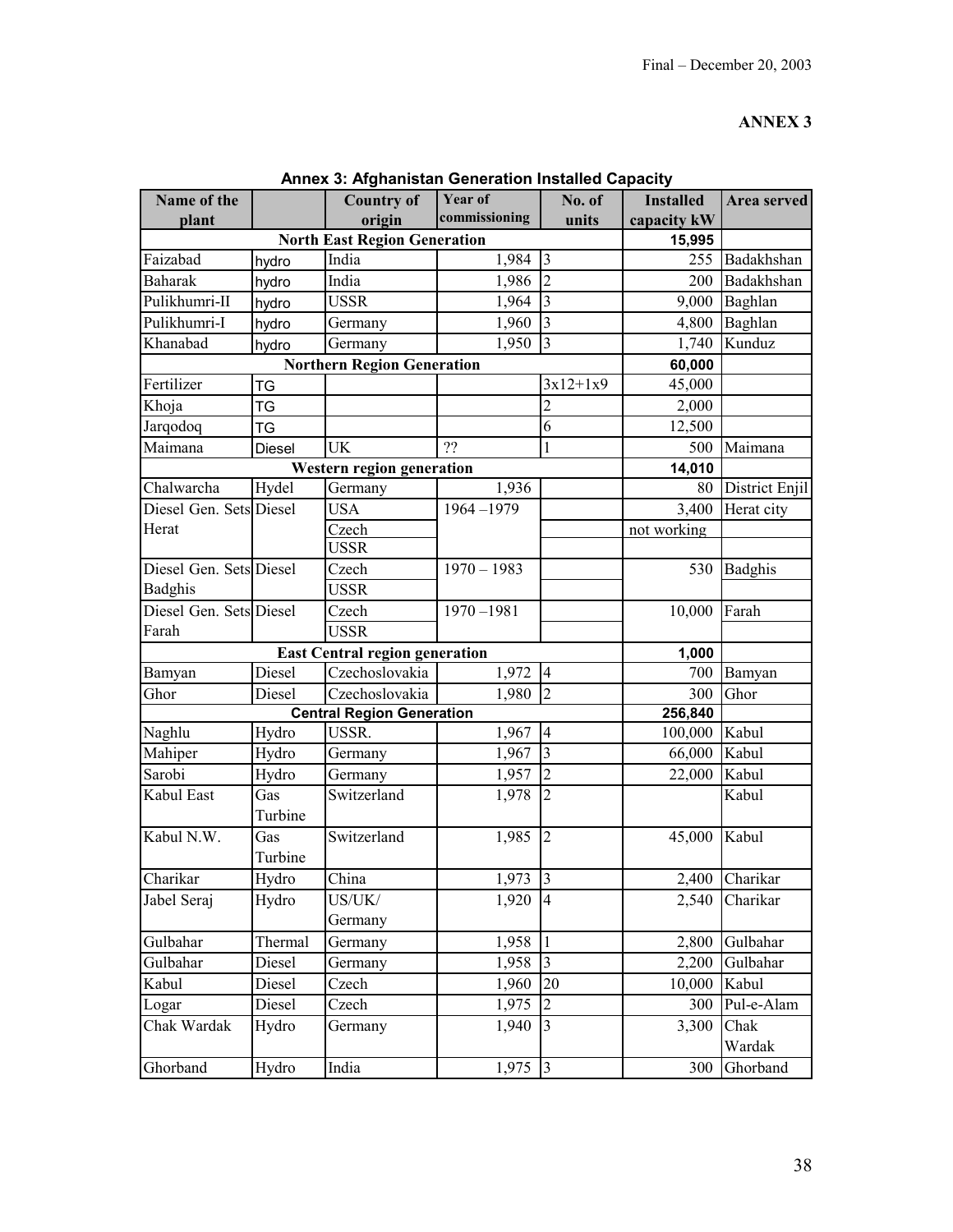| Name of the<br>plant |                                  | <b>Country of</b><br>origin       | <b>Year of</b><br>commissioning        | No. of<br>units     | <b>Installed</b><br>capacity kW | Area served |
|----------------------|----------------------------------|-----------------------------------|----------------------------------------|---------------------|---------------------------------|-------------|
|                      | <b>Eastern Region Generation</b> |                                   |                                        |                     |                                 |             |
| Darunta              | Hydro                            | 14,650<br>11,550                  | Jalalabad                              |                     |                                 |             |
| Samer Khel           | Diesel                           | <b>USSR</b><br><b>USSR</b>        | 1,964                                  | $\overline{3}$<br>4 | 2,400                           |             |
| Assadabad            | Hydro                            | Germany                           | 1,983                                  | $\overline{2}$      | 700                             | Assadabad   |
|                      |                                  | <b>Southern Region Generation</b> |                                        |                     | 2,065.00                        |             |
| Paktika              |                                  | Czechoslovakia                    | 1,990                                  | 4.00                | 600.00                          | Khost and   |
|                      | <b>Diesel</b>                    |                                   |                                        |                     |                                 | Gardez      |
| Paktika              |                                  | Czechoslovakia                    | 1,963                                  | 3.00                | 300.00                          | Urgon       |
| Ghazni               |                                  | Czechoslovakia                    | 1,963                                  | 16.00               | 1,165.00                        | Ghazni      |
|                      |                                  | and USSR                          |                                        |                     |                                 |             |
|                      |                                  |                                   | <b>South Western Region Generation</b> |                     |                                 |             |
| Filko                | Hydel                            | Germany                           | 1,950                                  | $\overline{2}$      | 640                             | Kandahar    |
| Baba-Wali            | Hydel                            | Germany                           | 1,936                                  | 1                   | 250                             | Kandahar    |
| Kajaki               | Hydel                            | <b>USA</b>                        | 1,975                                  | $\overline{2}$      | 33,000                          | Helm<br>and |
|                      |                                  |                                   |                                        |                     |                                 | Kandahar    |
| Grishk               | Hydel                            | <b>USA</b>                        | 1,945                                  | $\overline{2}$      | 2,400                           | Grishk      |
| Kandahar             | Diesel                           | <b>USA</b>                        | 1,948                                  | 14                  | 2,800                           | Kandahar    |
| Zabul                | Diesel                           | Czech                             | 1,980                                  | 30                  | 5,320                           | Zabul       |
| Nimroz               | Diesel                           | Czech                             | 1,979                                  | $\overline{4}$      | 700                             | Nimroz      |
| Uruzgan              | Diesel                           | Czech                             | 1,982                                  | 6                   | 1,300                           | Uruzgan     |
|                      |                                  |                                   |                                        |                     |                                 |             |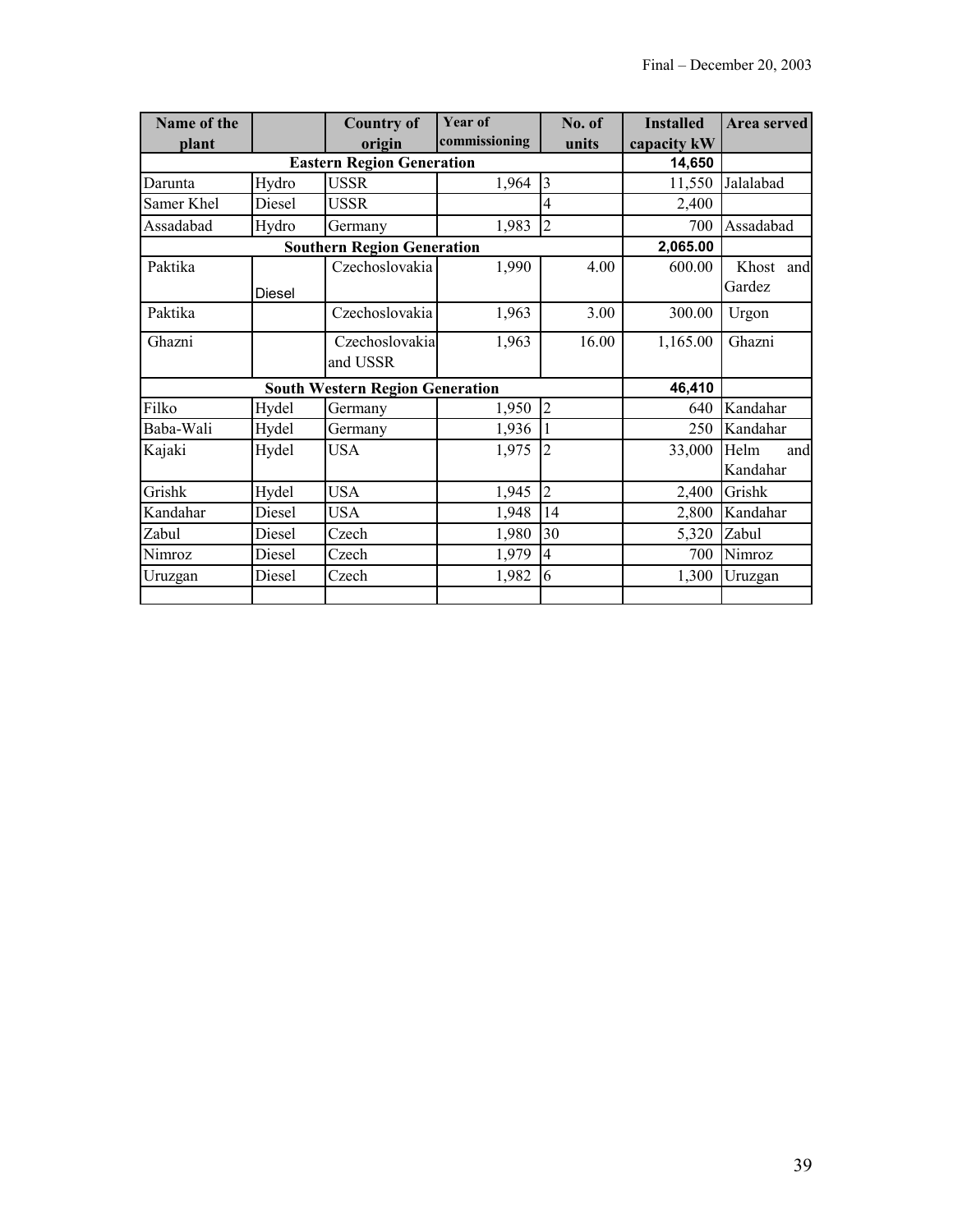

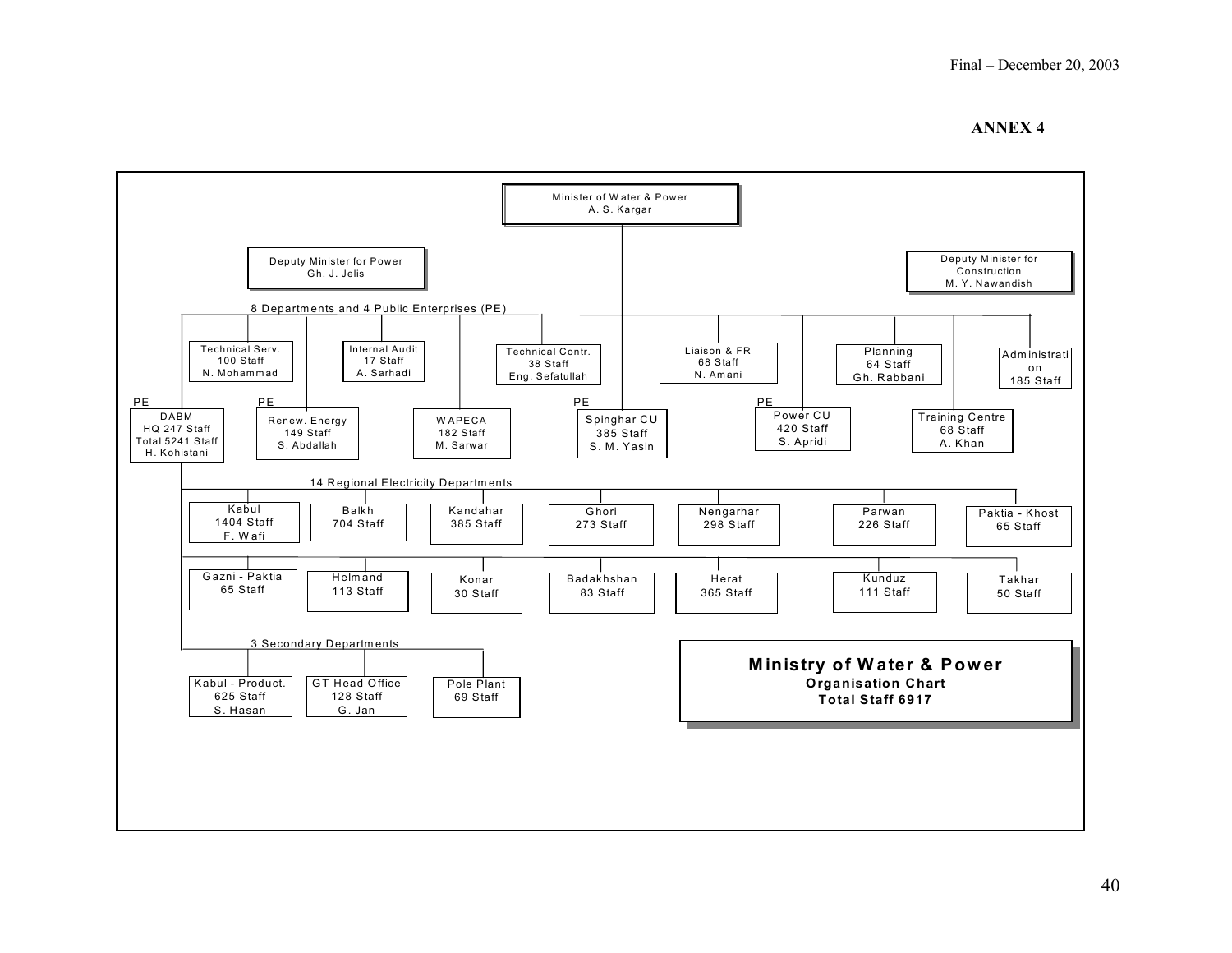## **Electricity tariffs in Afghanistan**

The following electricity tariffs are valid for Afghanistan. The price is per kWh and an exchange rate of USD  $1 = Afs 48.81$  (exchange rate of June 2003) has been used for calculation of the tariff in USc.

|                                | Kabul $^{1)}$ |            |     | Balkh      | Kunduz |            |      | Herat      |
|--------------------------------|---------------|------------|-----|------------|--------|------------|------|------------|
| Customer group                 | Afs           | <b>USc</b> | Afs | <b>USc</b> | Afs    | <b>USc</b> | Afs  | <b>USc</b> |
|                                |               |            |     |            |        |            |      |            |
| Domestic                       |               |            | 2.0 | 4.1        | 2.5    | 5.1        | 4.0  | 8.2        |
| up to $600$ kWh <sup>2)</sup>  | 0.5           | 1.0        |     |            |        |            |      |            |
| 601 --- 1200 kWh<br>2)         | 1.6           | 3.3        |     |            |        |            |      |            |
| above $1200$ kWh <sup>2)</sup> | 2.5           | 5.1        |     |            |        |            |      |            |
| Government                     | 5.0           | 10.2       | 5.5 | 11.3       | 5.0    | 10.2       | 7.0  | 14.3       |
| Other                          | 5.0           | 10.2       | 5.5 | 11.3       | 5.0    | 10.2       | 7.0  | 14.3       |
| Foreign NGOs etc.              | 5.0           | 10.2       | 6.0 | 12.3       | 10.0   | 20.5       | 10.0 | 20.5       |

<sup>1)</sup> Also valid for other hydropower based systems.

<sup>2)</sup> Consumption per 2 month period (invoicing period).

The tariff in areas supplied from hydropower generation is considerably lower than the tariff for areas supplied from thermal generation and import. The average consumption for domestic consumers in the Kabul area was around 2,600 kWh in 2002. The average domestic tariff can thus be assumed to be close to the lower tariff group of 0.5 Afs per kWh.

Average tariff: Kabul (USc 2.0 per kWh); Balkh (USc 5.2 per kWh); Kunduz (USc 5.9 per kWh); and Herat (USc 9.1 per kWh).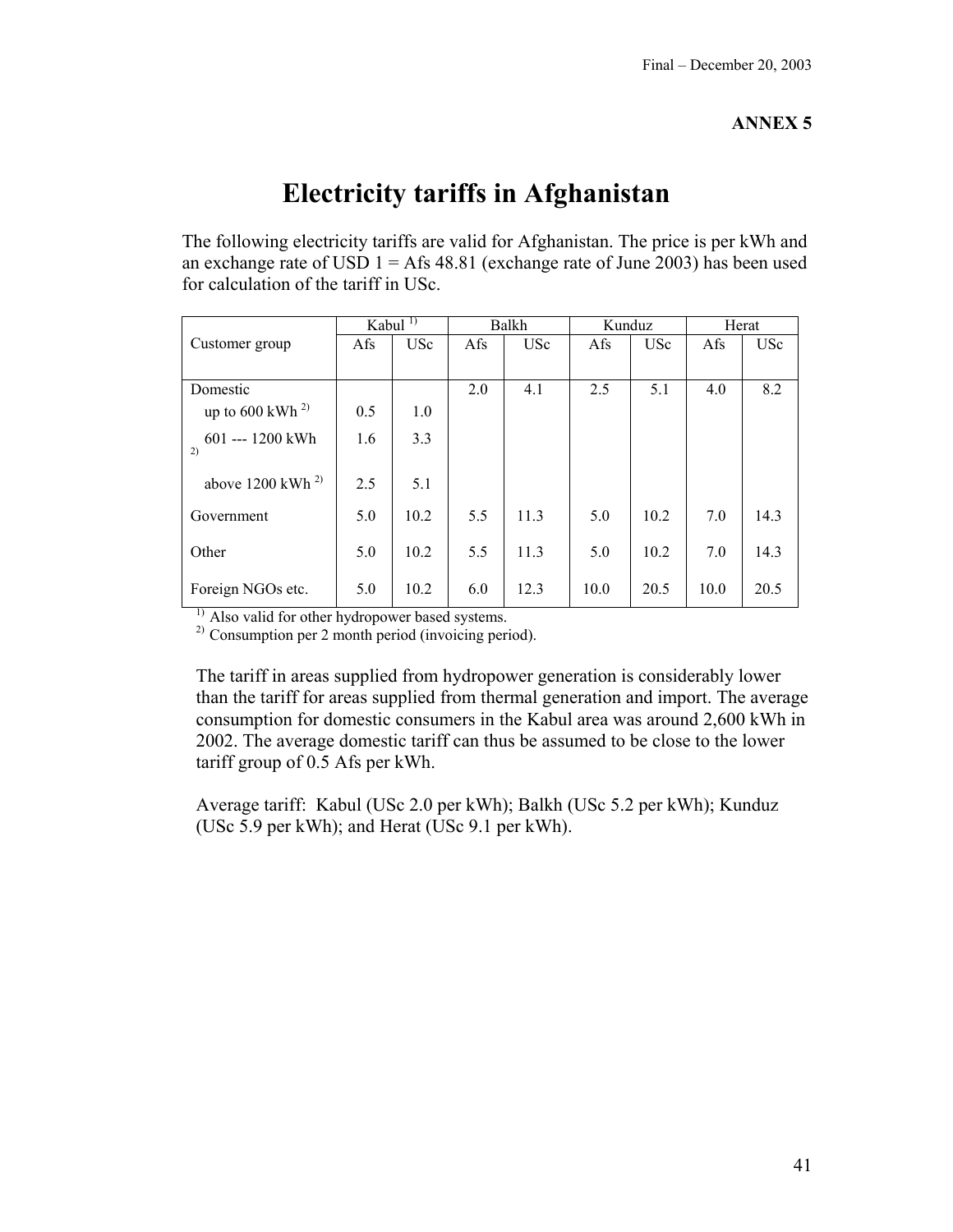*[Source: Summary Appraisal of the Technical and Socio-economic Situation of the Power Sector Kabul Region (including an outlook to the other parts of Afghanistan) Prepared by: Axel Werner, KfW Advisor to MWP, April 30, 2003]* 

#### **Selected Energy and Power Values for Afghanistan**

#### **1 Installed Generation Capacity in MW**

|                                           | Hydro  | GT     | Steam | Diesel | Total  |
|-------------------------------------------|--------|--------|-------|--------|--------|
| Ministry of Water and Power               | 256.05 | 88.60  | 0.00  | 32.25  | 376.90 |
| Ministry of Mines and Industries          | 0.00   | 65.00  | 0.00  | 0.00   | 65.00  |
| Ministry of Light Industries and Food     | 4.80   | 0.00   | 4.11  | 2.70   | 11.61  |
| <b>Total MW (regardless of condition)</b> | 260.85 | 153.60 | 4.11  | 34.95  | 453.51 |

#### **2 Overall Production (SY 1380 = 2001/02) in GWh**

| Supply System         | Gross<br>Generat. | Plant Use | Net<br>Generat. | Losses  | Net<br>Distribut. | Tr. & Dist.<br>Loss % |
|-----------------------|-------------------|-----------|-----------------|---------|-------------------|-----------------------|
| Kabul (hydro)         | 311.809           | 52.052    | 259.757         | 67.160  | 192.597           | 25.9                  |
| Nangarhar (hydro)     | 45.446            | 0.244     | 45.202          | 12.527  | 32.675            | 27.7                  |
|                       |                   |           |                 |         |                   |                       |
| Kandahar (hydro)      | 94.168            | 1.886     | 92.282          | 21.732  | 70.550            | 23.5                  |
| Pul-i-Khumri (hydro)  | 23.286            | 1.292     | 21.994          | 5.316   | 16.678            | 24.2                  |
| Parwan Region (hydro) | 1.450             | 0.020     | 1.430           | 0.459   | 0.971             | 32.1                  |
| Konar (hydro)         | 0.030             | 0.000     | 0.029           | 0.008   | 0.021             | 27.0                  |
| Baba Wali (hydro)     | 0.065             | 0.001     | 0.064           | 0.019   | 0.045             | 30.0                  |
| Filko (hydro)         | 0.298             | 0.004     | 0.294           | 0.082   | 0.212             | 27.9                  |
| Badukhchan (hydro)    | 0.098             | 0.001     | 0.097           | 0.031   | 0.066             | 32.0                  |
| Diesel                | 1.500             | 0.021     | 1.479           | 0.429   | 1.050             | 29.0                  |
| <b>Country Total</b>  | 478.150           | 55.522    | 422.628         | 107.763 | 314.864           | 25.5                  |

#### **3 Available Capacity in MW**

A gross generation of 311.809 GW h at an estimated load factor (LF) of 30.9 % is equivalent to an available capacity of about 115.2 MW of the Kabul hydro system. This means that approximately 25.4 % only of the installed capacity as per 1 were available in 2001/02.

Since January 2003, the GT Kabul North is rehabilitated, adding 45 MW available capacity. This takes the actually available capacity to 160.2 MW (Kabul peak in Jan./Feb. 2003) Assuming simmilar conditions in the other power plants, generation outside of Kabul may provide an additional available capacity of about 61.5 MW . The remainder of the country's load is imported from Uzbekistan and Turkmenistan (imports from Tadjikistan and Iran not figured)

#### **4 Summary (Jan./Feb. 2003) in MW**

| Kabul Hydro                 | $115.2$ |
|-----------------------------|---------|
| Kabul Gas Turbines          | 45.0    |
| Generation outside of Kabul | 61.5    |
| Import from Uzbekistan      | 5.0     |
| Import from Turkmenistan    | 7.0     |
| <b>TOTAL COUNTRY LOAD</b>   | 233.7   |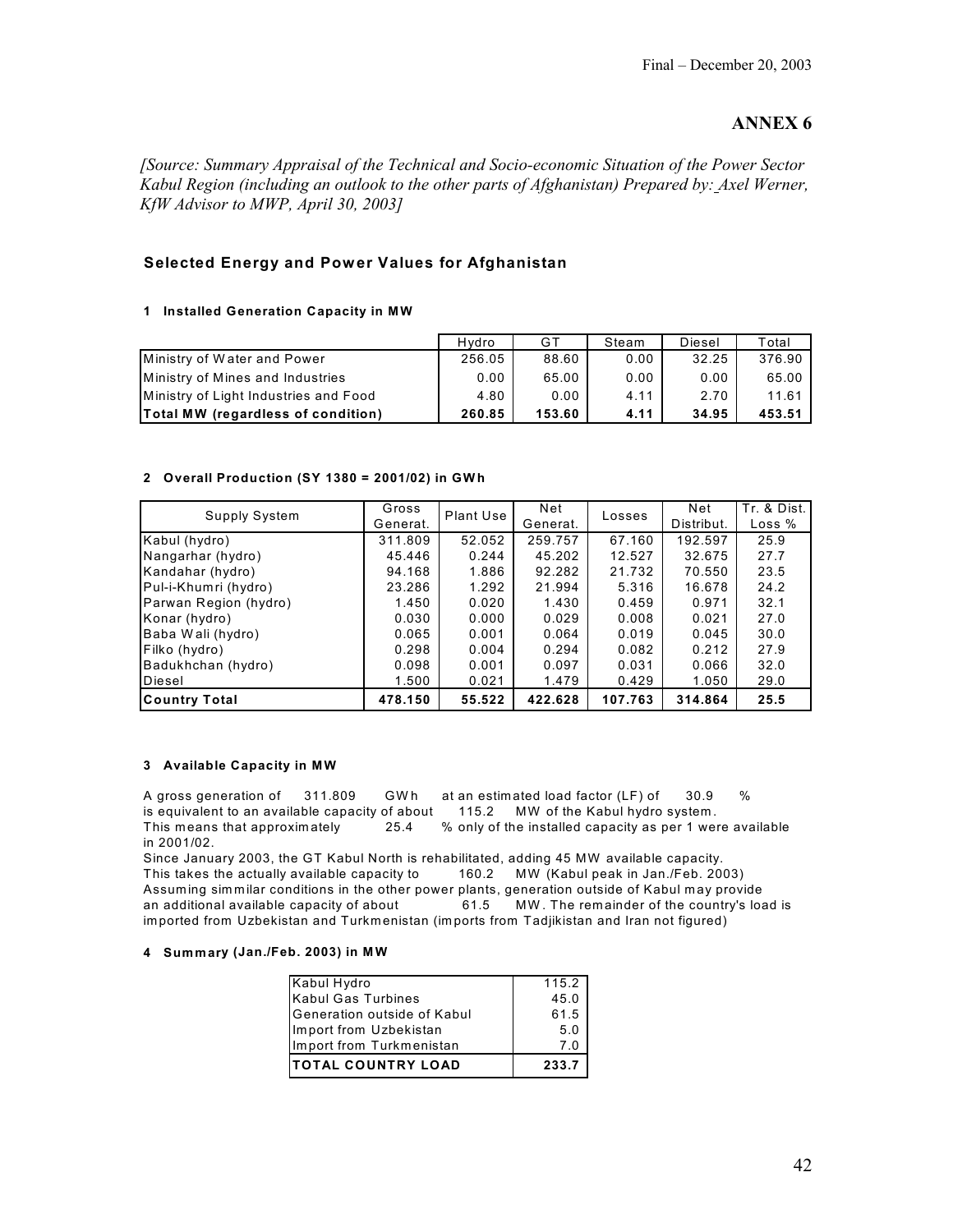## **Afghanistan Power Sector Reform: Road Map**

| <b>Phase</b><br><b>Activities</b>  | <b>Preparatory Phase</b><br>2003 to 2004                                                                                                                                                                                                                                                                                                                                        | <b>Intermediate Phase</b><br>2005 to 2007                                                                                                                                                                                                                                                                                                                                                          | <b>Long-term Phase</b><br>2008 to 2010                                                                                                                                                                                   | <b>Results</b>                                                                                                                                                                                               |
|------------------------------------|---------------------------------------------------------------------------------------------------------------------------------------------------------------------------------------------------------------------------------------------------------------------------------------------------------------------------------------------------------------------------------|----------------------------------------------------------------------------------------------------------------------------------------------------------------------------------------------------------------------------------------------------------------------------------------------------------------------------------------------------------------------------------------------------|--------------------------------------------------------------------------------------------------------------------------------------------------------------------------------------------------------------------------|--------------------------------------------------------------------------------------------------------------------------------------------------------------------------------------------------------------|
| Legislation                        | • New Constitution is enacted<br>• National economic legislation is<br>completed.<br>• MWP Policy Framework approved<br>• Power sector specific law prepared                                                                                                                                                                                                                    | • Power Sector specific law is enacted<br>• Law and regulations are completed and<br>implemented                                                                                                                                                                                                                                                                                                   |                                                                                                                                                                                                                          | Comprehensive<br>$\blacksquare$<br>Power sector<br>regulation is functional                                                                                                                                  |
| Regulator                          | • Capacity building in MWP on<br>regulation functions<br>• MWP continues to adjust tariffs in<br>Kabul to cost-recovering levels<br>• Study on future industry structure<br>completed                                                                                                                                                                                           | • Independent Regulatory Agency is<br>created                                                                                                                                                                                                                                                                                                                                                      | • Independent Regulatory<br>Agency is fully operational                                                                                                                                                                  | The Regulatory<br>٠<br>Agency is operating<br>independently                                                                                                                                                  |
| <b>Utility</b><br><b>Operation</b> | • Basic commercialization activities are<br>undertaken<br>• Billing and collection<br>• Accounting systems<br>Cost of service analysis<br>• Metering and connections<br>• Theft control<br>• New connections                                                                                                                                                                    | • Separate generation and distribution<br>companies established according to the<br>Policy Framework<br>o Kabul Distribution Company<br>(KDC) is created and a<br>management contract (MC) is<br>awarded                                                                                                                                                                                           | • Generation and distribution<br>companies are ready for a<br>deeper Private Sector<br>Participation                                                                                                                     | Distribution and<br>۰.<br>generation companies<br>providing efficient and<br>reliable power to the<br>country with private<br>sector participation<br>Government has<br>the subsidiary role in<br>the sector |
| Physical<br><b>Infrastructure</b>  | • Master Plan for power sector is<br>completed<br>• Reconstruction projects are completed<br>(ADB, KfW, WB)<br>Study/Plan for Kabul and major<br>provincial cities distribution network<br>completed<br>Key feasibility studies initiated<br>• Implementation of urgent priority<br>projects according to Master Plan<br>initiated<br>• Study on options to expand rural access | • Hairitan to Kabul transmission line is<br>constructed.<br>• IDA and soft loans finance new projects<br>in KDC (200,000 new customers are<br>connected)<br>• MWP construct new distribution projects<br>around the country (200 000 new<br>customer are connected)<br>• Master Plan priority generation and<br>transmission projects initiated<br>• Rural electrification program<br>implemented. | KDC connected 200,000 new<br>customers<br>• New generation installed on<br>the order of 200 MW<br>$\blacksquare$ Electricity reaches 75% of all<br>districts<br>• Backbone of national<br>transmission grid constructed. | $\blacksquare$<br>40% access has<br>been achieved (from 4-<br>$6\%$ today)<br>Reduction of<br>overall system losses<br>from 40-50% to 20-<br>30%                                                             |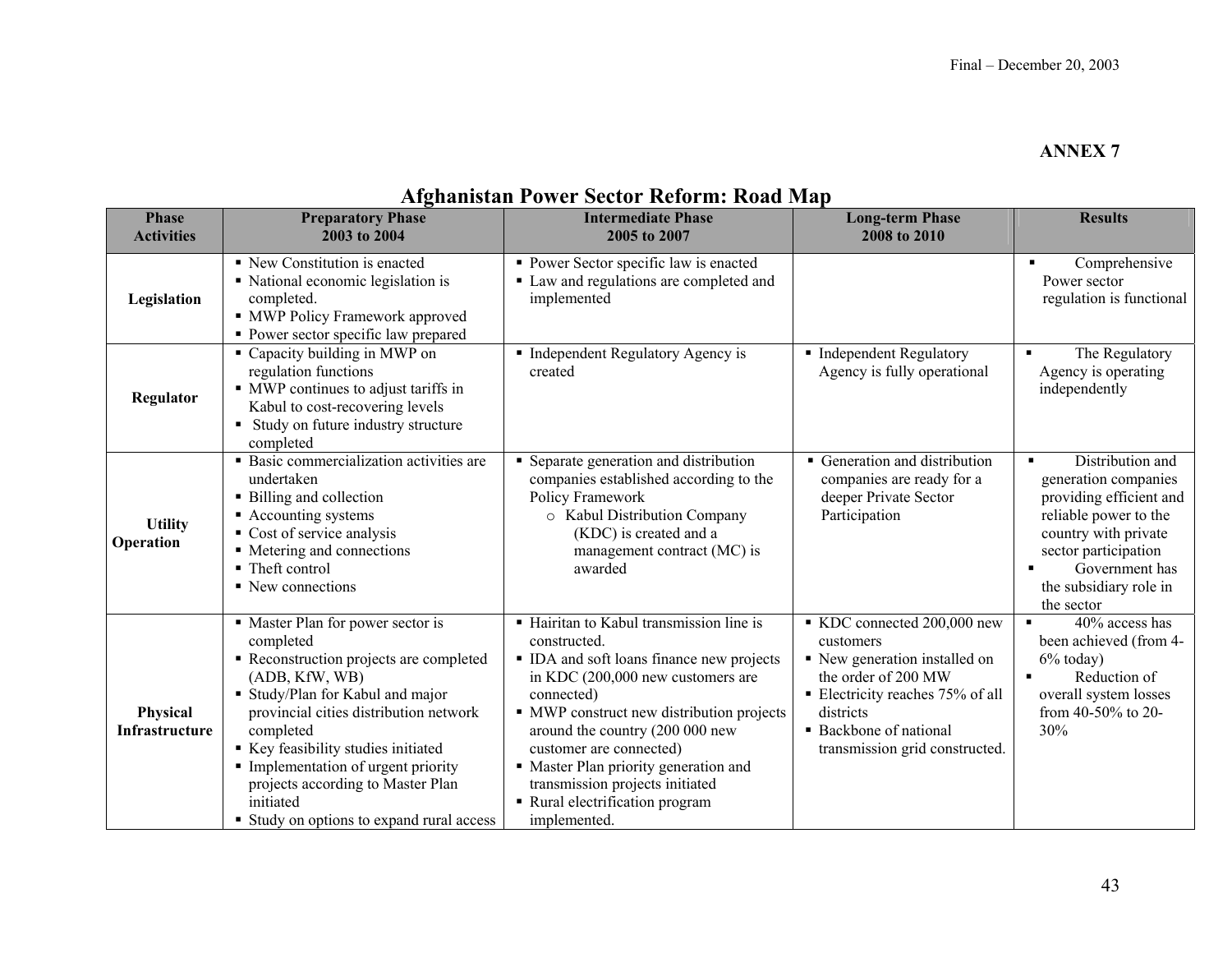

## Transitional Islamic State of Afghanistan Ministry of Water and Power

Electricity Sector Policy

August 2003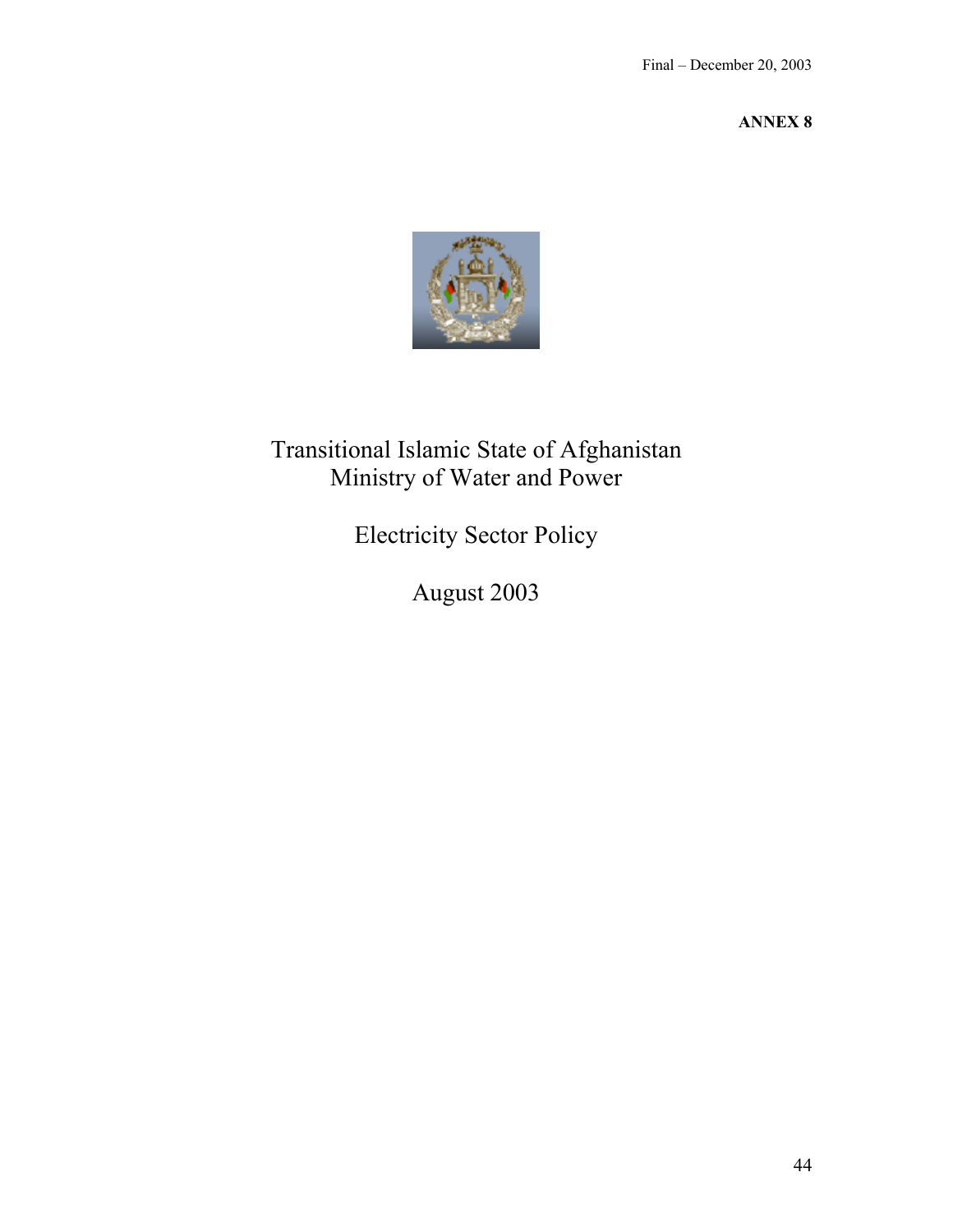#### **1. Policy Vision**

Electricity is a vital service in the economy; it is an input in the production of nearly all other goods and services, and it is also an important final good, consumed by households. The Transitional Islamic Government of Afghanistan recognizes that the electric sector is essential to achieve the nation's reconstruction and development goals. Electricity is the backbone of the economic recovery and availability of reliable power will help stimulate economic growth, raise living standards and restore the traditional sense of community and common purpose that unites the Afghan people. A reliable power system is essential to providing basic services, in attracting new industries, retaining existing ones, and bringing back to the country those that have left.

Today, only 4-6 % of the country's population has electricity, and among those 4-6%, the availability is unreliable. Many of the country's residents and businesses rely on diesel generators placed on their premises. Afghanistan has the lowest per capita consumption of electricity in the world. After 23 years of armed conflict that destroyed the country's electrical infrastructure, the total consumption of electricity has declined from 554 GWh per year in 1980 to 394,000 GWh in 2000, reducing the consumption by a third of what it is today. Similarly on the generation side, even though the country's nameplate capacity remains at 454 MW, the actual production is around 240 MW, due to the damage and lack of maintenance of the generation plants.

The vision of the Ministry of Water and Power (MWP) is:

*By 2010, to evolve into autonomous, financially viable enterprises providing reliable, low cost electric service to all Afghan citizens in an environmentally responsible manner, consistent with sound business practices* 

To accomplish the above vision, the MWP has planned, over the next few years, ambitious projects with the goals of rehabilitating its existing infrastructure, increasing its generation capacity through the participation of the private sector, steadily increasing the number of customers it serves, establishing more appropriate tariffs, and increasing its revenue through enhanced and effective billing and collection and loss reduction procedures. The MWP also recognizes the pressing need to develop institutional capacity and tools that would allow it to effectively manage the reconstruction efforts of the electric infrastructure. The purpose and objectives of this policy is to provide the organizational structure and the legal and regulatory framework which would allow the MWP to accomplish its vision, while at the same time transforming the power sector into a commercially viable and stable sector that attracts and retains private investors.

The Government supports the liberalization of the electricity sector, through a combination of competition and regulations, as market forces. The government, where possible, will encourage the joint use of its physical electric infrastructure to provide other services. Where joint use is possible, the MWP intends to competitively price the cost of providing and managing these services.

To encourage and attract private sector involvement, and to provide for the safety of customers and environmental stewardship, the government will develop a regulatory framework and will introduce law that would create an independent electricity regulatory entity.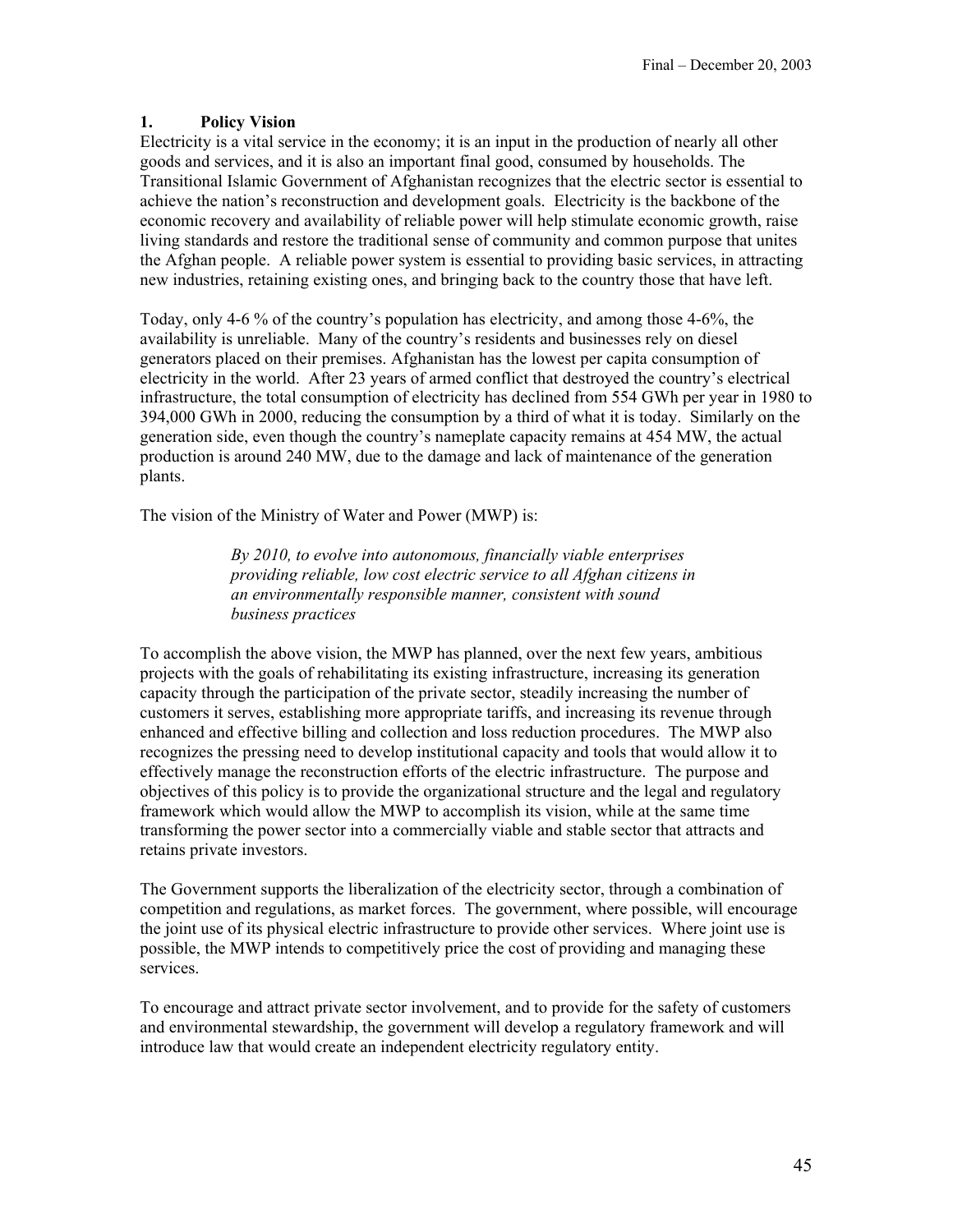### **2. Role of the Government**

The Government's chief objective, as articulated and led by the MWP, is to set the overall vision for the electricity sector, to create the organizational structure which would allow the transparent execution of all its policies and vision, and to enable the environment for private investment, competition and rapid industry growth. The Government itself will no longer be the *operator* of the electric sector. The MWP would continue to have the sole responsibility for sector policy, specifically including the drafting of legislation and the development of international competitive tenders for private sector participation. More specifically, the MWP role would be to:

- Provide overall direction for electricity sector development and formulate broad policies and regulations for the benefit of all of Afghanistan that is consistent with other national development plans and laws;
- Initiate the establishment of an independent electric regulatory entity;
- Promote private sector participation and investment in the electricity sector;
- Encourage the expansion of access to underserved and rural communities;
- Stimulate the rational use of new and renewable sources of energy; and
- Represent the government of Afghanistan in electricity matters pertaining to regional interconnections and international organizations.

## **3. Restructuring of the Electricity Sector**

The sector would be restructured by (i) separating the utility functions (generation, transmission and distribution/sale of electricity) from sector policy and planning functions; (ii) strengthening the role of MWP in preparing and implementing sector policies, coordinating donor programs, and improving governance in the sector; (iii) establishing an independent regulatory entity, which would set technical, financial and operational performance standards and regulate the power sector; and (iv) developing feasible options for handling certain non-core functions which are currently being handled by MWP or by government enterprises controlled by MWP.

## **3.1. The MWP**

The MWP comprises nine (9) departments and has de facto responsibility for four (4) public enterprises. These enterprises are:

- Da Afghanistan Breshna Mosssesa (DABM), which is responsible for the operation  $\&$ maintenance for generation, transmission & distribution, and sales of electricity.
- New & Renewable Research and Development Center, which is responsible for the research and introduction of devices that use new and renewable sources (solar, wind, biomass, micro hydros).
- Spinghar Construction Unit, which is responsible for the civil works for substations, power stations, and other facilities.
- Power Construction Unit, which is responsible for the erection of power stations equipment, transmission and distribution lines, and substations.

The role of MWP will be redefined to cover (i) the preparation and execution of sector policy and planning; (ii) preparation of the legal framework for the electricity sector (in coordination with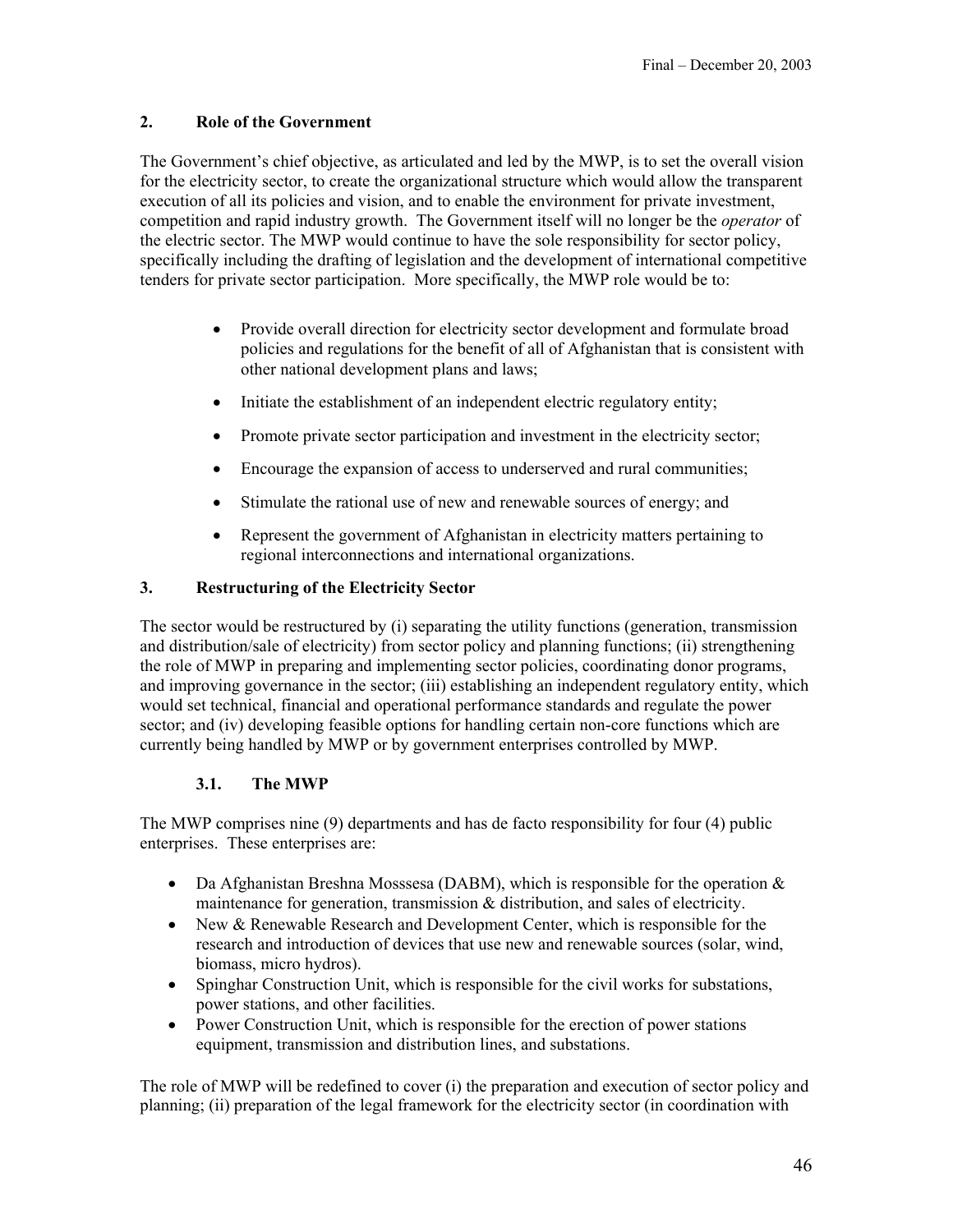other Ministries); and (iii) coordination of donor programs and activities. MWP will no longer be responsible for the day-to-day management and operation of the public enterprises. MWP will seek expert services and advice for strengthening its policy making role, as well as for enhancing staff capabilities through training and other institutional development programs.

### **3.2. DABM**

DABM is responsible for the generation, transmission, distribution of electricity, operation and maintenance of assets, sales of electricity, and revenue collection. As a first step to separate these utility functions from MWP, a new Board of Directors will be constituted. This Board would include representative(s) of the Ministry of Finance, which is the owner of the enterprises, the MWP, and other relevant stakeholders, and will ensure that the public enterprises will operate in accordance with commercial principles.

#### **3.3. Other Enterprises**

Presently MWP (and/or DABM) also perform some activities which are normally performed by the private sector, and can be acquired on a competitive basis by the electricity sector entities. These include Power Construction Unit, Spinghar Construction Unit, a Pole Manufacturing Plant, Water and Power Electricity Consultants Authority (WAPECA), and the New & Renewable Research and Development Center – which handles research and pilot programs for promoting new and renewable sources. The Government intends to (ultimately) divest these functions to the private sector.

#### **4. Creation of an Electric Regulatory Entity**

Today, no legal and regulatory framework exists in Afghanistan. Tariffs settings, one of the basic functions of a regulatory agency, are done at the MWP. There is no provision for private participation in the power sector.

The government intends to create a legal and regulatory framework by establishing an electric regulatory entity. This regulatory framework would: (i) establish a licensing/ authorization process that would regulate and attract private investments; (ii) create and design electricity tariffs, and (iii) create a process that would ensure consumer safety, protection, and environmental protection.

The scope of the regulatory entity duties will include, but shall not be limited to the following:

- Implement the national policy for the power sector that ensures a fair, transparent and competitive market environment according to international best practices;
- Provide just and reasonable rates and charges for electricity services and promote conservation of energy;
- Create an enabling environment for competition and private sector participation;
- Ensure adequate, reliable, and economical utility service;
- Ensure least cost planning;
- Encourage and promote harmony between utility companies and their customers;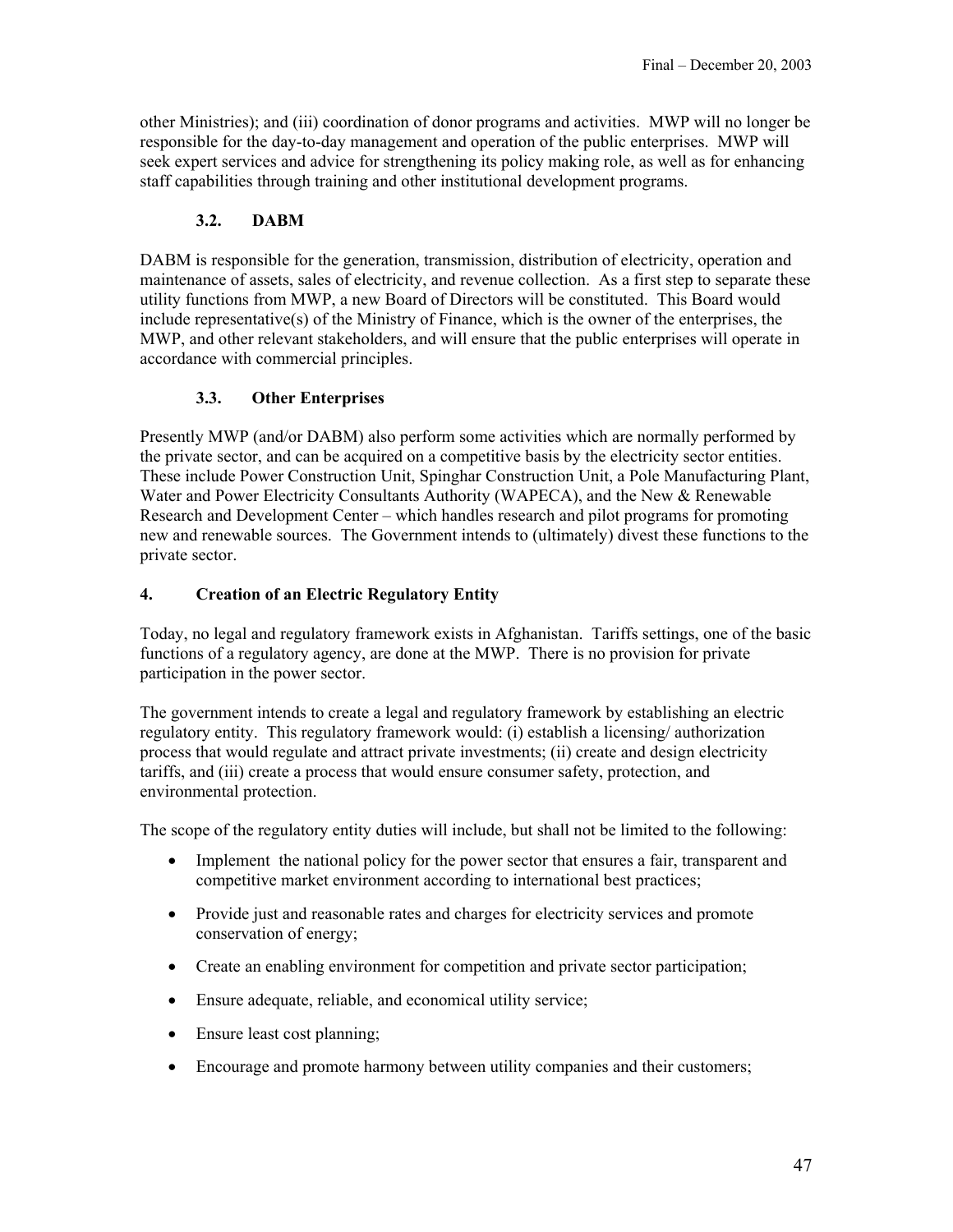- Set technical standards regarding interconnection between utility companies to ensure open access on a fair and non-discriminatory basis; and
- Ensure consumer protection, safety, and environmental stewardship.

#### **5. Implementation**

To implement this policy, the government will:

- Develop an updated electricity law (last revised in 1984) to allow for, among other things, private sector participation in the sector;
- Create a Program Support Unit to ensure the accountable execution of the reconstruction efforts and act as the main implementation interface for donor-funded projects;
- Appoint a Technical Advisory Board to advise the Minister/Deputy Minister when necessary; to advise the Minister/Deputy Minister when necessary; and
- Establish a high-level Reform Task Force to lead the sector restructuring process..

The Reform Task Force, chaired by the Deputy Minister for Power and reporting to the Minister for Water and Power, would be established in MWP. It will engage consultants/experts to: (i) advise on, prepare, and implement the restructuring of DABM into independent entities responsible for the generation, transmission and distribution/sale of electricity; (ii) conduct public relations and information campaigns to develop support for the restructuring and reform program among employees, consumers, and other stakeholders; and (iii) prepare policies and recommendations for enhancing the commercial viability of the new companies/entities.

The Task Force will also identify the legal and other constraints (if any) which preclude the divestiture of non-core functions to private owners/operators, ascertain whether any staff of these entities can or should be accommodated within the MWP or DABM, and develop suitable social programs (early retirement, training, outplacement, etc) for handling the remaining staff of these entities.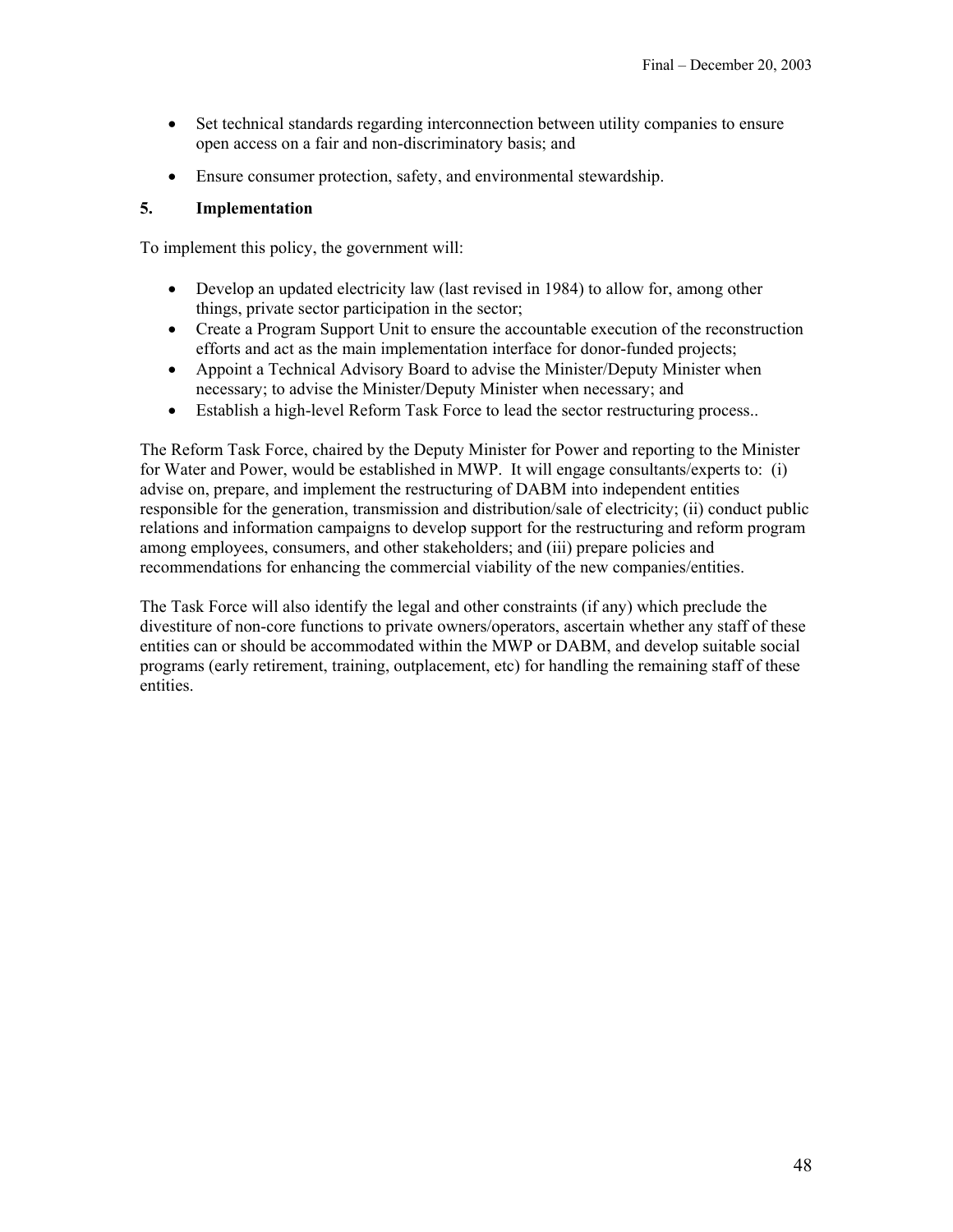*[Excerpt from Chapter 4 "Demand Forecast" from the "Power Sector Master Plan – Draft Final Report" dated 20 October 2003 by Norconsult/Norplan. The final report is due January 2004.]* 

#### **Introduction**

The demand forecast is aiming at producing forecasts for each of the seven presently separate electricity supply regions: Kabul, Nangarhar, Parwan, Ghori, Balkh, Herat and Kandahar. A forecast for other regions and for the whole of Afghanistan are also given

The latest population census for Afghanistan was carried out in 1979, showing a population of around 14 million. The Central Statistical Office has estimated the population in 2003 based on the 1979 census and an assumption of a population growth of 1.92 % per year, resulting in a total population of 22.2 million. The vast majority of the population, around 80 % is living in rural areas.

The gross national product (GNP) in current market prices decreased by 3.5 % from 2000 to 2001 and increased by more than 50 % from 2001 to 2002. Agriculture plays an important role in the Afghan economy and accounted for more than 50 % of the GNP for the most recent years. Mining, manufacturing and energy is the second largest sector and contributed around 20 % to the GNP. The GNP per capita was USD 122 in 2001 and the preliminary estimate for 2002 is USD 186.

The present Chapter gives brief information on the method and basis used for the demand forecasts, and a summary of the results. Reference is made to Appendix A, in Volume 2 of the present study, for in depth details of the analyses, assumptions and formulas used.

## **Demand Model**

#### Consumer groups

A model has been developed to project future electricity demand under alternative assumptions. The model includes demand relations for the three customer groups specified in the DABM electricity tariff:

- Domestic customers
- Governmental organisations and institutions and
- Other customers.

The last group includes also non-governmental industrial and commercial activity.

#### *Domestic Customers*

The development of domestic electricity consumption is described in an equation with income, price of electricity and the number of new connections as explanatory variables. Demographic trends (population growth and urbanisation) are often used as explanatory variables. However, for Afghanistan where less than 50 % of urban households and only some 5 % of total households have access to electricity, the Consultant is of the opinion that the utility's ability to connect new customers will be a better explanatory variable than the population growth rate.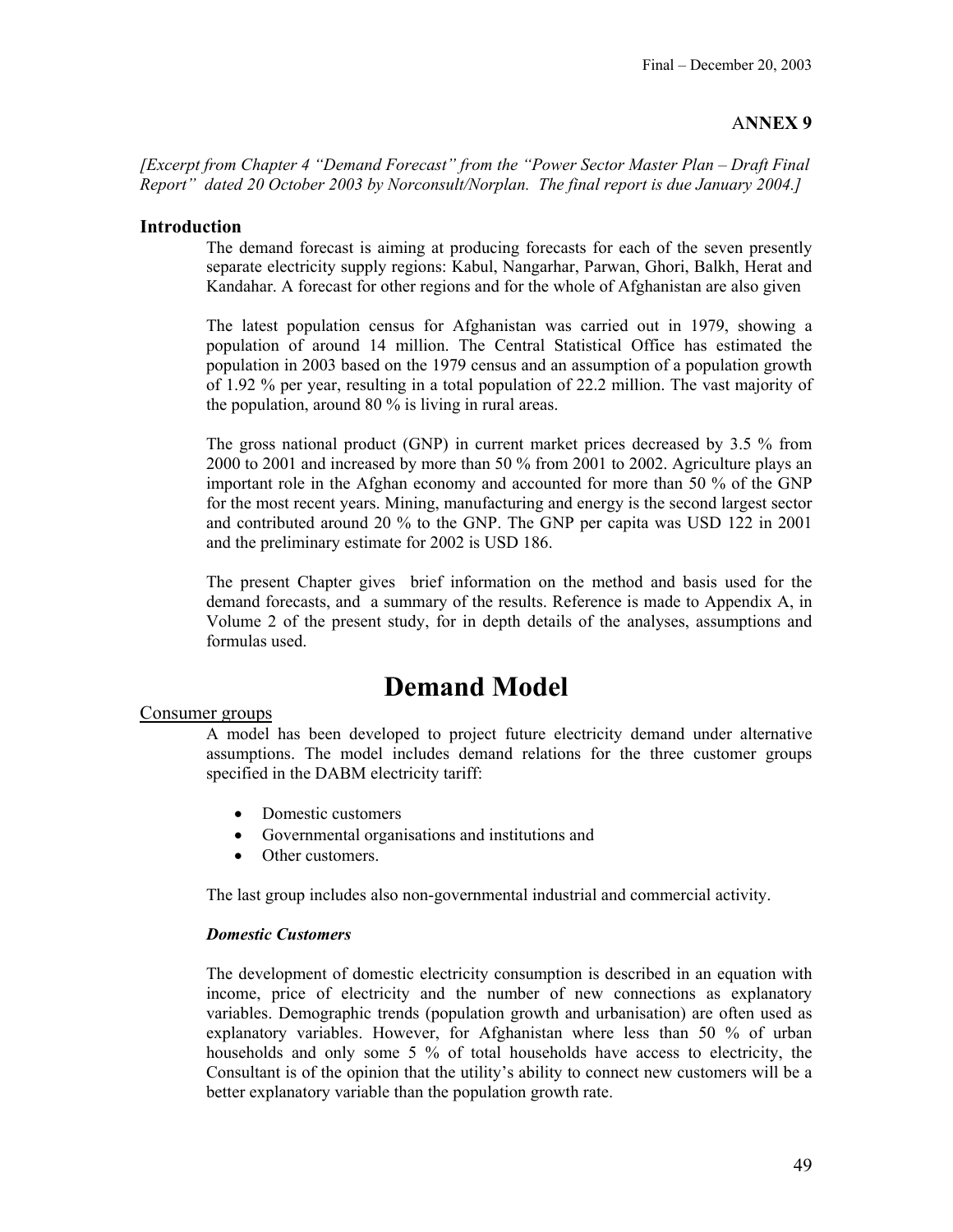#### *Governmental Organisations and Institutions*

The governmental customers include ministries and other administrative authorities, schools, hospitals, military installations etc. Also some commercial activities owned or controlled in some way by the Government are included by DABM in this customer group. The development of electricity consumption for government customers is described in an equation with budget growth rate and price of electricity as explanatory variables.

#### *Other Customers*

Other customers include commercial activity like industry, shops etc. The development of electricity consumption for this customer group is described in an equation with growth in value added and price of electricity as explanatory variables, plus an additive element to take into account any incremental load from new customers.

For other parts of Afghanistan than the seven mentioned regions a more simple methodology has been used. The starting point is the population in 2003 in the provincial centres and Minor Civil Divisions with an urban population and the following assumptions:

- an average of 6 persons per household;
- an initial electrification ratio of 30 % of the urban households and 5 % of the rural households;
- a consumption per household of 3 500 kWh per year;
- a load factor of  $0.25$ ;
- a growth rate of 5 % per year for energy demand and load for the Basic Forecast and 7 % per year for the High Forecast.

#### General Assumptions

*The following is a description of assumptions made for Kabul. The description may serve as an example of the method used - similar descriptions are given in Appendix A for the regions investigated.* 

Some of the assumptions are common for the three forecasts. This is valid for the basis/starting point for the forecasts, the electricity tariff, average consumption for new domestic customers, distribution losses and load factor.

#### Forecast basis

The starting point for the forecasts is the adjusted 2002 demand (including suppressed demand from existing customers) at 570.9 GWh. Normal losses are deducted to arrive at the demand from the three customer groups (domestic, government and other customers).

#### Electricity tariff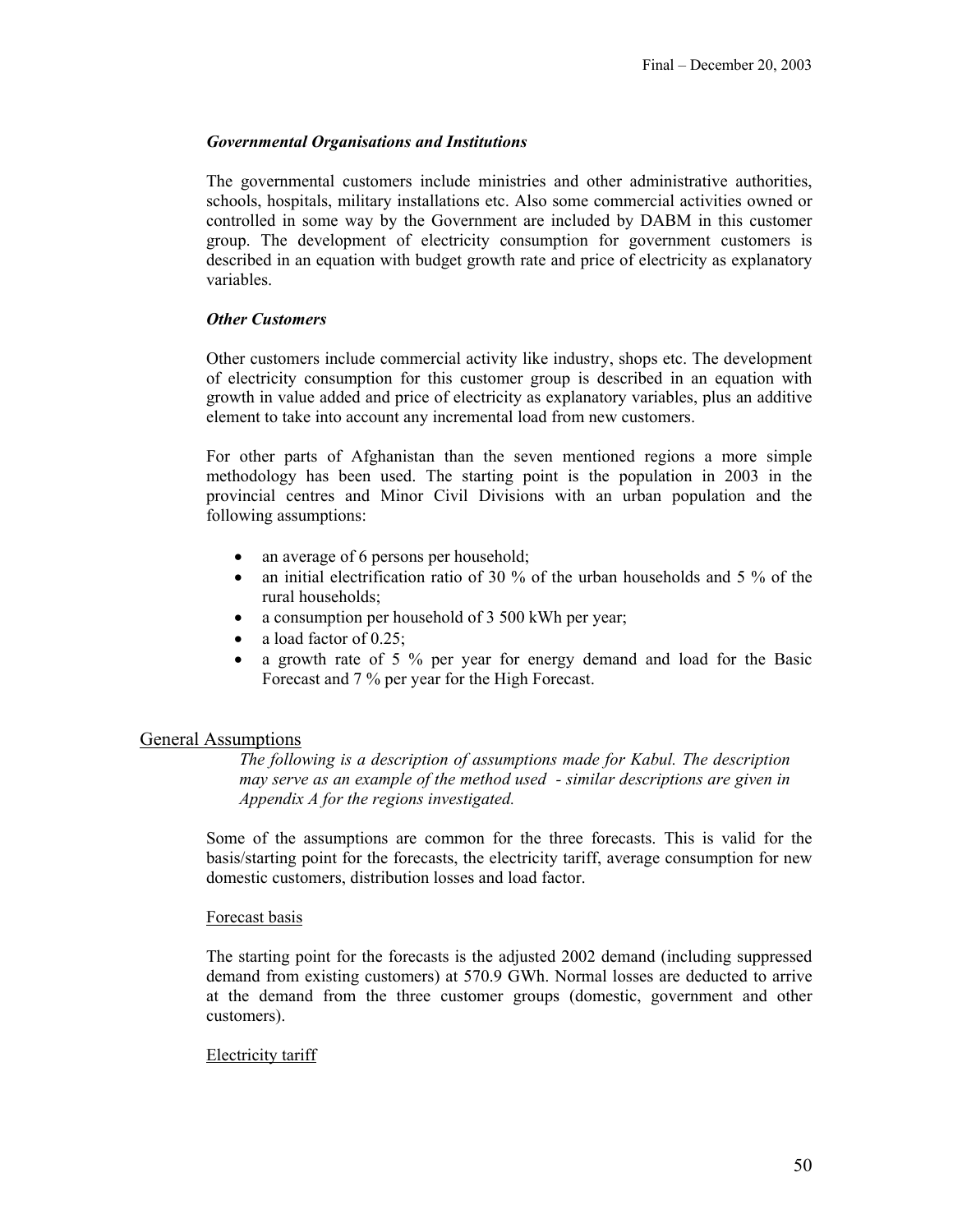As mentioned earlier the electricity tariff valid from 21 March 2003 is approximately the double of the tariff for 2002 for all tariff groups. If an average price increase of 25 % from 2002 to 2003 is assumed, the doubling of the tariff means a real tariff increase of 60% from 2002 to 2003. This tariff increase has been introduced in the demand model.

The domestic tariff will have to be increased considerably if the utility shall be able to cover its costs of supplying sufficient energy to meet the future demand. This applies regardless of the additional energy being provided by increased generating capacity or by import from neighbouring countries.

Future increases in the average real tariff for domestic customers have been assumed according to the following schedule:

2004 1.5 2007 1.25 2005 1.3 2008 1.25 2006 1.3

This tariff increase implies that the real price of electricity will be four times as high in 2008 than in 2003. If the average price for domestic customers can be assumed to be close to Afs 0.5 in 2003 as indicated above, this means a real average domestic tariff in the order of Afs  $2 - 2.5$  per kWh in 2008. This is the same level as the present tariffs in Kunduz and the Balkh region, but still lower than the tariff in Herat (diesel based supply), and equivalent to around USc  $4 - 5$  per kWh. No further real tariff increases have been assumed for the domestic customers.

The tariff level for other customers than domestic customers is at a level equivalent to USc 10.2 per kWh after the 2003 increase. This is a relatively high price for electricity in a country like Afghanistan and no further increases have been assumed in the real tariff after 2003 for these customer groups.

#### Average consumption for new domestic customers

The actual domestic consumption per customer for 2002 was around 2 600 kWh. The average consumption according to the adjusted demand figures is close to 5 400 kWh, while DABM has indicated that the average household need for power is 3 600 kWh per year.

The Consultant has assumed the average consumption for new domestic customers to be connected up to and including the year 2008 to be 4 000 kWh per year. For the next five years this is reduced to 3 500 kWh per year, and thereafter it is further reduced to 3 000 kWh per year.

#### Distribution losses

The distribution losses for the adjusted 2002 consumption and generation have been assumed to be 20 %. These losses are assumed to be gradually reduced over the forecasting period to reach 12 % in 2020. The reason for this reduction is an assumption of rehabilitation and improvement in the distribution system during the forecast period.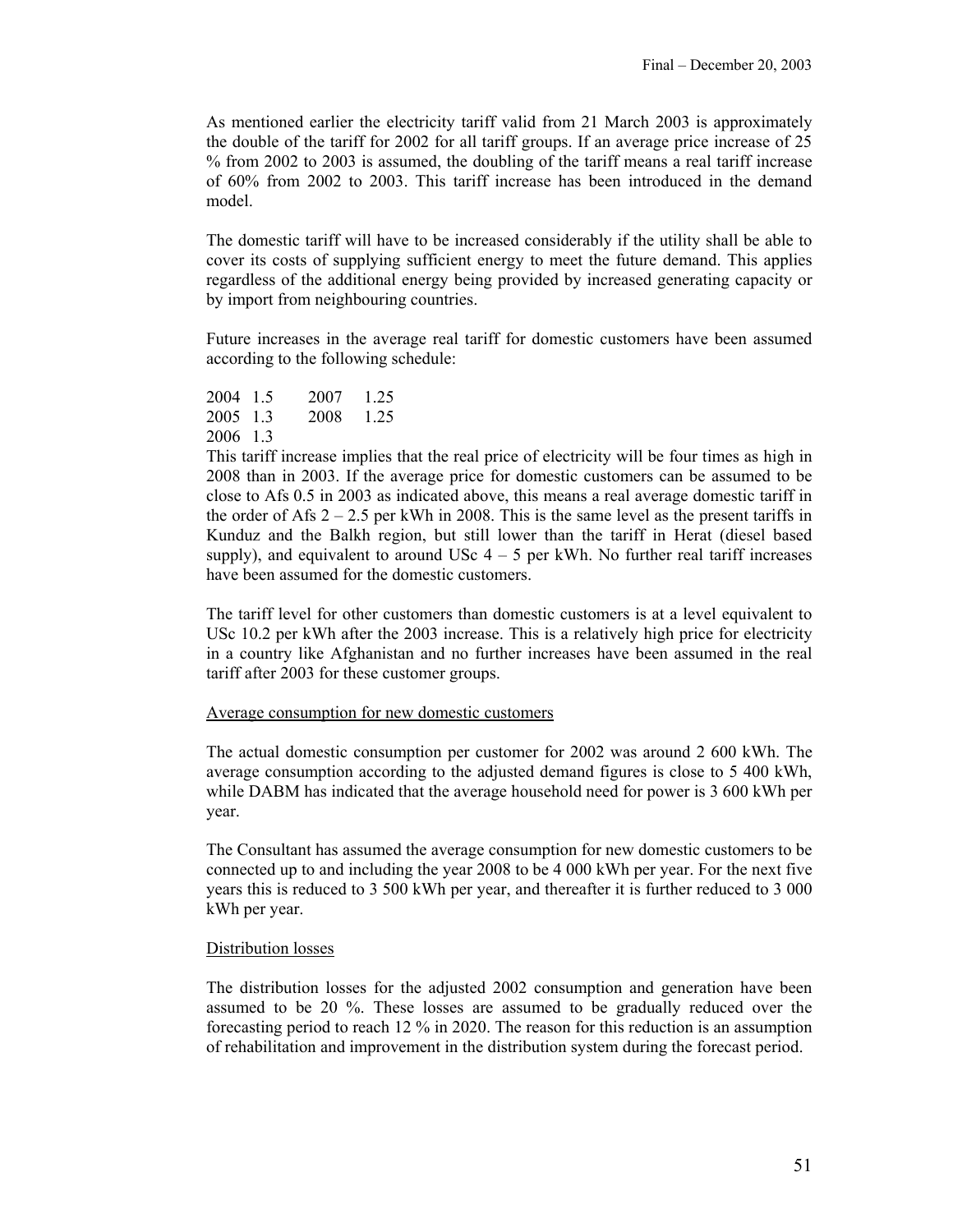#### Load factor

The load factor for the adjusted 2002 generation has been calculated to 0.39. The Consultant has assumed a gradual improvement in the load factor, reaching 0.50 in 2011. From this year no changes are assumed.

#### **Basic Forecast**

#### Domestic Consumption

The explanatory variables for development of domestic electricity consumption are real income growth and connection of new customers.

The real income growth for households supplied with electricity is assumed to be 4 % per year up to and including the year 2008 and 3 % thereafter.

The number of new domestic connections has been assumed to be 10 000 per year for the first five years after 2003. The basis for the assumption of a considerable increase in the number of new connections is the extensive ongoing and planned rehabilitation of the transmission and distribution network in the Kabul region, as well as the foreseen rehabilitation of infrastructure, including housing, and influx of returning refugees.

For the next five years of the forecast period  $(2009 - 2013)$  the number of new domestic connections has been reduced to 7 500 per year, reflecting possibly a greater share of connections in the outskirts of Kabul requiring more resources. For the last years of the forecast period, from 2014 and thereafter, the number of new connections have been further reduced to 3 000 per year.

#### Government Consumption

The Consultant has assumed a budget growth of 4 % per year for the years up to and including 2008 and a growth of 3 % per year for the rest of the forecast period.

#### Other Consumption

The Consultant has assumed a value added growth of 6 % for the year 2003, 8% per year for the period  $2004 - 2008$ ,  $6\%$  per year for the period  $2009 - 2013$  and 5 % per year thereafter.

Considerable construction activity is ongoing in Kabul in the summer of 2003. However, the new buildings seem mostly to be for housing and commercial purposes, like shops and offices not requiring heavy load per  $m<sup>2</sup>$ . It seems to be little ongoing construction work for industrial purposes.

An incremental load of 2 GWh has been added in 2003, increased to 3 GWh per year for the period 2004 – 2008 and thereafter reduced to 2 GWh per year for the rest of the forecast period. The average consumption in 2002 for customers in this tariff group was around 4 300 kWh, and according to the adjusted basis without load shedding for the demand forecast the average is around 9 000 kWh. An incremental load of 2 GWh thus corresponds to the load from around 220 average customers, while 3 GWh corresponds to the load from around 330 average customers.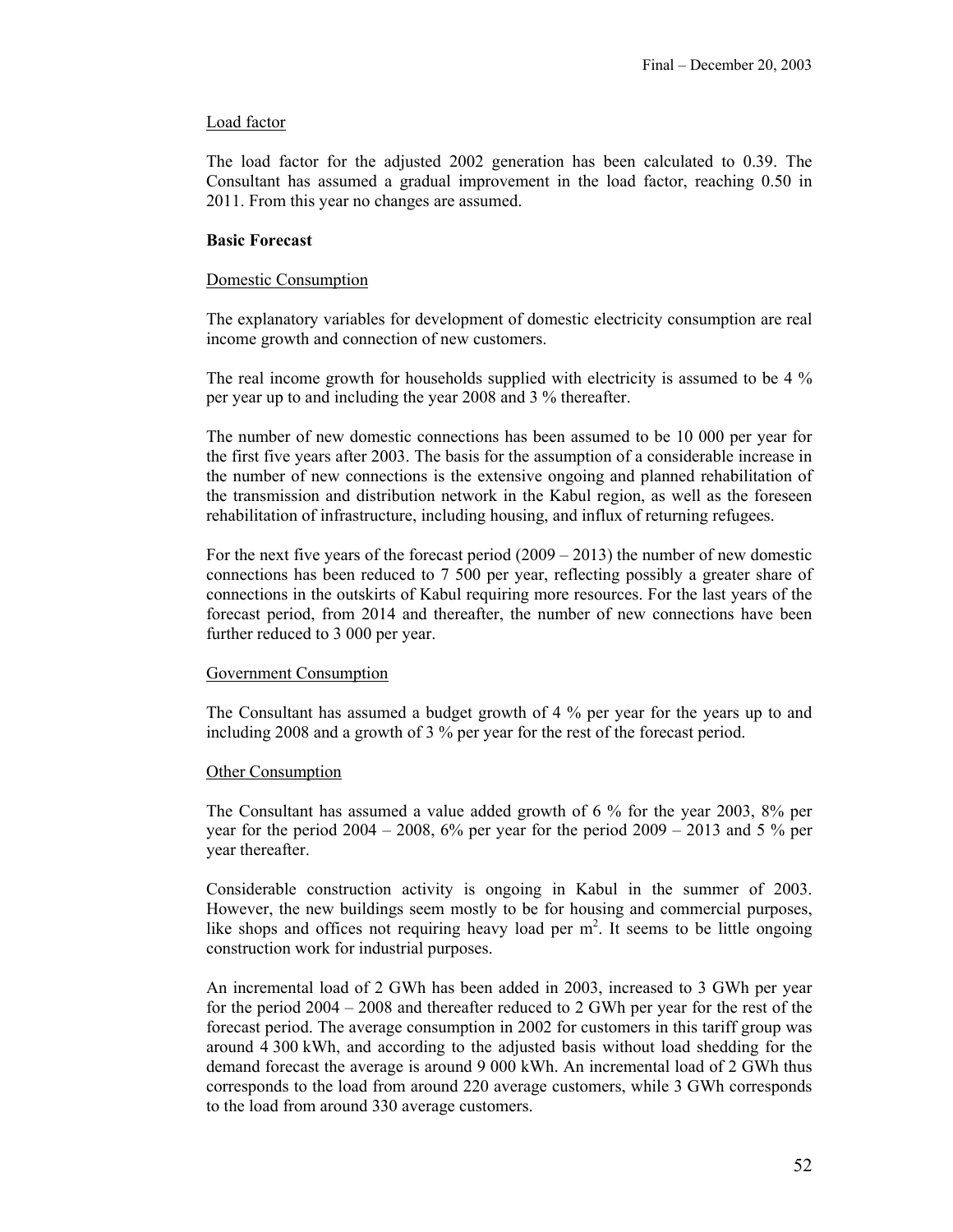#### **Low Forecast**

In the Low Forecast a slower real income growth for the domestic sector, a lower number of new domestic customers, a lower growth in government budgets, a lower value added growth as well as lower incremental demand for other customers have been assumed compared to the assumptions for the Basic Forecast.

#### **High Forecast**

In the High Forecast a higher real income growth for the domestic sector, a higher number of new domestic customers, a higher growth in government budgets, a higher value added growth as well as higher incremental demand for other customers have been assumed compared to the assumptions for the Basic Forecast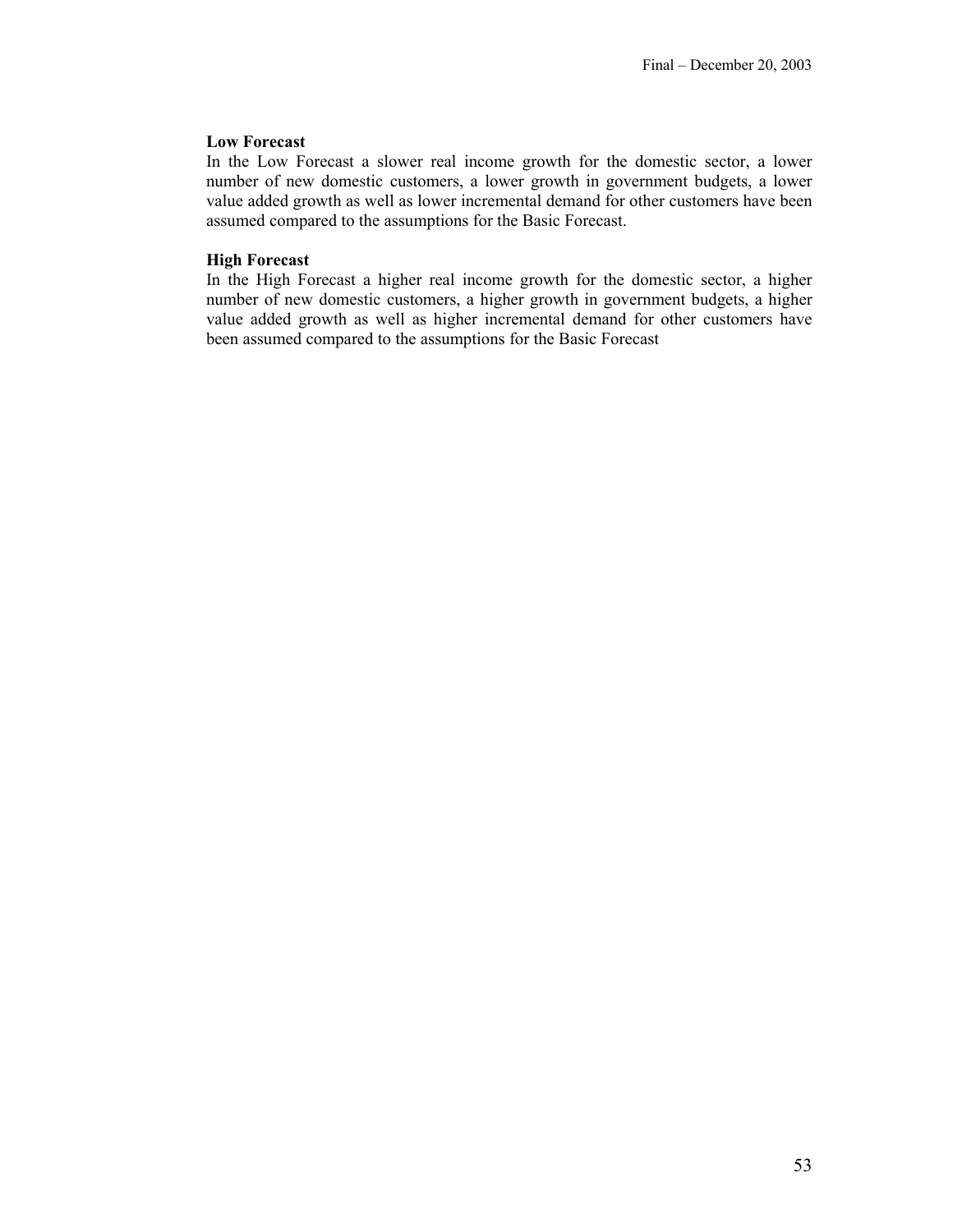## **Results**

## Forecast summary - Afghanistan

*Table 4.1: Summary Energy Demand Forecasts for Afghanistan (GWh)*

|           | Present | Suppressed | Forecast | 2020 energy demand forecast |     |         |  |
|-----------|---------|------------|----------|-----------------------------|-----|---------|--|
| Region    | load    | demand     | basis    | <b>Basic</b>                | Low | High    |  |
| Kabul     | 359     | 212        | 571      | 1 3 7 3                     | 846 | 1879    |  |
| Nangarhar | 49      | 9          | 58       | 209                         | 111 | 335     |  |
| Parwan    |         | 38         | 39       | 157                         | 93  | 256     |  |
| Ghori     | 28      | 75         | 103      | 460                         | 287 | 733     |  |
| Balkh     | 149     | 52         | 201      | 730                         | 448 | 1 0 6 0 |  |
| Herat     |         | 51         | 52       | 291                         | 185 | 473     |  |
| Kandahar  | 141     | 43         | 184      | 442                         | 295 | 630     |  |
| Other     | 22      | 65         | 87       | 199                         |     | 274     |  |
| Total     | 750     | 545        | 1 2 9 5  | 3 8 6 1                     |     | 5 6 4 0 |  |

In the Basic Forecast the energy demand is assumed to reach 3 861 GWh in the year 2020. This gives an average annual growth rate of 6.3 %.

In the High Forecast the energy demand is assumed to reach 5 640 GWh in the year 2020. This is 46 % higher than the Basic Forecast and implies an average annual growth rate of 8.2 %.

|           | Present        | Suppressed | Forecast | 2020 peak load forecast |     |         |  |
|-----------|----------------|------------|----------|-------------------------|-----|---------|--|
| Region    | load           | demand     | basis    | <b>Basic</b>            | Low | High    |  |
| Kabul     | 111            | 55         | 166      | 313                     | 193 | 429     |  |
| Nangarhar | 8              | 5          | 13       | 43                      | 23  | 70      |  |
| Parwan    | $\overline{2}$ | 8          | 10       | 36                      | 21  | 58      |  |
| Ghori     | 14             | 12         | 26       | 103                     | 64  | 158     |  |
| Balkh     | 38             | 13         | 51       | 167                     | 102 | 242     |  |
| Herat     | $\overline{2}$ | 13         | 15       | 66                      | 42  | 103     |  |
| Kandahar  | 30             | 12         | 42       | 92                      | 61  | 131     |  |
| Other     | 10             | 30         | 40       | 91                      |     | 125     |  |
| Total     | 215            | 138        | 363      | 911                     |     | 1 3 1 6 |  |

*Table 4.: Summary Peak Load Forecasts for Afghanistan (MW)* 

The present peak load is assumed to be around 215 MW for all of Afghanistan. Adding a suppressed demand assumed to be 138 MW the peak load starting point for the forecasts is 363 MW.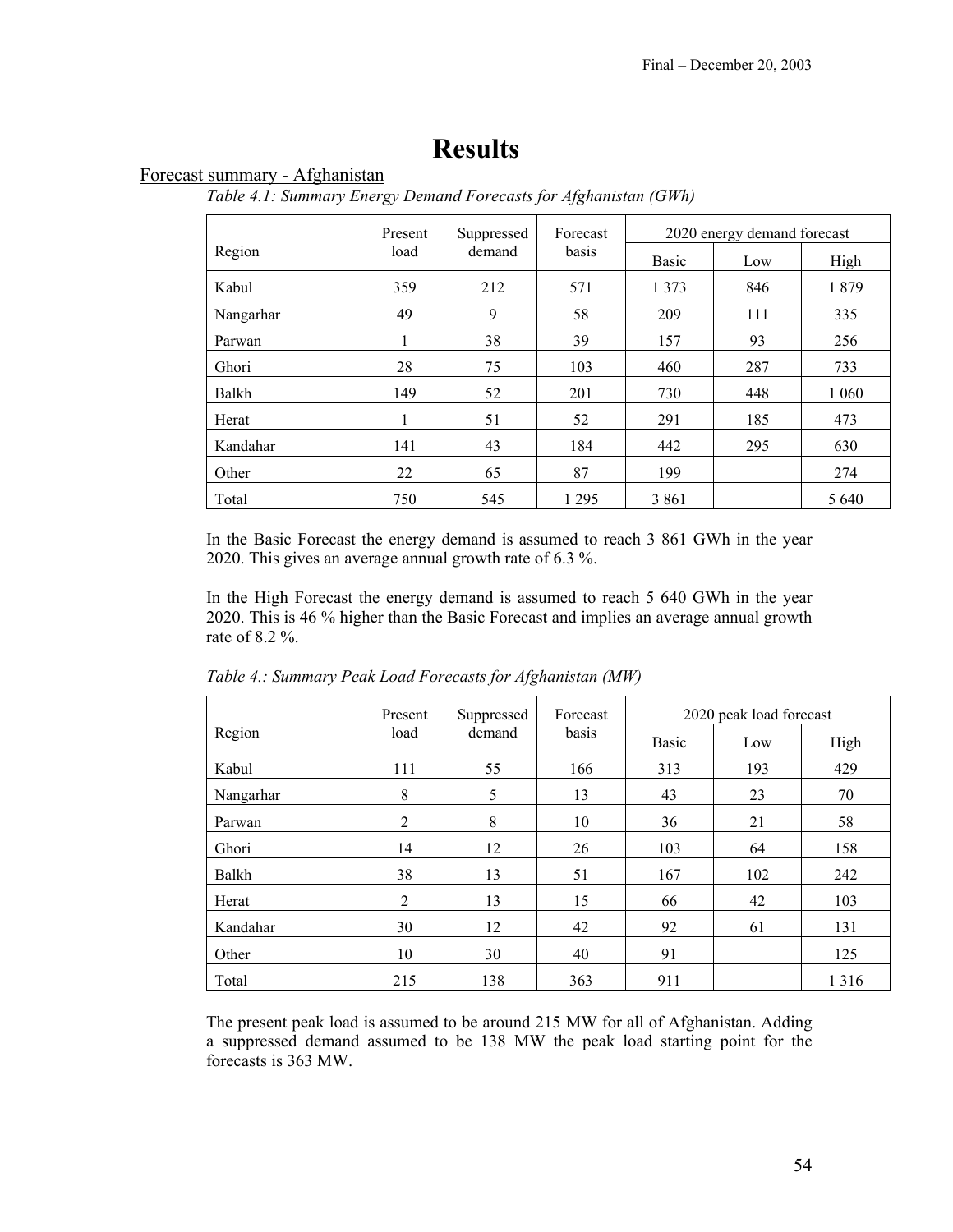In the Basic Forecast the peak load is assumed to increase to 911 MW in 2020. This gives an average annual growth rate of 5.2 %. The growth rate for the peak load is somewhat lower than the growth rate for energy demand since the load factor is assumed to increase during the forecast period.

In the High Forecast the peak load is assumed to increase to 1 316 MW in 2020. This gives an average annual growth rate of 7.4 %.

#### Energy and peak power demand - Kabul region

The actual energy consumption for the years 1972 - 2002 and the three forecasts for the period 2002 - 2020 are illustrated in figure below, for the Kabul region. The next figure shows power demand forecast



*Peak load forecasts, Kabul* 

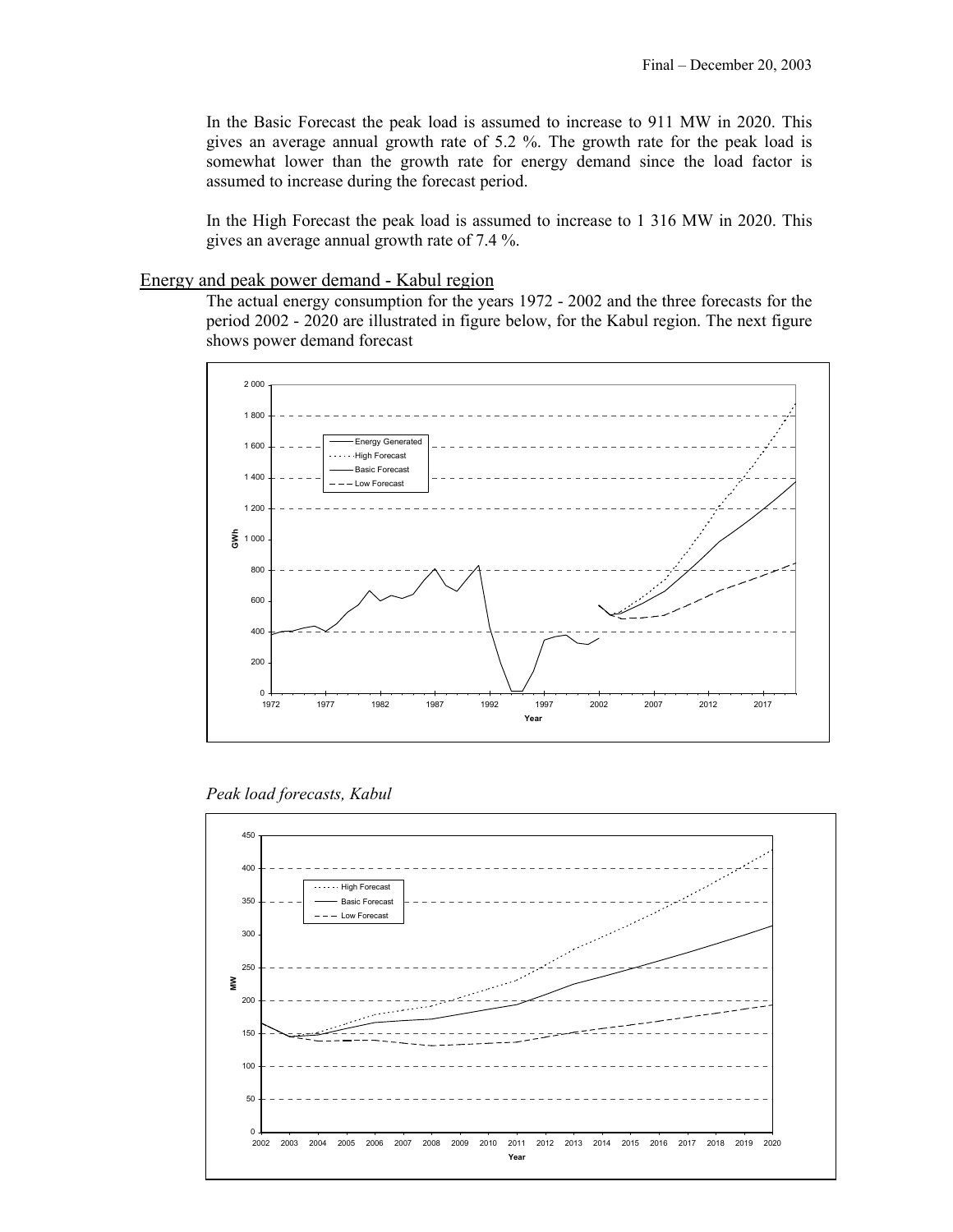

## Energy and peak power demand forecast, Nangarhar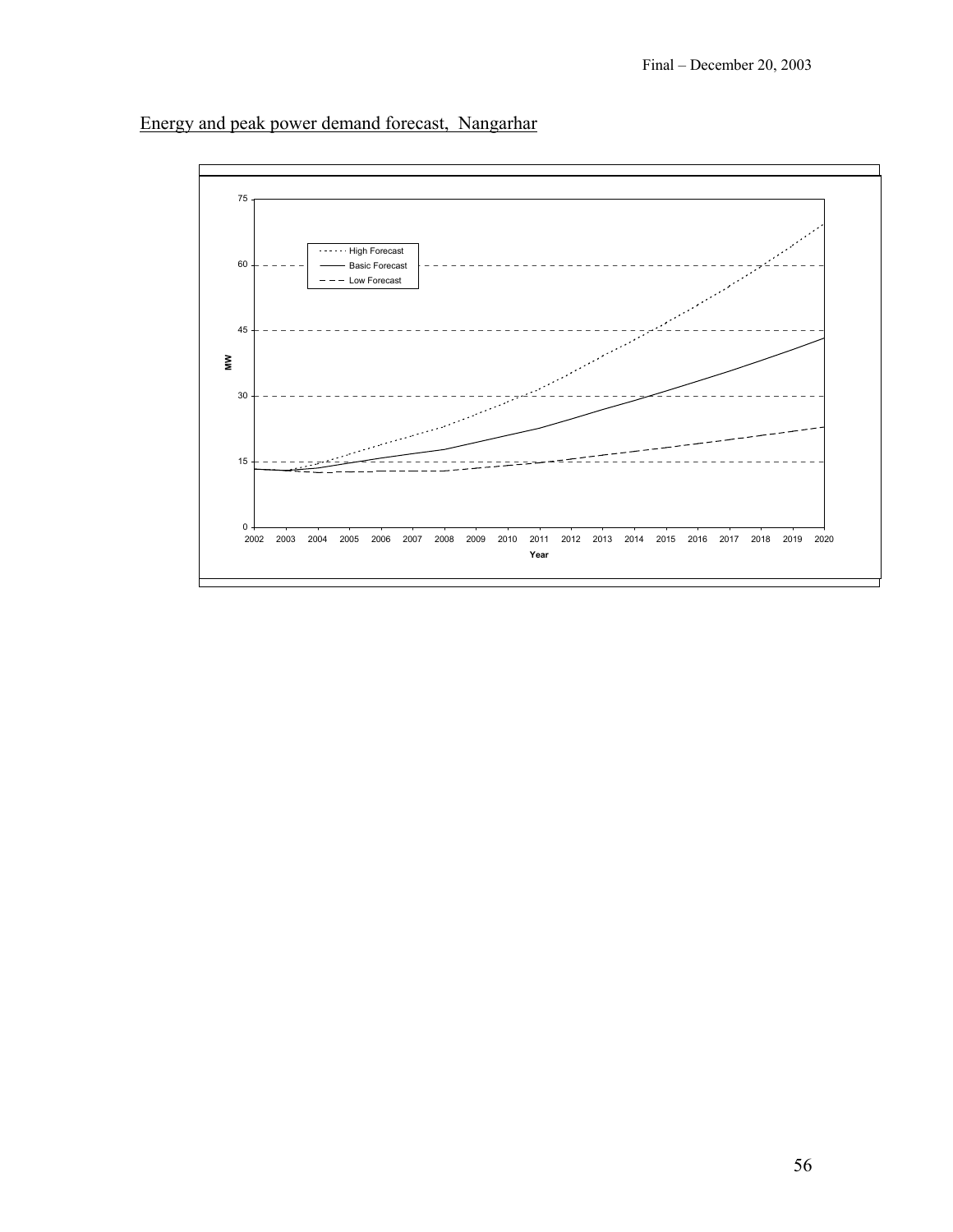## Energy and peak power demand forecast Parwan



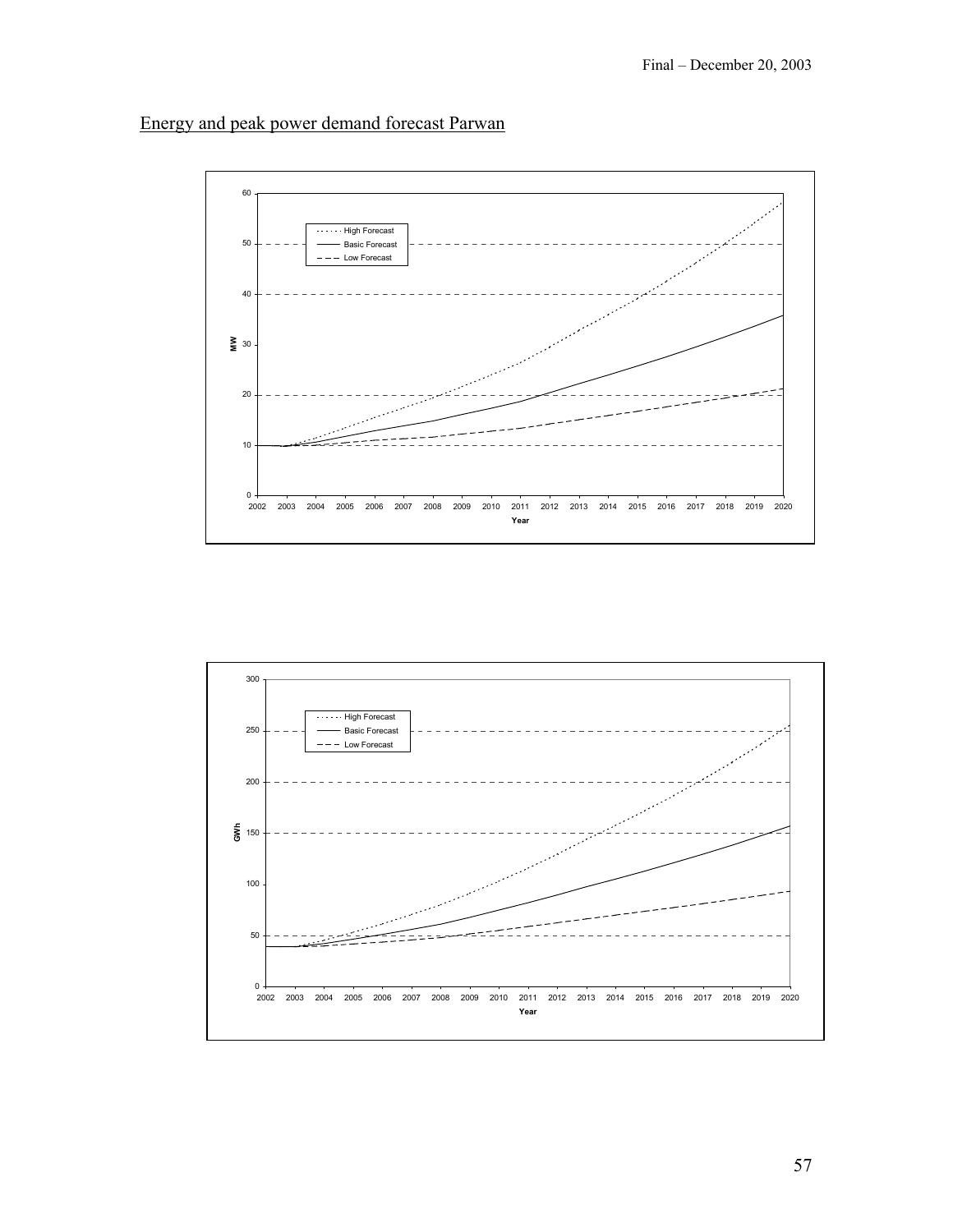



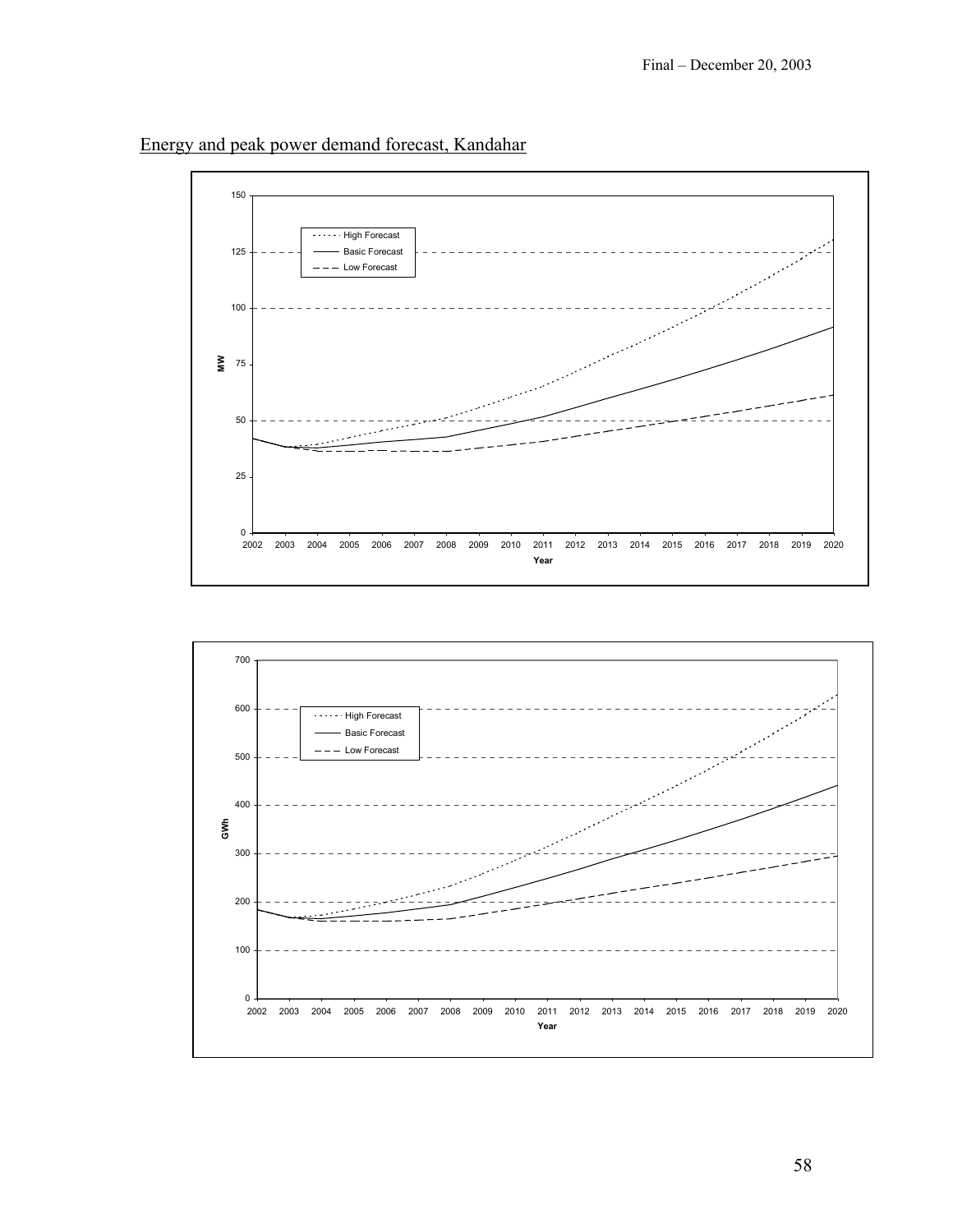

Energy and peak power demand forecast, Ghori

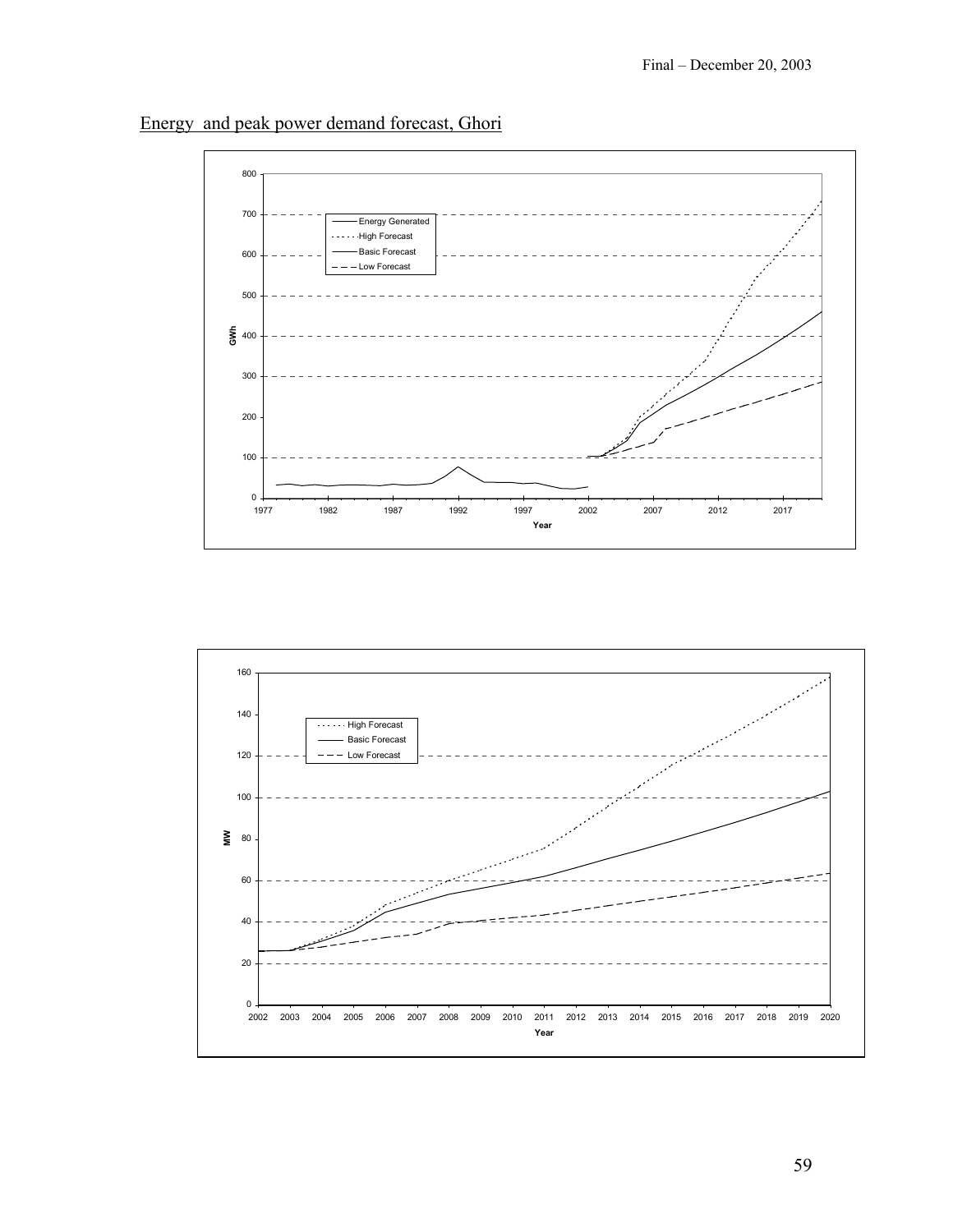## Energy and peak power demand forecast, Balkh